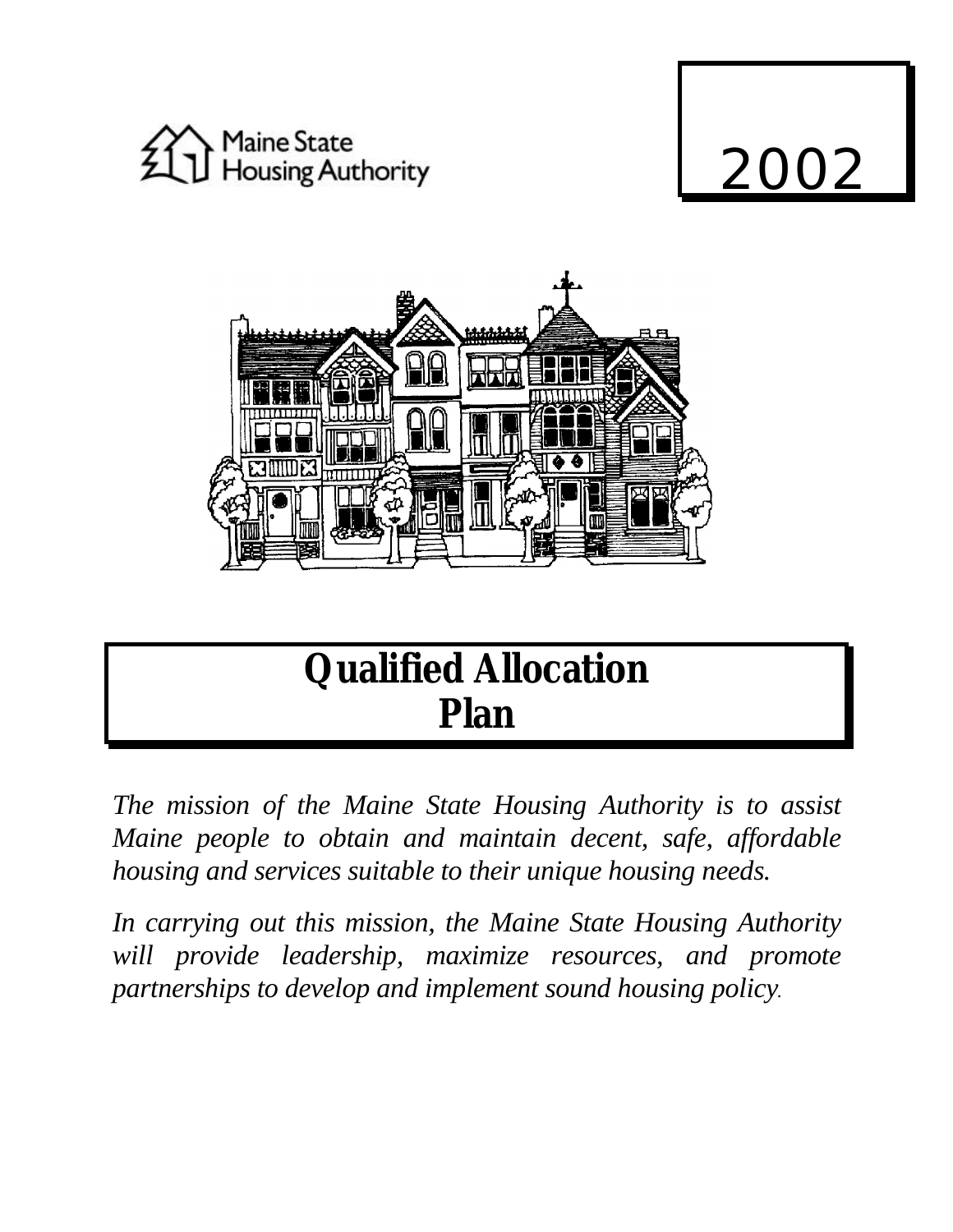# **099 INDEPENDENT AGENCIES - NOT PART OF STATE GOVERNMENT**

#### **346 MAINE STATE HOUSING AUTHORITY**

#### **CHAPTER 16** Allocation of State Ceiling for Low-Income Housing Tax Credit

Summary: The Tax Reform Act of 1986 created the low-income housing tax credit for use by qualifying developers of housing projects which satisfy applicable tenant income and rental targeting requirements. The Maine State Housing Authority has been designated as the housing credit agency for the State responsible for allocation of the annual credit ceiling. This rule establishes the policies and procedures for the allocation process.

#### 1. Definitions

- A. "Accredited Investor" means an investor with adequate capacity as determined by Maine State Housing Authority.
- B. "Act" means the Maine Housing Authorities Act, 30-A M.R.S.A. §4701 et seq., as amended.
- C. "Applicable Fraction" means the fraction defined in Section  $42(c)(1)(B)$  of the Code.
- D. "Applicable Percentage" means the percentage defined in Section 42(b) of the Code.
- E. "Authority" means the Maine State Housing Authority.
- F. "Binding Agreement" means an agreement and irrevocable election executed by the Authority and the Developer which is binding under Section 42 of the Code.
- G. "Code" means the Internal Revenue Code of 1986, as amended, including applicable rules and regulations proposed or promulgated thereunder.
- H. "Compliance Period" means the period described in Section  $42(i)(1)$  of the Code.
- I. "Credit" means the low-income housing tax credit established by Section 42 of the Code.
- J. "Credit Period" means the period described in Section 42(f)(1) of the Code.
- K. "Developer Fee" means the compensation to the individual(s) or entity(ies) responsible for the work, costs and risks associated with the development of a Project, including amounts paid to consultants to perform tasks on behalf of such individuals or entities, but does not include compensation for professional services such as environmental assessments, rental market studies, soil tests, and water tests.
- L. "Difficult To Develop Area" means areas of the State which satisfy the requirements of Section  $42(d)(5)(C)(iii)(I)$ .
- M. "Eligible Basis" means eligible basis as defined in Section 42(d) of the Code.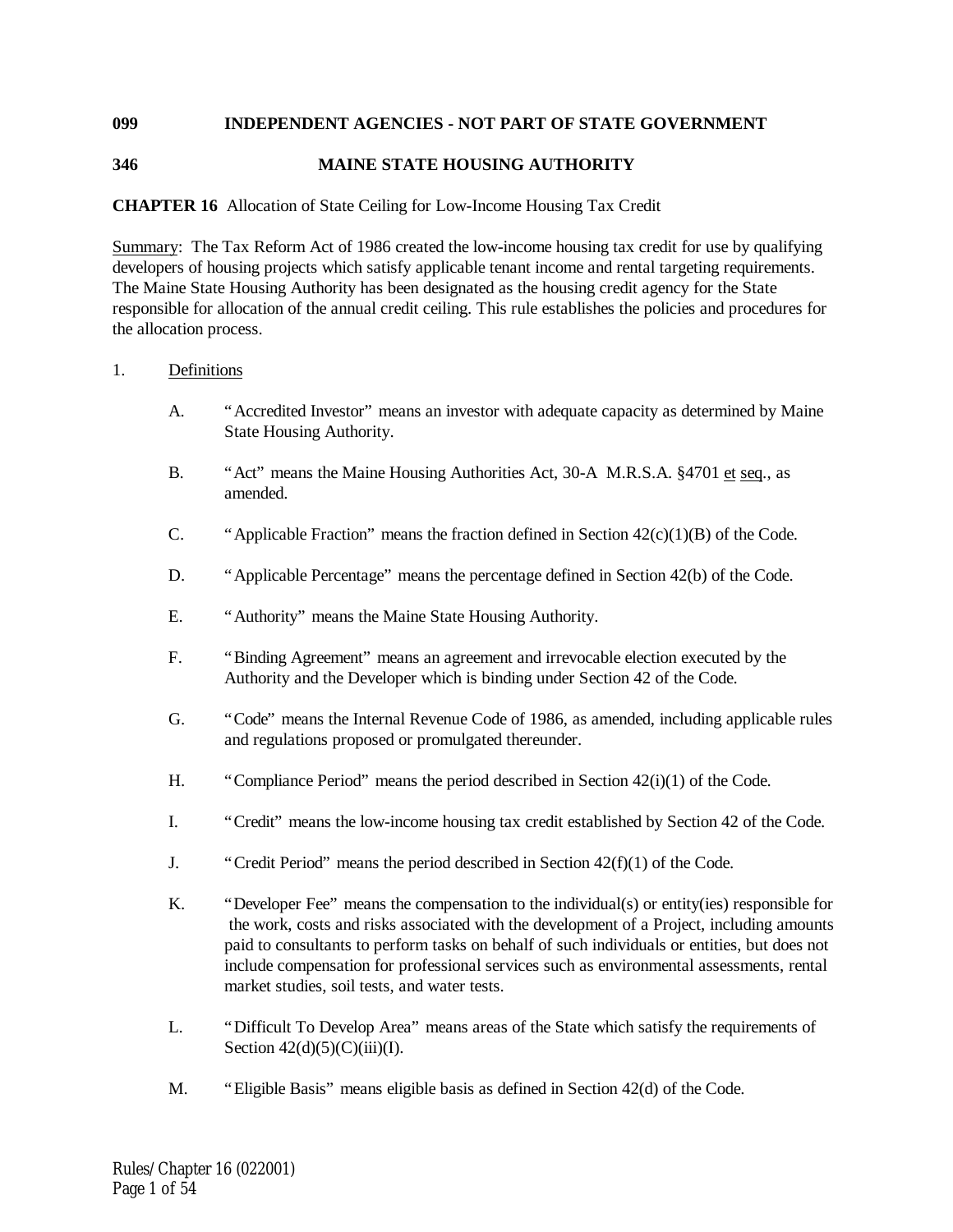- N. "Enterprise Community" means any community that has received a federal designation as an Enterprise Community or empowerment zone as defined by HUD or the United States Department of Agriculture.
- O. "Extended Low-income Housing Commitment" means an agreement between Credit recipients and the Authority satisfying the requirements of Section 42(h)(6)(B) of the Code.
- P. "Extended Use Period" means the period described in Section 42(h)(6)(D) of the Code.
- Q. "Housing Development Costs" means the total of all direct and indirect costs incurred in financing, creating, purchasing or rehabilitating Qualified Low-income Housing Projects except the costs attributable to the acquisition of the land and/or buildings.
- R. "HUD" means the United States Department of Housing and Urban Development.
- S. "Intermediary Costs" means all Housing Development Costs except the actual construction or Rehabilitation Costs attributable to the development of the units.
- T. "Metropolitan Statistical Area" means an area defined as such by the United States Office of Management and Budget.
- U. "Need Market Area" means the analysis of labor markets ranked as very high, high, medium or low. Analysis based upon review of specific populations of Very Low Income households and total subsidized housing units.
- V. "Project" means a Qualified Low-income Housing Project.
- W. "Qualified Allocation Plan" or "Plan" means the plan for allocation of the annual State Ceiling on the Credit adopted by the housing credit agency pursuant Section  $42(m)(1)(B)$ of the Code.
- X. "Qualified Basis" means qualified basis as defined in Section 42(c) of the Code.
- Y. "Qualified Census Tract" means areas of the State which meet the requirements of Section  $42(d)(5)(C)(ii)(I)$  of the Code.
- Z. "Qualified Low-income Building" means a building defined in Section 42(c)(2) of the Code.
- AA. "Qualified Low-income Housing Project" means a project defined in Section 42(g) of the Code.
- BB. "Qualified Non-profit Organization" means an organization defined in Section 42(h)(5)(C) of the Code.
- CC. "Rehabilitation Costs" means the expenses incurred or to be incurred which qualify as rehabilitation expenditures under Section 42(e) of the Code.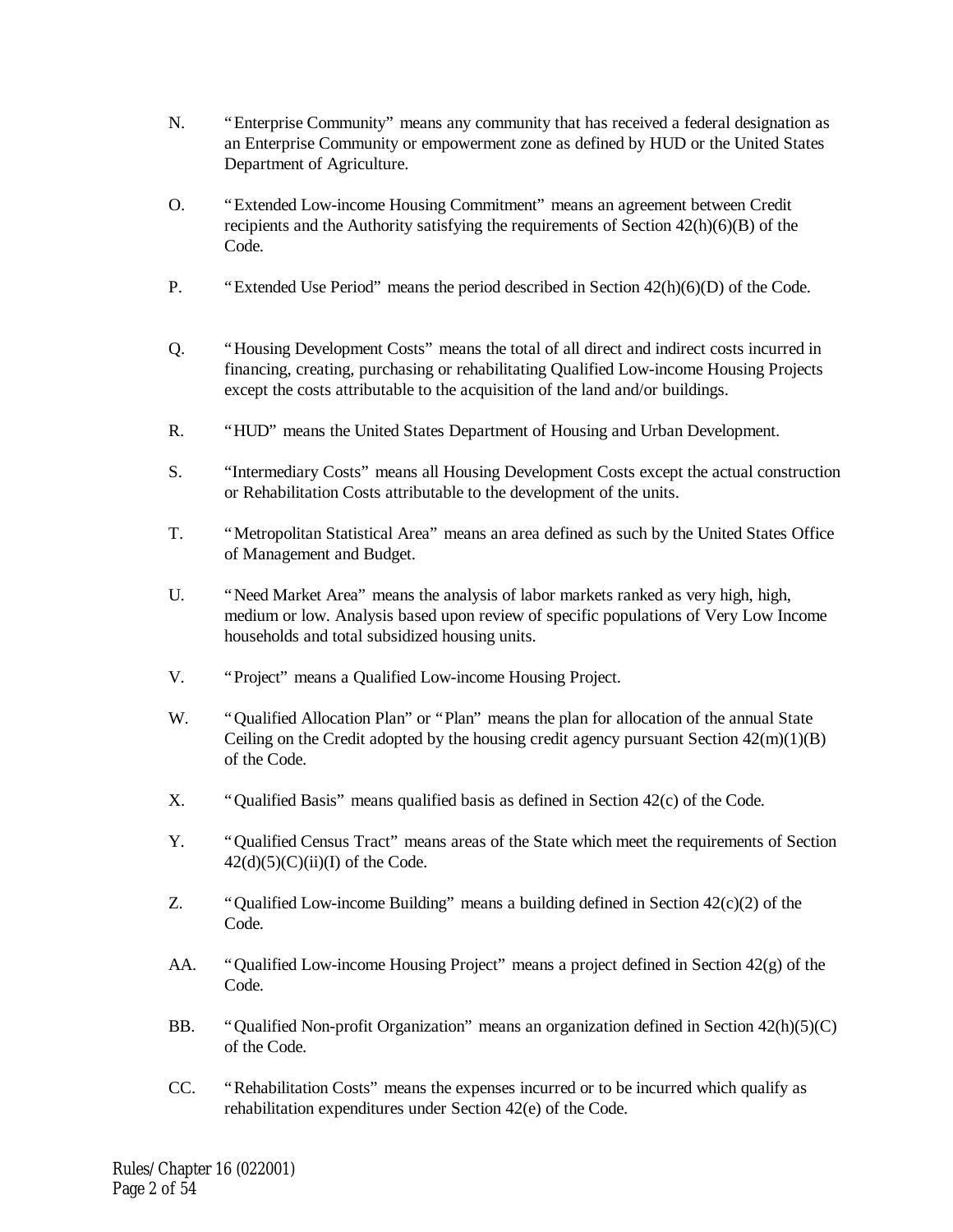- DD. "SRO Housing" means Single-Room Occupancy housing as defined in Section 42 of the Code.
- EE. "State" means the State of Maine.
- FF. "State Ceiling" means the State housing credit ceiling established in Section 42(h)(3)(C) of the Code.
- GG. "Total Construction Cost" means the sum of site costs, structures costs, general requirements, bond premiums, and contractor overhead and profit.
- HH. "Total Development Cost" means the sum of Total Construction Costs; soft costs such as permits, engineering, legal; costs associated with obtaining and carrying financing package; acquisition costs.
- II. "Very Low Income" means individuals or families whose income is at or below 50% of the area median income as defined by HUD.

#### 2. Overview

The low-income housing tax credit is established pursuant to Section 42 of the Code. As the housing credit agency for the State of Maine, the Maine State Housing Authority is responsible for allocating the annual State Ceiling. Each year the Authority must adopt a Qualified Allocation Plan pursuant to which all allocations of Credit will be made. The plan must set forth selection criteria and establish certain preferences and priorities for the allocation process.

This rule comprises the Authority's Qualified Allocation Plan for the allocation of the annual State Ceiling on the low-income housing tax credit. The purpose of this plan is to establish criteria for low-income rental housing projects to which the Credit will be allocated. A process has been established to select those Projects which address the most pressing housing needs of the State. These needs have been assessed and priorities for the allocation of the Credit established. These needs and priorities are summarized below and have been incorporated into the selection criteria to be used in the selection process. Projects selected under this plan must be evaluated as outlined herein to determine the amount of Credit to be allocated.

#### 3. Housing Needs/Priorities

- A. The Authority annually completes a statewide needs assessment as part of its Consolidated Plan. Based on that annual needs assessment, the Authority determines priorities in its housing delivery program. The allocation of Credit resources shall be found, by the Authority, to be consistent with the needs assessment and priorities annually approved through the Consolidated Plan. The following needs are identified:
	- 1. Creation and maintenance of an adequate supply of decent, safe and sanitary rental housing affordable to Very Low Income persons.
	- 2. Rehabilitation of existing housing stock, which does not result in displacement or substantially increased housing costs.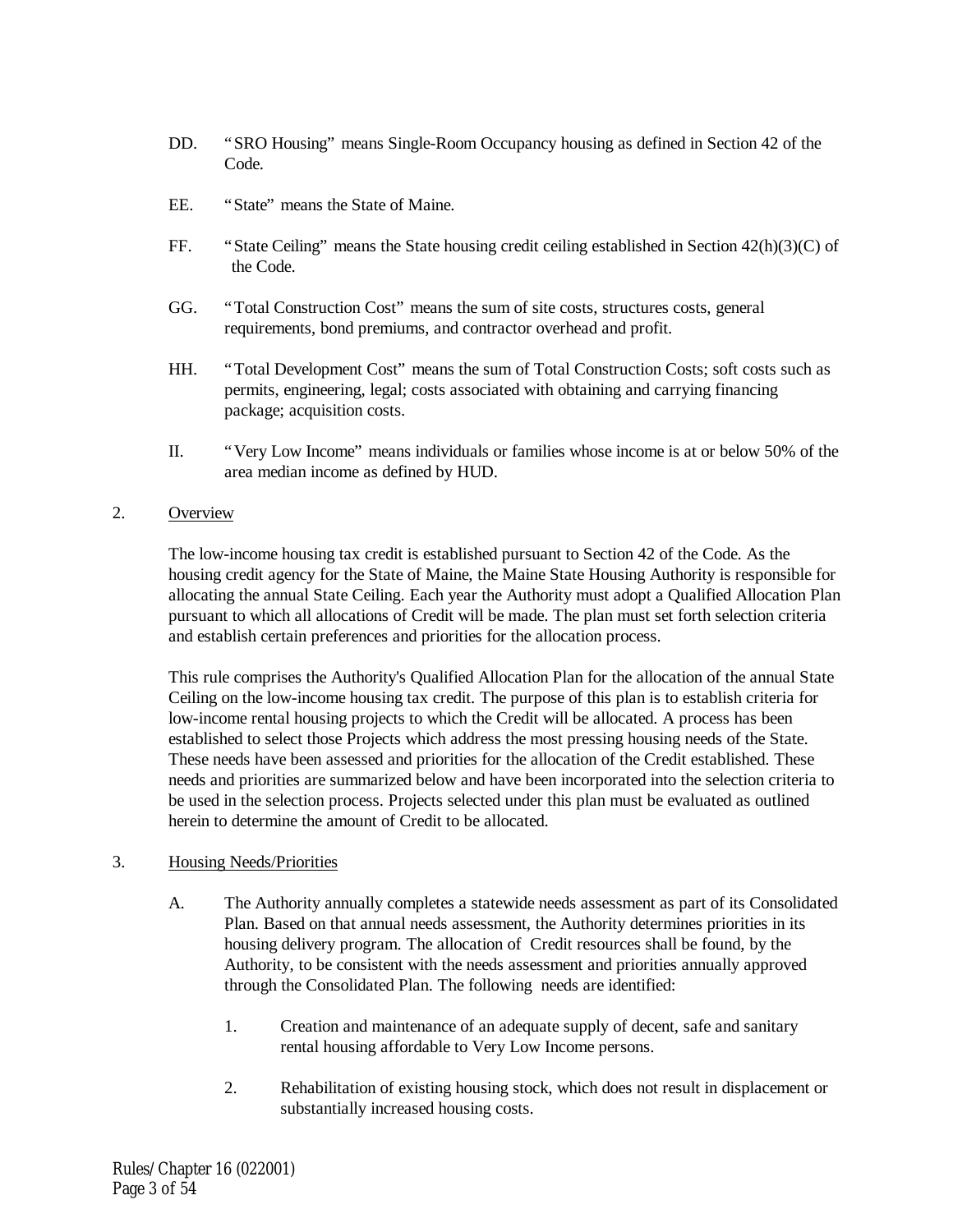- 3. Increased availability of housing with services for persons with special needs including, without limitation, the homeless, persons with mental and physical disabilities and the elderly.
- B. In consideration of the housing needs identified above, the Authority has established the following housing priorities for allocation of the Credit:
	- 1. Newly constructed rental Projects for larger families which reflect the greatest affordability, i.e. rental Projects offering the lowest total monthly housing costs and are rent restricted to the lowest income households.
	- 2. Acquisition/Rehab Projects which add to or significantly rehabilitate the existing rental housing stock, and also are rent restricted to the lowest income households.
	- 3. Projects which attract new federal rental subsidies where the Credit is needed to make the Project feasible, including Rural Housing Service Projects.
	- 4. Projects which meet the housing and service needs of distinct populations of a community including SRO Housing and newly constructed assisted living facilities.
	- 5. Projects which provide housing for persons with Very Low Income.
	- 6. Projects located in rural areas of the State.

#### 4. State Ceiling

- A. The State Ceiling for the Credit for each calendar year will be the sum of:
	- 1. \$1.75 multiplied by the State population as determined by the most recent estimate of the State's population released by the United States Bureau of Census before the beginning of such calendar year or by such other method as may be authorized or required by the Code;
	- 2. The unused State Ceiling for the State, if any, for the preceding calendar year;
	- 3. The amount of the State Ceiling returned in the calendar year; and
	- 4. The amount, if any, allocated to the Authority by the United States Secretary of the Treasury from the repooling of other states' unused housing credit allocations.
- B. Non Profit Set-aside. Twenty percent (20%) of the annual State Ceiling shall be reserved each year for applications involving Qualified Low-income Housing Projects where a Qualified Non-profit Organization is to own an interest in the Project (directly or through a partnership), in accordance with IRC 42  $(h)(5)(C)$  and materially participate in the development and operation of the Project throughout the Compliance Period, in accordance with IRC  $42$  (h)(5)(B). Applications with eligible applicants will be reviewed and ranked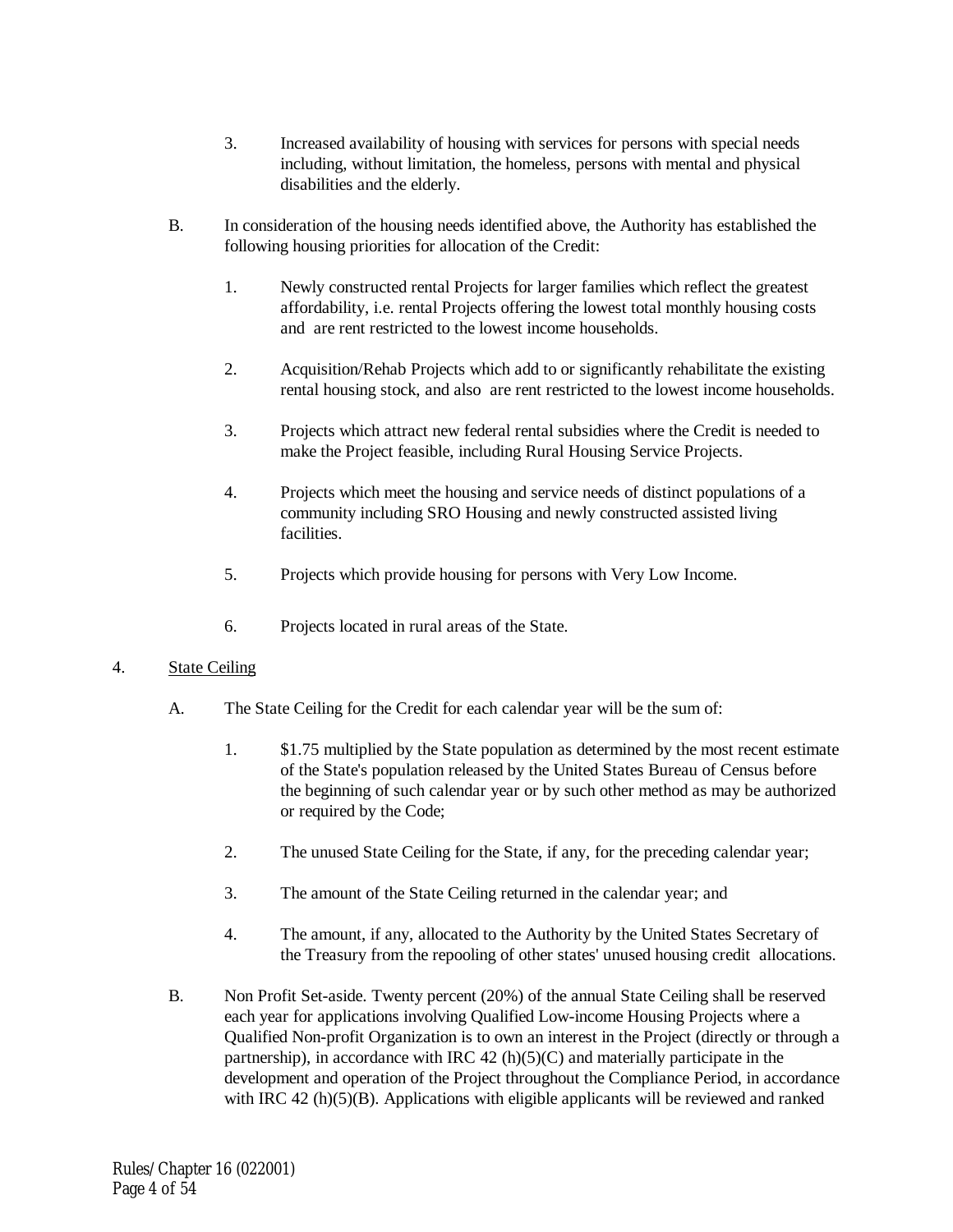with all other applications but, if selected, will be funded first out of this set-aside.

- C. Rural housing Set-aside. \$250,000 of the annual available Credit will be set aside for Projects that are located in a municipality outside of a Metropolitan Statistical Area and are included in a Qualified Census Tract or Difficult to Develop Area. Applicants must indicate their desire to compete in this set-aside in their application and will be required to maximize points in Section 7.C (Extending Low-Income Use for Longest Period) and Section 7.D (Creation of Affordability for Lowest Income Tenants).
- D. Assisted Living Set-aside. \$300,000 of the annual available Credit will be set aside. Only proposals that include a commitment of assisted living service funds from the Maine Department of Human Services' awarded in an RFP in the current year, or a commitment of federal assisted living service funds for a minimum of fifteen years, will be deemed eligible for this set-aside. Applicants must indicate their desire to compete in this set-aside in their application and will be required to maximize points in Section 7.C (Extending Low-Income Use for Longest Period) and Section 7.D (Creation of Affordability for Lowest Income Tenants). Projects competing in this set-aside must comply with Maine's regulations defining assisted living, IRC 42 and applicable revenue rulings on assisted living, including revenue ruling 98-47.

Successful applicants under the assisted living set-aside in the current year are eligible to receive, if MSHA makes such a program available, project-based Section 8 rental subsidy through MSHA for at least 25% of the total units in the Project.

- E. SRO Housing Set-aside. \$300,000 of the annual available Credit will be set aside. Only proposals that include the following criteria will be considered:
	- 1. The Project must be SRO Housing and contain living units which include both cooking and bathroom facilities, and may qualify as zero bedroom units under HUD guidelines;
	- 2. The Project may not contain more than 30 units;
	- 3. The Project may be situated on scattered sites;
	- 4. At least 50% of the units in the Project must be located in a Qualified Census Tract or a Difficult to Develop Area; and
	- 5. The proposal must include a service plan for the tenants, acceptable to the Authority, and a commitment by a qualified service provider(s) to provide the services described in the plan.
	- 6. Applicants must indicate their desire to compete in this set-aside in their application and will be required to maximize points in Section 7.C (Extending Low-Income Use for Longest Period) and Section 7.D (Creation of Affordability for Lowest Income Tenants).
- F. Maximum Credit Restriction. The maximum amount of Credits that any single Project may receive is \$400,000.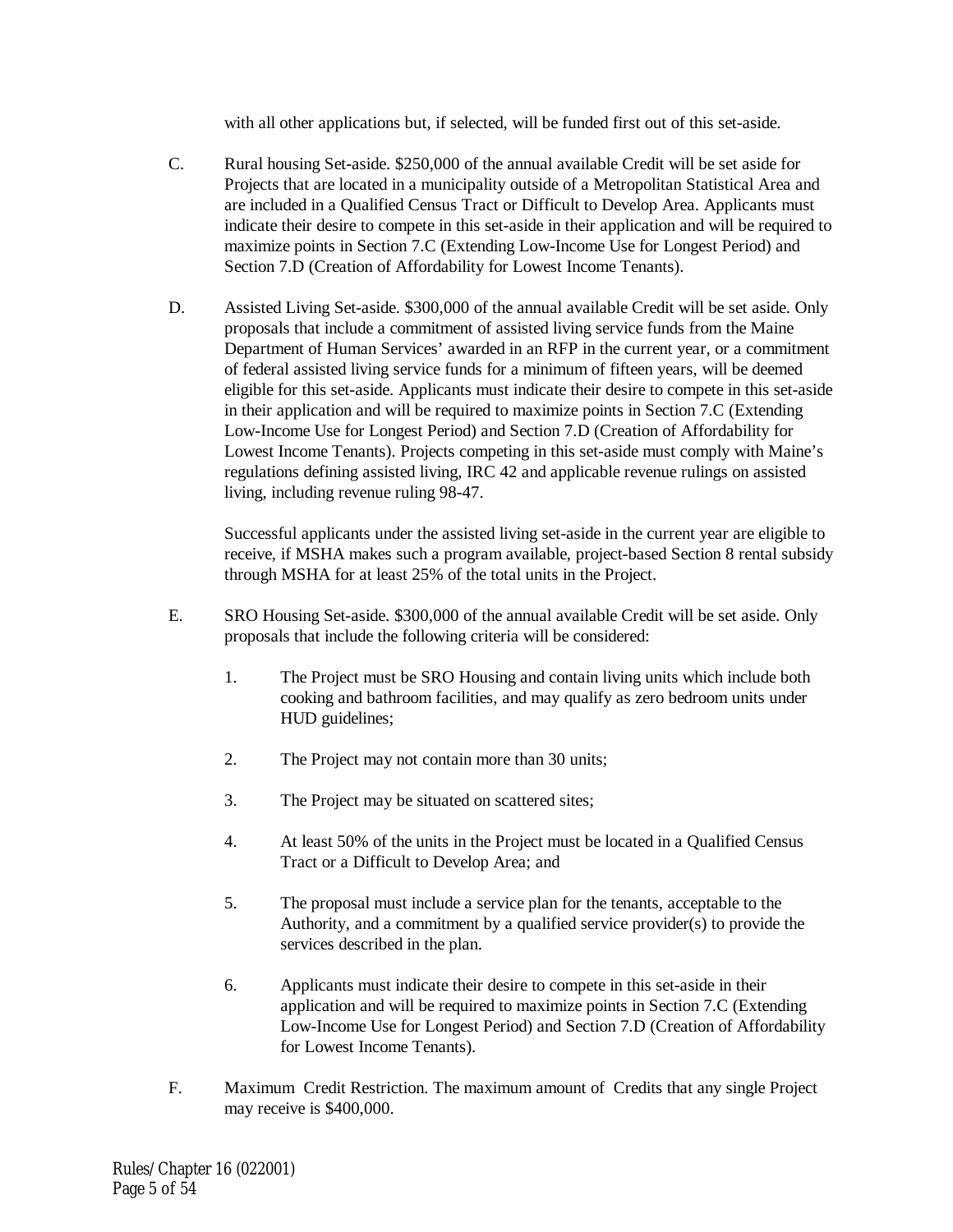If, at the close of a calendar year, after all current year allocations and carryover allocations have been made, there is a portion of the current per capita State Ceiling remaining, it will automatically be carried over and added to the State Ceiling for the following year to be allocated as part of the State Ceiling for that year.

# 5. Allocation Process

- A. Applications for reservation will be accepted by the Authority on an on-going basis in accordance with the reservation cycles identified in subsection D. The Authority may reject any and all applications.
- B. Upon receipt of an application satisfying the requirements of Section 6, the Authority will provide notice of the proposed Project to the chief executive officer of the local jurisdiction within which the Project is to be located. Such notice will provide for a fifteen day period in which to comment on the proposed Project. Any comments received will become part of the application and will be considered by the Authority in the selection process.
- C. All applications which meet the requirements of Section 6 will be reviewed and ranked according to the selection criteria set forth in Section 7.
- D. Once ranked, the Authority will determine those applications to be selected for reservation of Credits. These reservation cycles will occur on the third Friday in February, the first Friday in March, the last Friday in July, and the second Friday in October. The February round is open to applicants under the SRO set-aside. The March round is open to all applicants including applicants under the rural housing set-aside. The July round is for assisted living Projects, and SRO set-aside Projects if not previously awarded. Applicants to the assisted living set-aside must have a commitment of assisted living service funds from the Department of Human Services' awarded in an RFP in the current year or a commitment of federal assisted living service funds for a minimum of fifteen years. A waiting list will be developed for Projects not selected in any round. Credits unused from the March and July rounds will be made available to applicants on the waiting list in rank order of priority. Unused and returned Credits will be made available in the October round. Credits awarded after completion of the July round will not be subject to set-asides described in Section 4, except as required by the Code, if no qualified applications have been received. Applications on the waiting list in a particular cycle of the current credit year will be considered, if eligible, in the next cycle unless the applicant chooses to amend the application for resubmission.
- E. Once a Project has been selected for a reservation of Credit, the Authority will determine the amount of Credit to be reserved based on the evaluation procedure set forth in Section 8. Under Section 42 of the Code an applicant may apply for a Credit reservation based on 130% of Eligible Basis for Projects in high cost areas, subject to the overall limitation on Credit allocation described in Section 8. These areas are defined as Qualified Census Tracts and Difficult To Develop Areas which must be so designated by the United States Department of Housing and Urban Development.
- F. Once the Authority has determined the amount of Credit to be reserved for a Project, the reservation document will be issued pursuant to Section 9.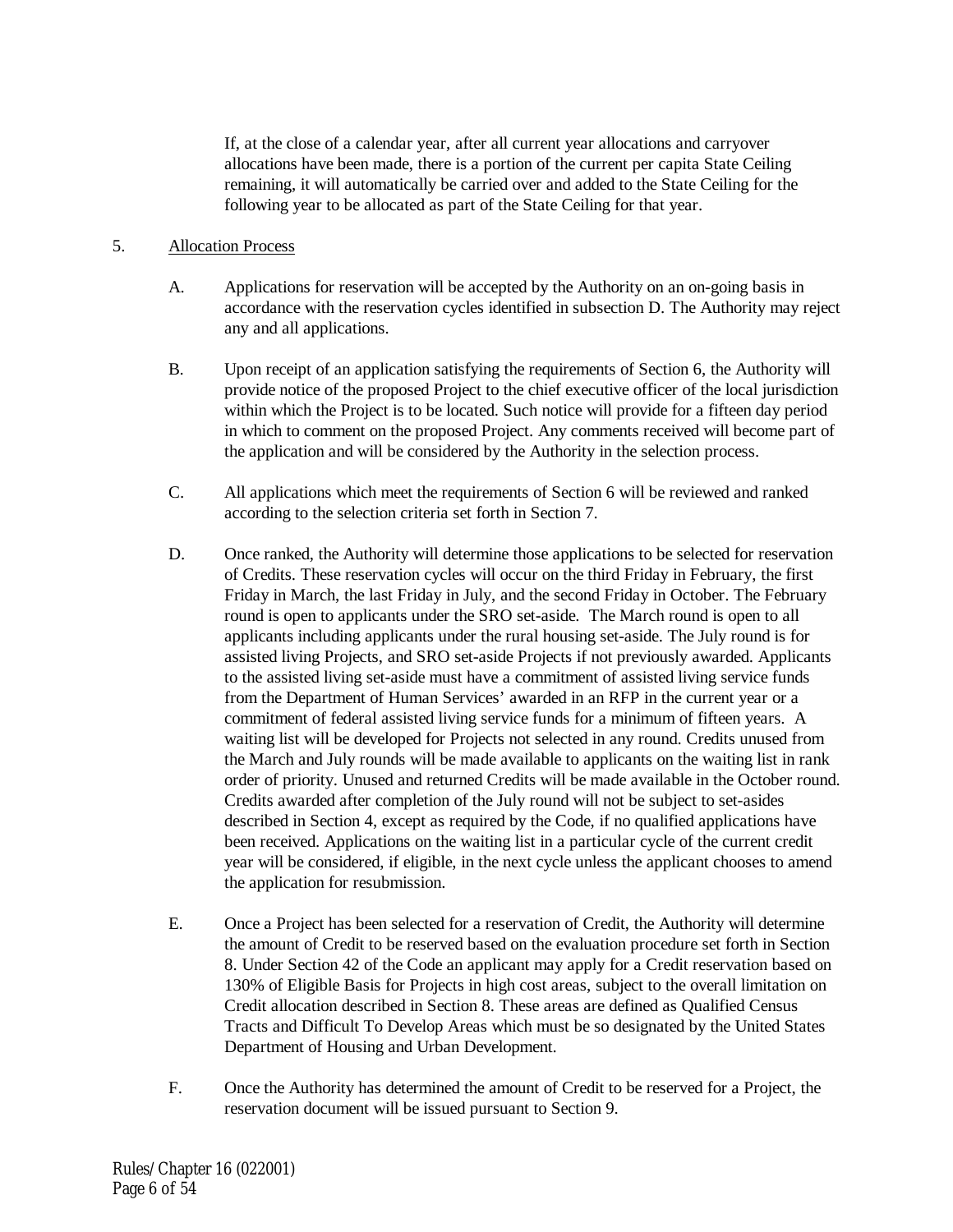- G. Projects holding a valid Credit reservation may receive allocations pursuant to either Section 10 or Section 11.
- H. An amendment to or assignment of a completed application or reservation, or any changes in the Project design or financing which in the determination of the Authority, would substantially affect the selection criteria on which the applicant was selected or result in a substantial increase in Credit dollars or any assignment or other change of applicant, occurring after application or after issuance of a reservation will be considered a withdrawal of the application or cancellation of the reservation. To receive any further consideration, the revised proposal must be resubmitted as a new application.

Projects experiencing development cost increases resulting in less than a substantial increase in Credit dollars may request additional Credit and will not be subject to funding rounds, provided a Binding Agreement has not been executed. However, such requests are, subject to Credit availability and any decision to favor such requests will be at the sole discretion of the Authority.

- I. An application for reservation of Credit from the State Ceiling for a particular calendar year which is pending on December 31st of that calendar year may, at the discretion of the Authority, be carried over to the succeeding calendar year and, if carried over, shall be processed and evaluated in accordance with the Plan then in effect. The Authority reserves the right to request a new application in the succeeding calendar year if necessitated by changes in the rule or the Code.
- J. Applications requesting reservation or allocation of Credit from the State Ceiling for calendar years after 2002 will not be accepted until the Authority adopts such further amendments to this rule as it determines necessary in response to the continuation of the Credit program. The Authority may issue a binding commitment to allocate Credit ceiling available in the subsequent year for any Project placed in service in the current year. Credit from the subsequent year's Credit ceiling may only be committed upon the Authority's determination that the amount of Credit that remains in the current year's State Ceiling is insufficient to ensure the viability or feasibility of the Credit applicant's Project. Any binding commitment to allocate subsequent year's Credit authorized pursuant to this section shall be processed and evaluated in accordance with the standards effective in the current year and shall be subject to the continuation of the Credit program and applicable law.

# 6. Threshold Application Requirements

- A. Applications for reservation of the Credit in connection with Qualified Low-income Housing Projects will be accepted by the Authority only on such form established by the Authority. Only the person or entity to whom or which the Credit will be allocated is eligible to apply.
- B. Applicants who receive a reservation of Credit are required to enter into an Extended Lowincome Housing Commitment with the Authority which will obligate the applicant, its successors and assigns, to comply with the specific commitments made by the applicant in its application for Credit for which the applicant was awarded points during the selection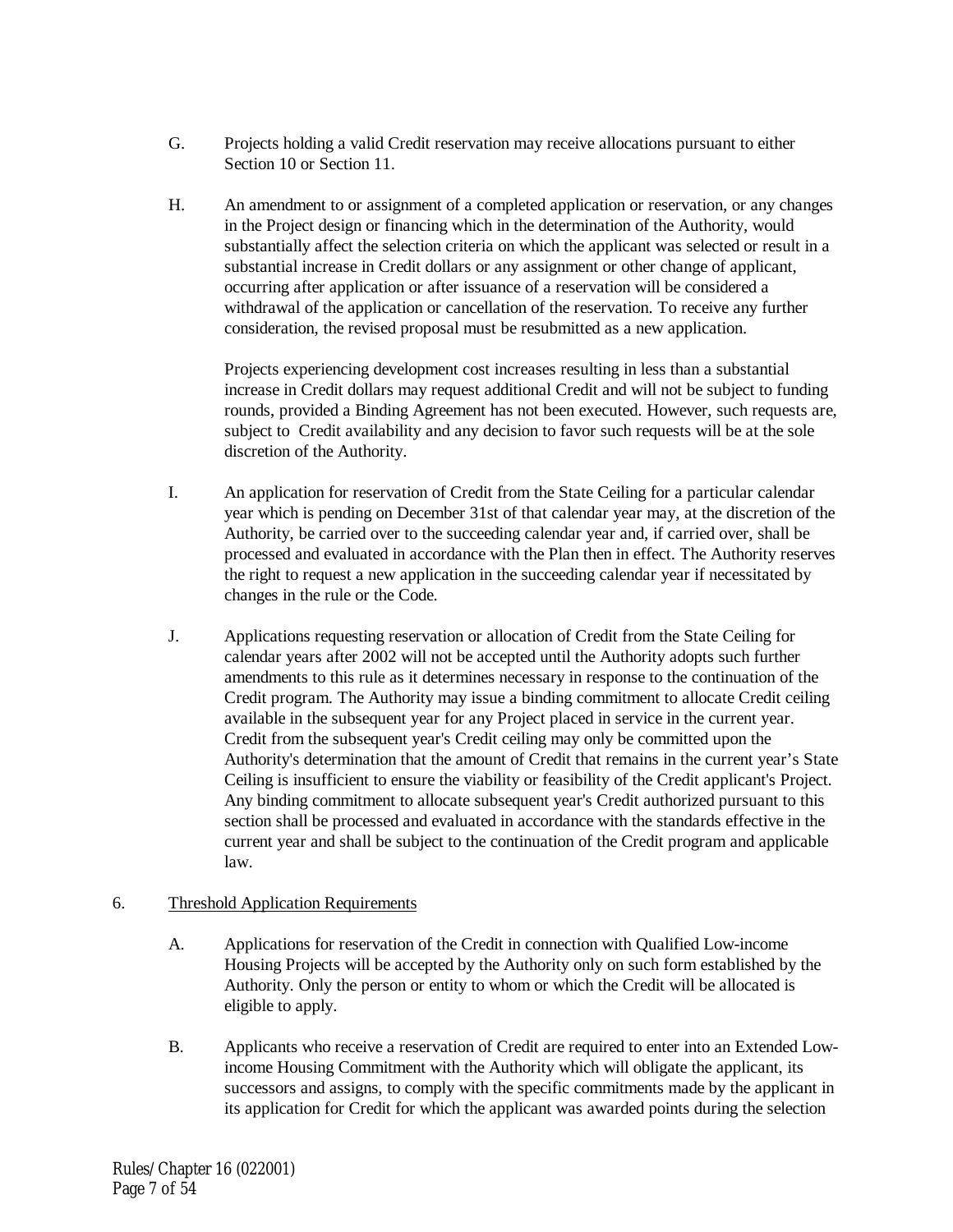process, including without limitation, the minimum low-income set-aside during the Compliance Period, additional low-income targeting during the Extended Use Period pledged by the applicant, preference for persons with special needs and preference for persons whose names appear on a public housing or Section 8 waiting list.

Successful applicants who were awarded points during the selection process for a commitment to provide physical plant amenities and services at the Project must enter into a separate written agreement, which obligates the applicant to provide the amenities and services during the Extended Use Period pledged by the applicant in its application.

The Extended Low-income Housing Commitment and the agreement to provide physical plant amenities and services will contain restrictive covenants which run with the land, are binding on the applicant and its successors and assigns, and are enforceable by the lowincome tenants in the Project. The Extended Low-income Housing Commitment and the agreement to provide physical plant amenities and services shall be recorded in the appropriate registry of deeds prior to all mortgage liens and encumbrances on the Project and before the Authority issues an IRS Form 8609. The Extended Low-income Housing Commitment will terminate upon a foreclosure or transfer of the Project in lieu of foreclosure as provided in Section  $42(h)(6)(E)$ ; provided however, that low-income tenants may not be evicted or suffer an increase in gross rent during the three-year period following termination.

- C. An application for reservation of the Credit must be complete in the determination of the Authority and must meet the following threshold requirements:
	- 1. Must be for a Qualified Low-income Housing Project.
	- 2. Must have a complete development team consisting of a legally existing development entity with a taxpayer identification number, a management company and a tax advisor/consultant.
	- 3. Must include a partnership agreement, articles of incorporation or other evidence of legal existence of the applicant. If a Qualified Non-profit Organization is to own an interest in the Project and materially participate in the development and operation of the Project, the application must provide documentation sufficient for the Authority to determine that such organization is a qualified non-profit organization.
	- 4. Must have satisfactory site control consisting of ownership, option, purchase and sale contract, long-term land lease or other evidence acceptable to the Authority.
	- 5. Must comply with the requirements under 30-A M.R.S.A. § 4349-A. Projects, which involve new construction, the acquisition of newly-constructed or the creation of multi-family residential rental property, must be located in a locally designated growth area as identified in the applicable municipality's comprehensive plan. If a municipality has not designated growth areas in its comprehensive plan, the Project must be located in an area that is served by a public sewer system with the existing capacity for the Project, an area identified as a census-designated place in the latest Federal Decennial Census, or a compact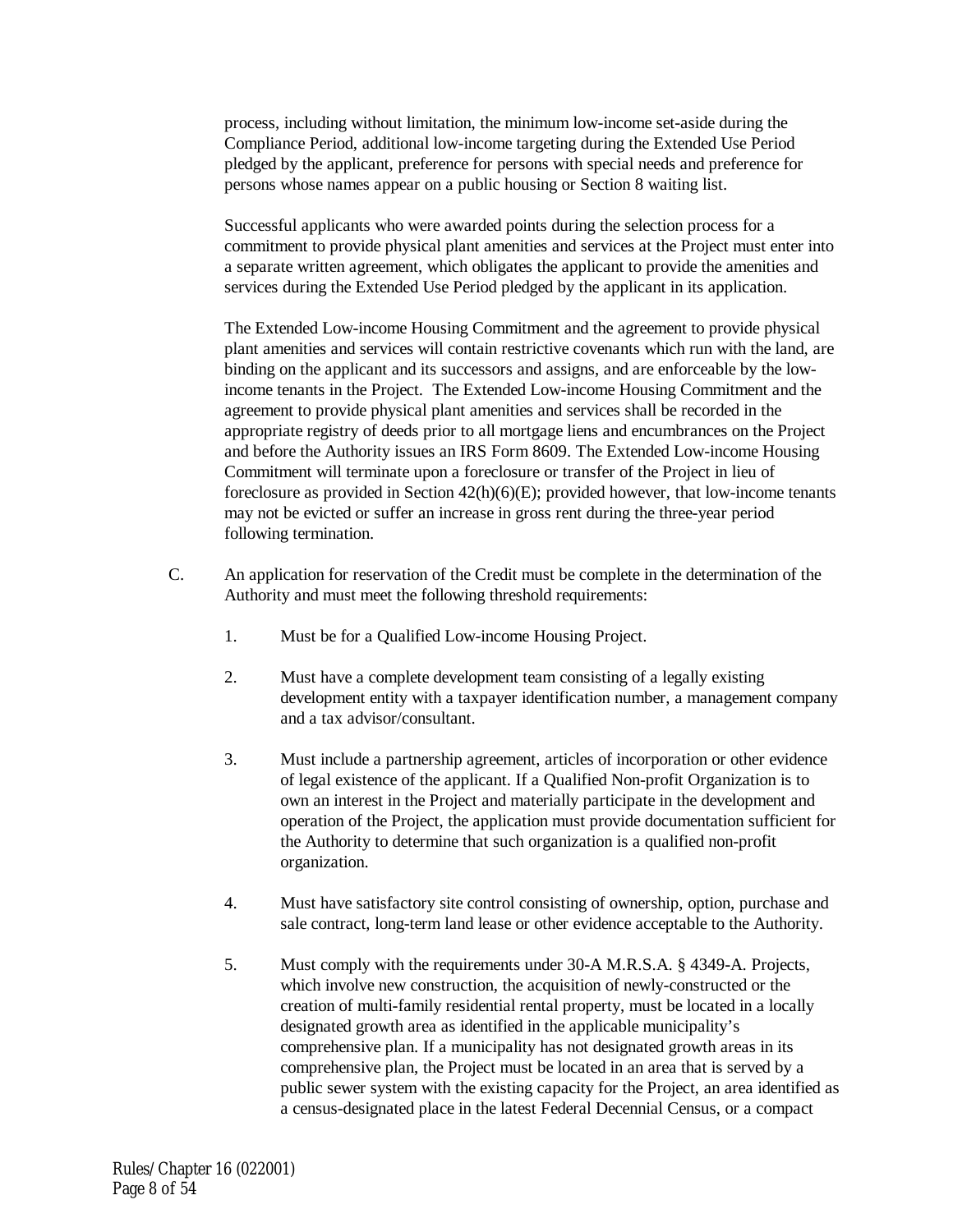area of an urban compact municipality as defined under 23 M.R.S.A. § 754. Projects that serve persons identified in 30-A M.R.S.A. § 4349-A(1)(C)(7), including without limitation, persons with disabilities, persons who are homeless and persons who are wards of the State, are excluded from the requirements of 30- A M.R.S.A. § 4349-A.

- 6. Must demonstrate the financial ability to proceed with the Project by providing current status of applications for construction and permanent loan commitments, or other proof of ability to proceed from existing resources. Providers which deliver services to special needs populations must provide documentation from an identified source of funding.
- 7. Must include a proposal from an Accredited Investor or experienced tax credit syndicator. Net proceeds made available to the Project should be identified and expressed as a "factor" of the annual Credit dollar amount anticipated.
- 8. Must provide an acceptable disclosure and certification of the total financing planned for the Project, any proceeds or receipts expected to be generated by reason of the Credit or other tax benefits, the total sources and uses of Project funds and the full extent of all Federal, state and local subsidies which apply or for which the applicant expects to apply with respect to the Project. This disclosure and certification must include income, operating and development cost projections and methods for satisfying any deficits.
- 9. Must provide a comprehensive market study of the housing needs of low-income persons in the area to be served by the Project prior to an allocation of Credit. The study must be conducted at the applicant's expense by a disinterested party acceptable to the Authority. The study must demonstrate the need and demand for the Project, including evaluation of the anticipated impact on similar housing opportunities in the area.
- 10. Must provide a fifteen year pro forma Project operating statement. In the event the proposed Project has an existing contract for federal assistance which may end or which may terminate within the irrevocable benefit period being pledged by the applicant, two additional items are required: (a) supplemental written explanation of the impact on the Project's continued operation of such termination or nonrenewal, and (b) a pro forma operating statement running five years beyond the anticipated expiration.
- 11. Payment of a non-refundable application fee as follows:

| Applications for Projects of up to 11 units   | \$ 250  |
|-----------------------------------------------|---------|
| Applications for Projects of 11 to 23 units   | \$ 500  |
| Applications for Projects of 24 or more units | \$1,000 |

The non-refundable application fee must be paid for any application re-submitted or carried over from one tax credit year to the next tax credit year. This subparagraph does not apply to tax-exempt bond financed properties described in Section 12.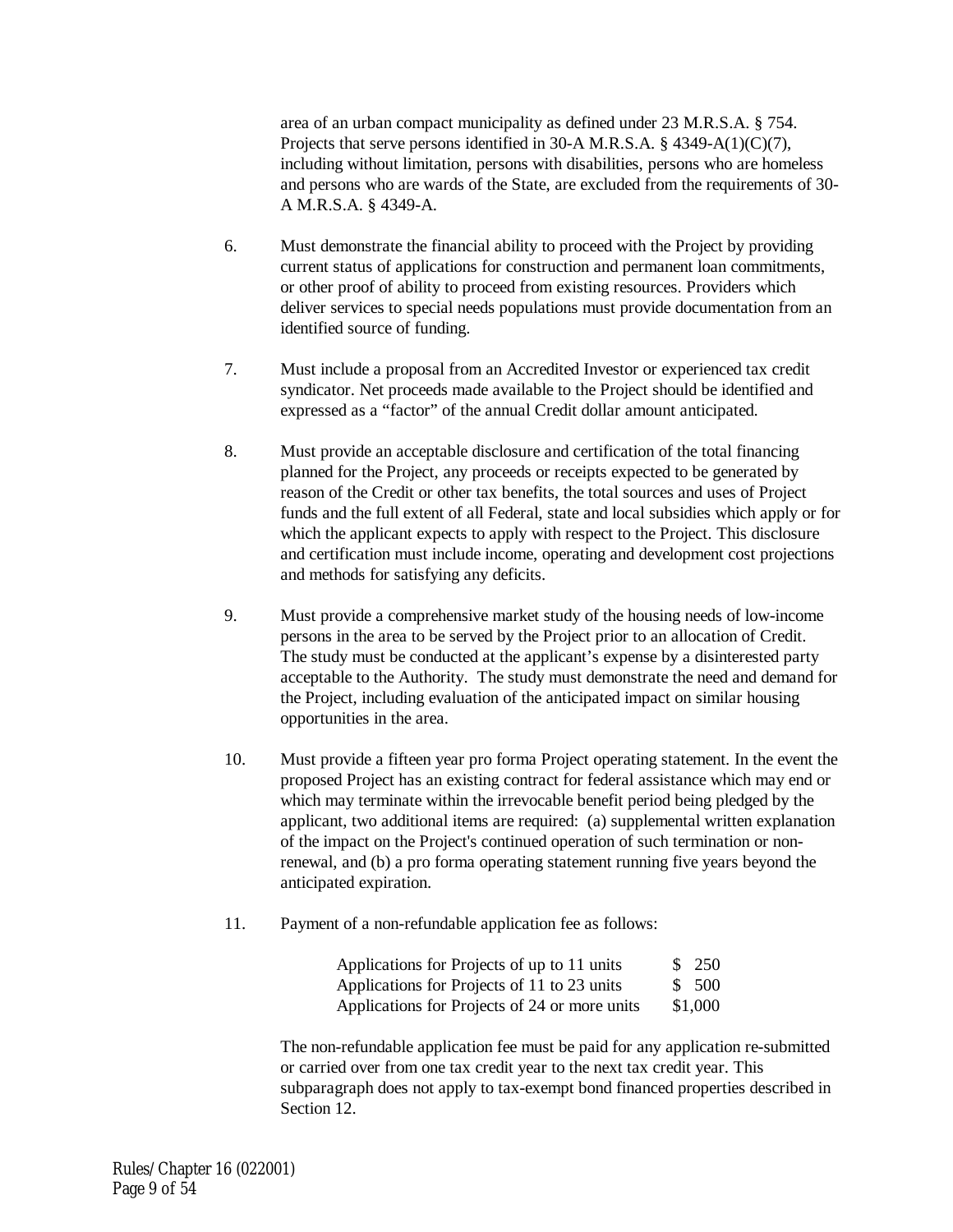- D. The Authority reserves the right to require additional information it deems necessary in order to process an application.
- E. An applicant may withdraw an application at any time by written notice to the Authority, however, the application fee will not be refunded.

#### 7. Selection Criteria

The following criteria have been chosen to establish a framework for the allocation process. Each category has been assigned a maximum point total in order to weigh the selection process towards addressing the highest housing needs. The factors or characteristics the Authority will consider are listed under each category.

- A. Project Characteristics (maximum of 16 points).
	- 1. Projects involving rehabilitation of existing housing stock that also provide protection against displacement and substantial increases in housing costs attributable to the rehabilitation will receive 3 points.
	- 2. Projects that include physical plant amenities with a related service contract appropriate to the population served by the Project and funding will receive up to 3 points as follows:

| Physical plant amenity developed as part of the Project                                                                                                                                                     | 1 point |
|-------------------------------------------------------------------------------------------------------------------------------------------------------------------------------------------------------------|---------|
| Service contract, memorandum of understanding or<br>other commitment by a qualified service provider to<br>provide the services at the Project site. Services provided<br>off-site will not receive points. | 1 point |
| Identification and commitment of funding for the<br>services. Services paid by the tenant (except where a tenant<br>co-pay is required by a State agency which is funding                                   |         |
| services) will not receive points.                                                                                                                                                                          | $1$ poi |

Projects must provide a physical plant amenity in order to receive any points under this category. Projects that offer services at the Project but do not have a related physical plant amenity will not receive any points.

Examples of a physical plant amenity with related services include the development of a day care facility or a computer laboratory with computer training on-site in family housing.

3. Projects that give preference in at least 20% of the units in a Project to persons who are homeless or displaced, persons with mental or developmental disabilities, or other persons with special needs will receive 3 points. Applications must include a commitment to maintain a waiting list for the persons for which the preference is given and to provide services appropriate to such persons, and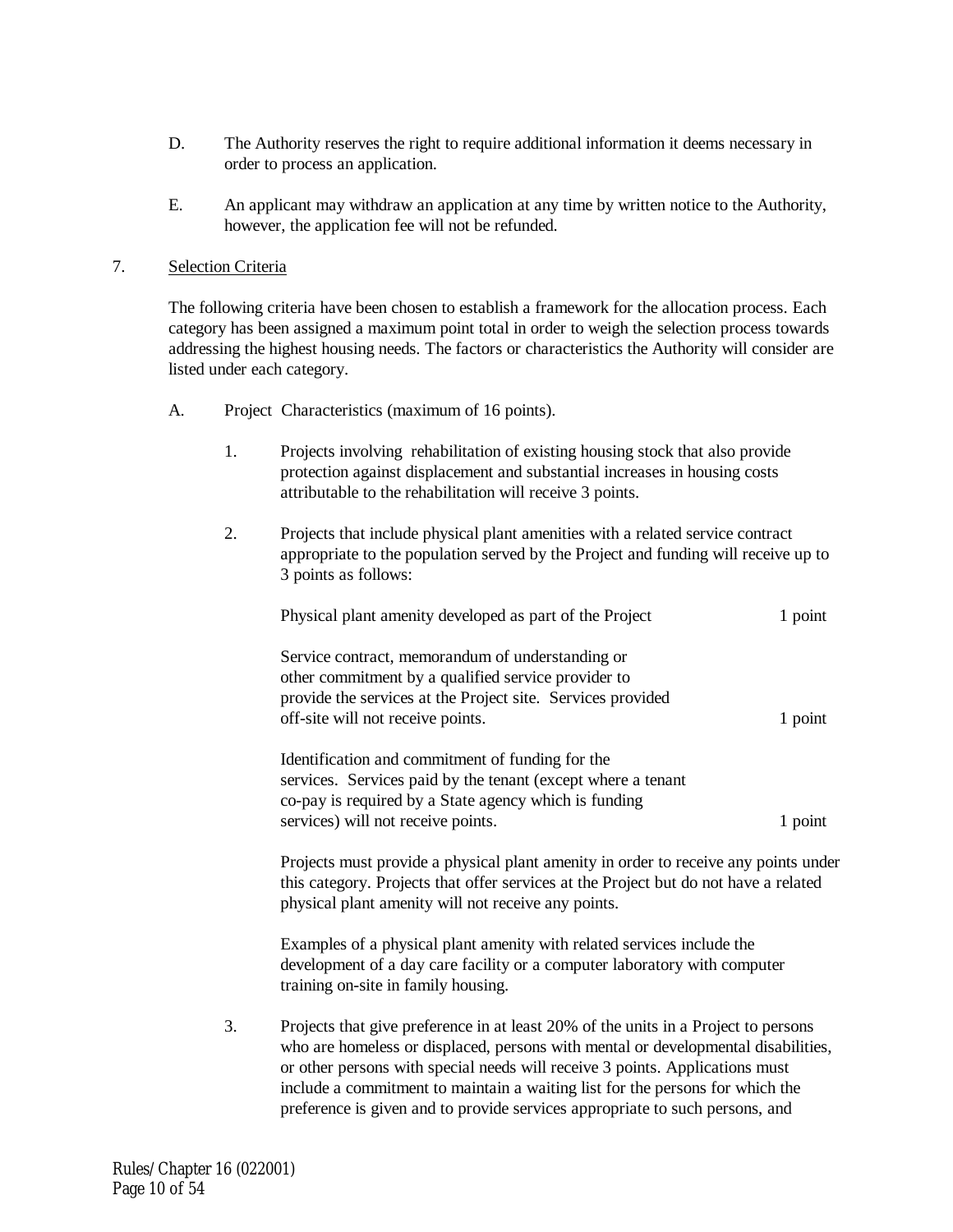identification of the source of funding for the services appropriate to the particular special needs population.

- 4. Family Projects with a minimum of 50% of the low income units as 3 bedroom apartments or larger will receive 6 points.
- 5. Projects that provide for low-income tenant ownership upon expiration of the Extended Use Period pledged by the applicant in its application for Credit will receive 1 point. An applicant shall not transfer ownership of the Project to the tenants until the Extended Use Period has expired.
- B. Leveraged Funds (maximum of 9 points).

Projects that propose to leverage funds from a source other than the Authority will receive up to 9 points.

- 1. Up to 6 points will be awarded to Projects that demonstrate a below market funding commitment or other non tax credit equity commitment from a source other than the Authority. Commitments of service, operating and rental funds are ineligible under this category. Evidence of the commitment and its value must be submitted at the time of application. The value of a commitment of property to a Project will be determined based on independent evidence provided by the applicant in the application, e.g. an appraisal or purchase and sale agreement, and in the absence of such evidence, the applicable municipality's tax assessed value of the property included in the application. Points will be awarded based on the total amount of funding committed to a Project compared to that of competing applications.
- 2. Up to 3 points will be awarded based on the percentage of developer fee left as a source of funds:

No fee loan will receive 0 points

≤ 50% fee loan will receive 1 point

- > 50% fee loan will receive 3 points
- C. Extending Low-Income Use for Longest Period (maximum of 15 points). Projects which extend the guaranteed period of low income benefit 30 years or more from the placed-inservice date and agree not to request the Authority to find a buyer to acquire the low income portion of the Project during the extended period. No points will be given to Projects which pledge 30 years or less of irrevocable low income benefit. 1 point will be added for each additional four year period pledged beyond 30 years. Applicants requesting funds under a set-aside must maximize points in this category to be eligible for the setaside.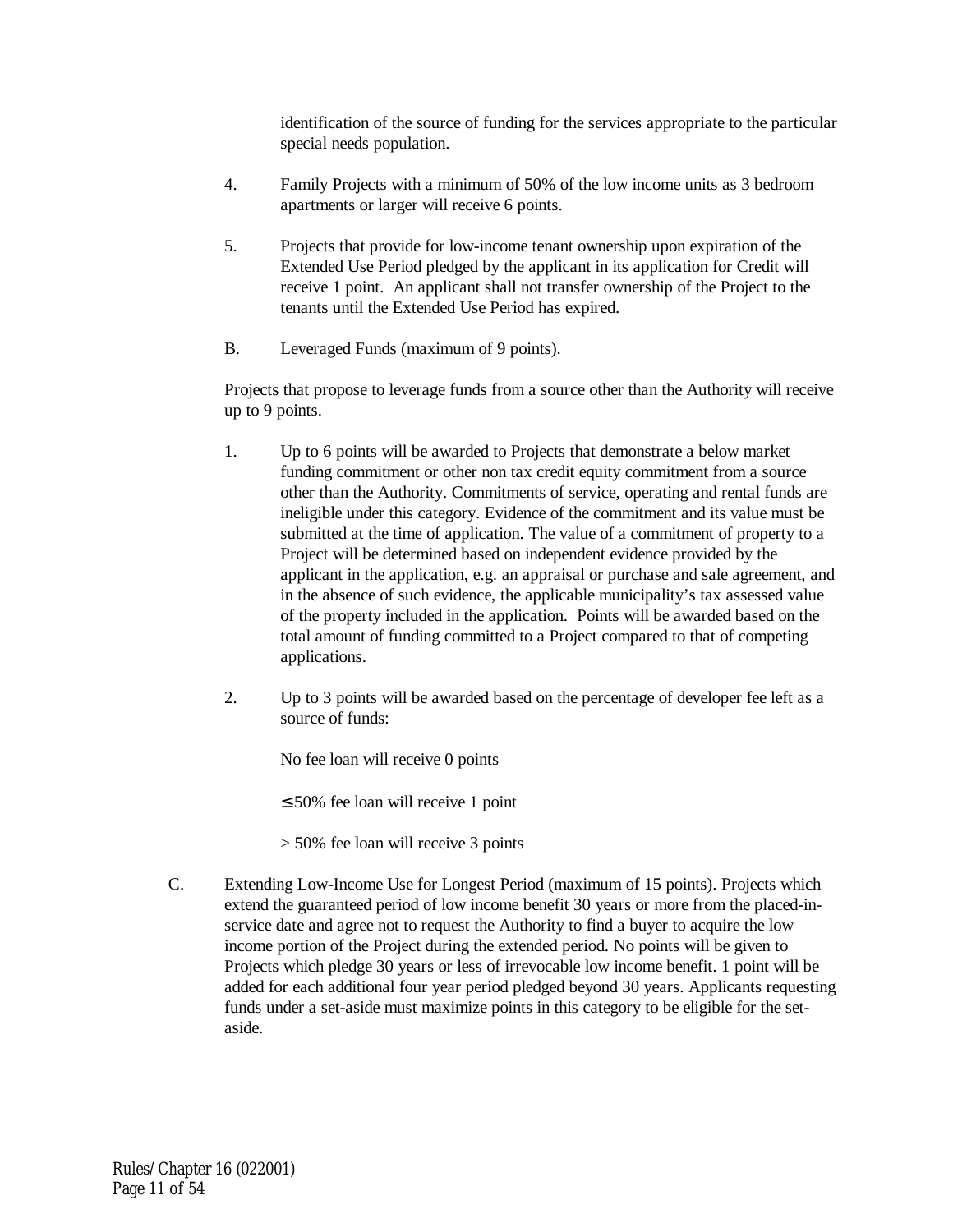- D. Creation of Affordability for Lowest Income Tenants (maximum of 30 points).
	- 1. 30 points will be awarded for a pledge of 60% or more of the total units in a Project to persons with income at or below 50% of Area Median Income.
	- 2. Assisted living applications under the assisted living set-aside should restrict rent in all units in an assisted living Project at 60% Area Median Income. Assisted living proposals which have a commitment of assisted living service funds from the Department of Human Services awarded in an RFP in the current year, or a commitment of federal assisted living service funds for a minimum of fifteen years, will be awarded 30 points.
	- 3. Applicants that are also applying for financing for the Project from Rural Housing Services will receive 30 points in this category for meeting the affordability of the applicable Rural Housing Services program.

Applicants requesting funds under any set-aside must maximize points in this category to be eligible for the set-aside.

- E. Project Location (maximum of 20 points).
	- 1. Projects proposed in the VERY HIGH Need Market Area as determined by the Authority will be awarded 15 points, projects proposed in the HIGH Need Market Area as determined by the Authority will be awarded 10 points, and projects proposed in the MEDIUM Need Market Area as determined by the Authority will be awarded 5 points.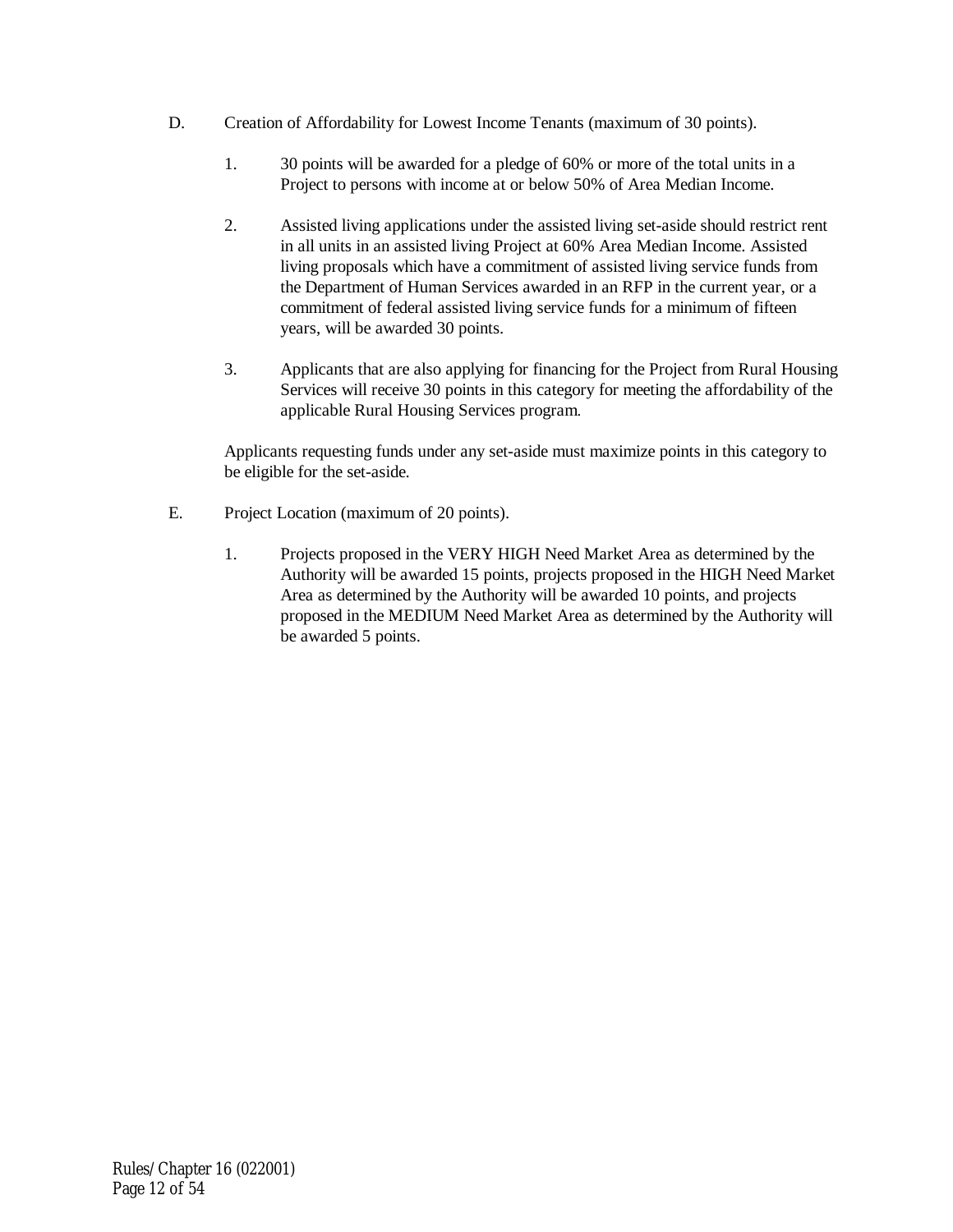|                              | Seniors<br>Statewide | Families<br>Statewide |
|------------------------------|----------------------|-----------------------|
| <b>Labor Markets</b>         | Ranking              | Ranking               |
| Augusta                      | high                 | high                  |
| <b>Bangor</b>                | very high            | very high             |
| <b>Bath-Brunswick</b>        | very high            | high                  |
| <b>Belfast</b>               | high                 | very high             |
| <b>Biddeford</b>             | very high            | very high             |
| <b>Boothbay Harbor</b>       | medium               | medium                |
| <b>Bucksport</b>             | medium               | low                   |
| Calais                       | low                  | low                   |
| Dexter-Pittsfield            | medium               | medium                |
| Dover-Foxcroft               | low                  | low                   |
| Ellsworth-Bar Harbor         | high                 | very high             |
| Farmington                   | medium               | high                  |
| <b>Fort Kent</b>             | low                  | low                   |
| Greenville                   | low                  | low                   |
| Houlton                      | low                  | low                   |
| Jonesport-Milbridge          | low                  | medium                |
| Kittery-York                 | very high            | very high             |
| Lewiston-Auburn              | very high            | high                  |
| Lincoln-Howland              | medium               | medium                |
| Machias-Eastport             | low                  | medium                |
| Madawaska                    | low                  | low                   |
| Millinocket-East Millinocket | low                  | low                   |
| Norway-Paris                 | medium               | medium                |
| Outer-Bangor                 | medium               | medium                |
| Patten-Island Falls          | low                  | low                   |
| Portland                     | very high            | very high             |
| Presque Isle-Caribou         | medium               | low                   |
| Rockland                     | high                 | very high             |
| Rumford                      | medium               | medium                |
| Sanford                      | very high            | medium                |
| Sebago Lakes                 | high                 | high                  |
| Skowhegan                    | medium               | medium                |
| Stonington                   | medium               | medium                |
| Van Buren                    | low                  | low                   |
| Waterville                   | high                 | high                  |

a. Statewide Subsidized Housing Ranks for Applicants Not Applying under the Assisted Living or SRO Set-asides: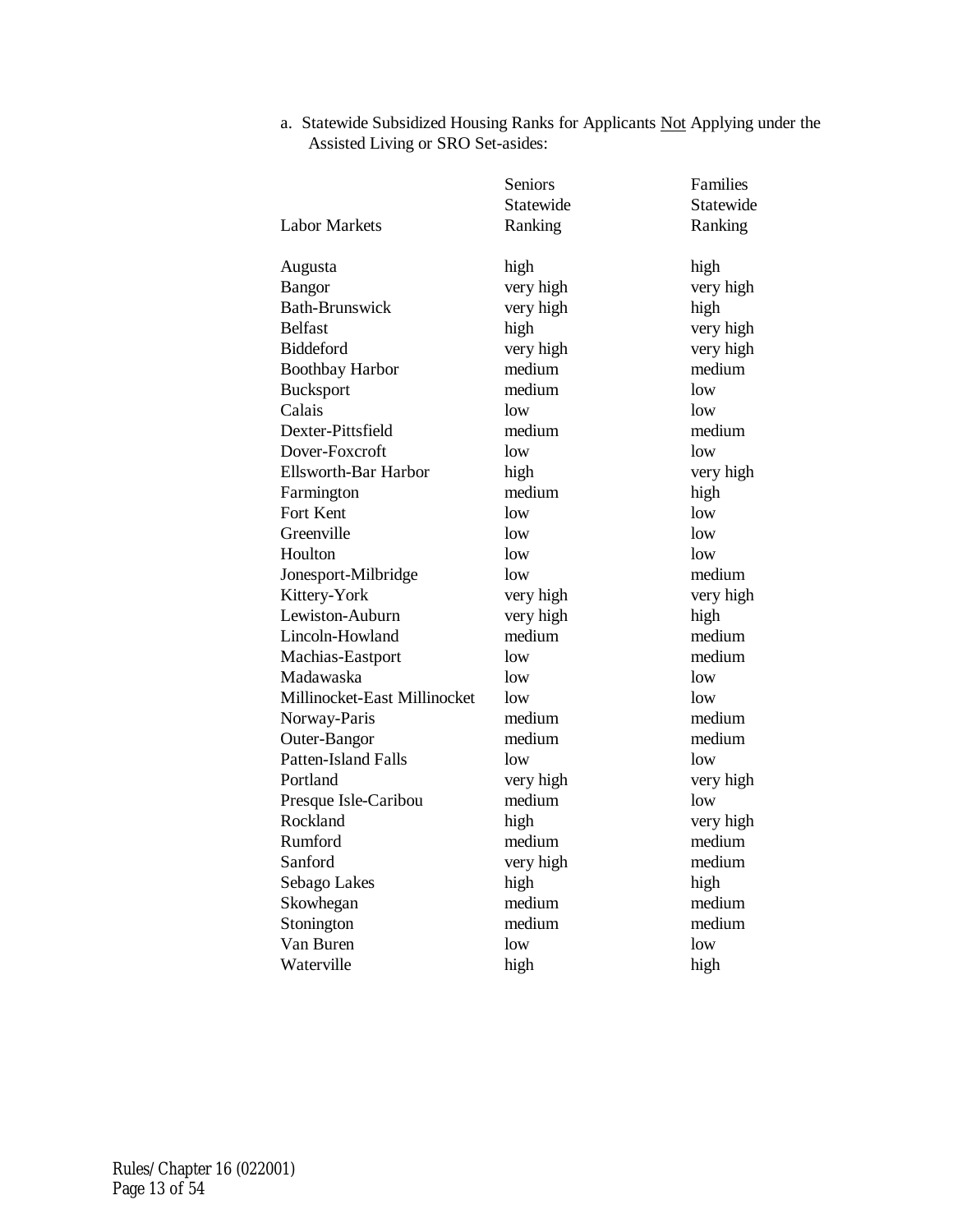b. Assisted Living Set-aside Subsidized Housing Ranks:

| Region            | Ranking   |
|-------------------|-----------|
| Augusta           | medium    |
| Bangor            | medium    |
| <b>Bar Harbor</b> | very high |
| Bath-Boothbay     | very high |
| <b>Belfast</b>    | very high |
| <b>Biddeford</b>  | medium    |
| <b>Blue Hill</b>  | high      |
| <b>Bridgton</b>   | high      |
| <b>Brunswick</b>  | medium    |
| Calais            | low       |
| Caribou           | medium    |
| Damariscotta      | high      |
| Dover-Foxcroft    | high      |
| Ellsworth         | high      |
| Farmington        | medium    |
| Fort Kent         | low       |
| Houlton           | medium    |
| Lewiston          | low       |
| Lincoln           | high      |
| Machias           | medium    |
| Millinocket       | medium    |
| Norway            | medium    |
| Pittsfield        | very high |
| Portland          | medium    |
| Presque Isle      | high      |
| Rockland          | low       |
| Rumford           | very high |
| Sanford           | low       |
| Skowhegan         | high      |
| Waterville        | medium    |
| York              | medium    |
|                   |           |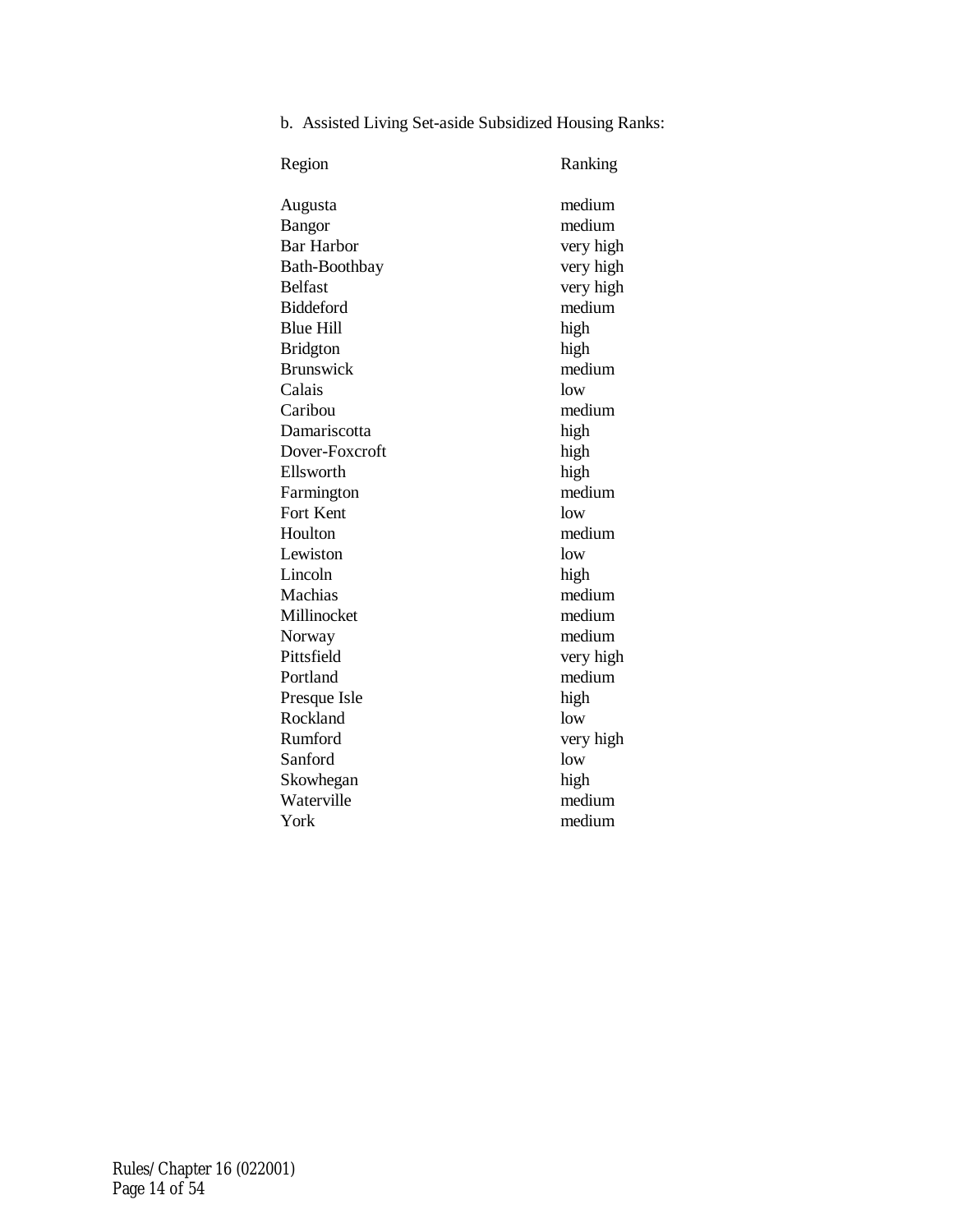c. Single Room Occupancy Set-Aside Housing Ranks:

| Region                       | Ranking   |
|------------------------------|-----------|
| Augusta                      | high      |
| Bangor                       | very high |
| <b>Bath-Brunswick</b>        | high      |
| <b>Belfast</b>               | medium    |
| <b>Biddeford</b>             | high      |
| <b>Boothbay Harbor</b>       | low       |
| <b>Bucksport</b>             | low       |
| Calais                       | low       |
| Dexter-Pittsfield            | low       |
| Dover-Foxcroft               | low       |
| <b>Ellsworth-Bar Harbor</b>  | medium    |
| Farmington                   | low       |
| Fort Kent                    | low       |
| Greenville                   | low       |
| Houlton                      | low       |
| Jonesport-Milbridge          | low       |
| Kittery-York                 | high      |
| Lewiston-Auburn              | high      |
| Lincoln-Howland              | low       |
| Machias-Eastport             | medium    |
| Madawaska                    | low       |
| Millinocket-East Millinocket | low       |
| Norway-Paris                 | low       |
| Outer-Bangor                 | low       |
| Patten-Island Falls          | low       |
| Portland                     | very high |
| Presque Isle-Caribou         | medium    |
| Rockland                     | medium    |
| Rumford                      | medium    |
| Sanford                      | high      |
| Sebago Lakes                 | low       |
| Skowhegan                    | medium    |
| Stonington                   | low       |
| Van Buren                    | 10w       |
| Waterville                   | medium    |

- d. Projects proposed on Native American tribal lands will be considered a Very High Need Market Area regardless of the targeted population or participation in a set-aside.
- e. Applicants who wish to contest a housing rank may submit data relative to housing needs from the area in which the Project is proposed. The Authority will then determine, in its sole discretion, whether this data affects the housing rank of the jurisdiction.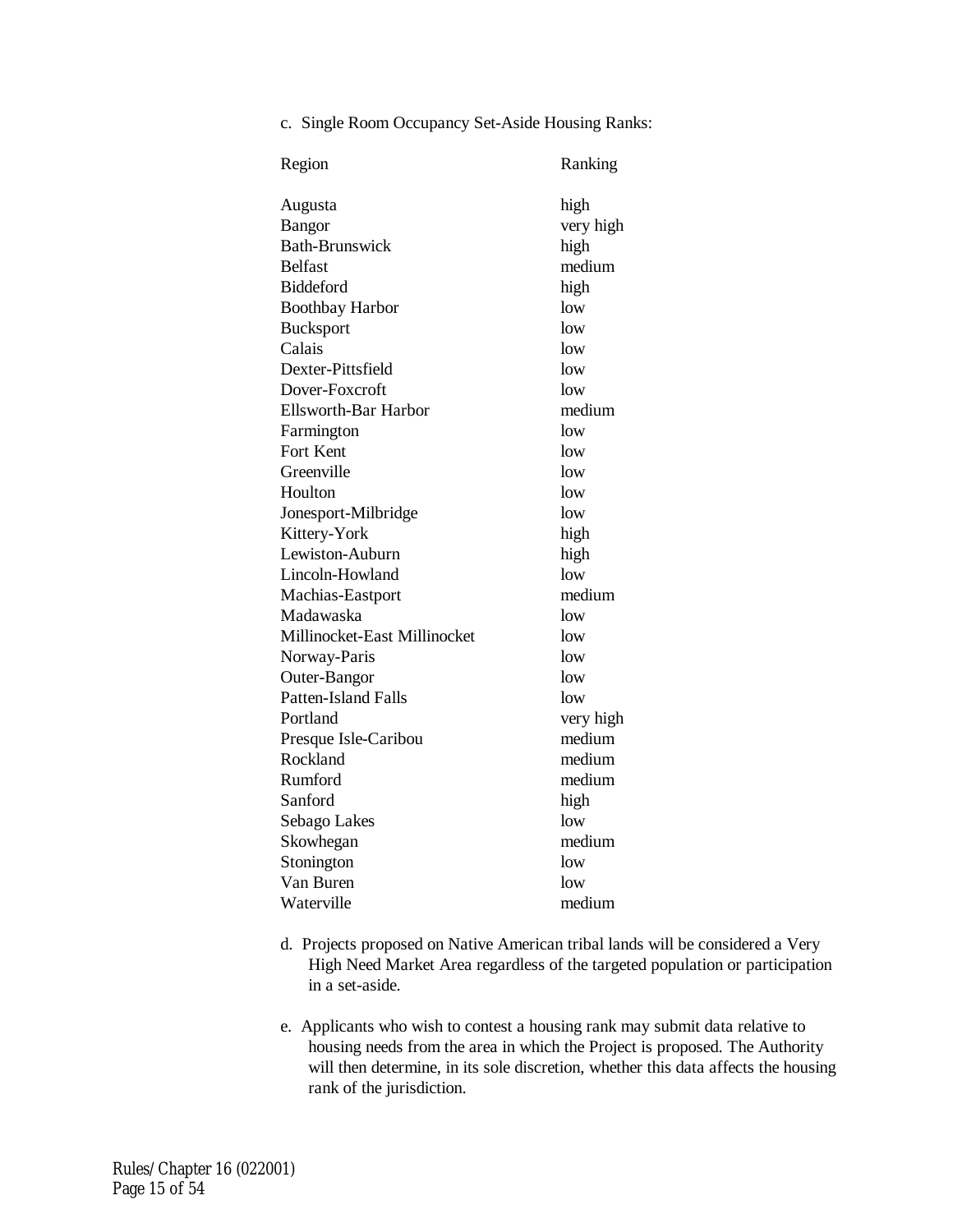- 2. Projects that are part of a community revitalization plan will be awarded 3 points. To receive points, applicants must submit either evidence of being an Enterprise Community or documentation of a local legislative body vote or official designation as a community revitalization area. Projects that are part of a community revitalization plan and are located in a Qualified Census Tract will be given preference over such Projects that are not located in a Qualified Census Tract.
- 3. Projects that demonstrate preferential treatment for low income tenants whose names are on a public housing or Section 8 waiting list will be awarded 2 points.
- F. Sponsor Characteristics (maximum of 10 points).
	- 1. For applicants that have had prior experience with the Authority and have no history of defaults, or have successfully developed Qualified Low-Income Housing Projects in other states, 5 points will be awarded.
	- 2. If no principal of the managing general partner has been a principal of any other Project ownership entity that has been issued an IRS Form 8823 by MSHA in the last three years, 2 points will be awarded.
	- 3. Applicants will receive 3 points if a qualified nonprofit organization, as defined in Section  $42(h)(5)(C)$  of the Code, has an ownership interest in the applicant and the nonprofit organization satisfies the following criteria:
		- a. The Internal Revenue Service has determined that the nonprofit organization is an organization described in Section 501(c)(3) or  $501(c)(4)$  of the Code and is exempt from taxation under Section  $501(a)$ of the Code;
		- b. The nonprofit organization must be duly organized and existing or authorized to do business under the laws of the State of Maine and must be in good standing in its state of incorporation (if not Maine) and the State of Maine;
		- c. The nonprofit organization must be engaged in and have as one of its charitable purposes the fostering and development of low-income housing;
		- d. The nonprofit organization is not affiliated with or controlled by any forprofit entity;
		- e. No individual or entity involved with or related to any potential for-profit participant in the Project may be involved with the creation or management of the nonprofit organization;
		- f. The nonprofit organization must have a general partner interest in the owner of the Project and be a managing general partner of the Project;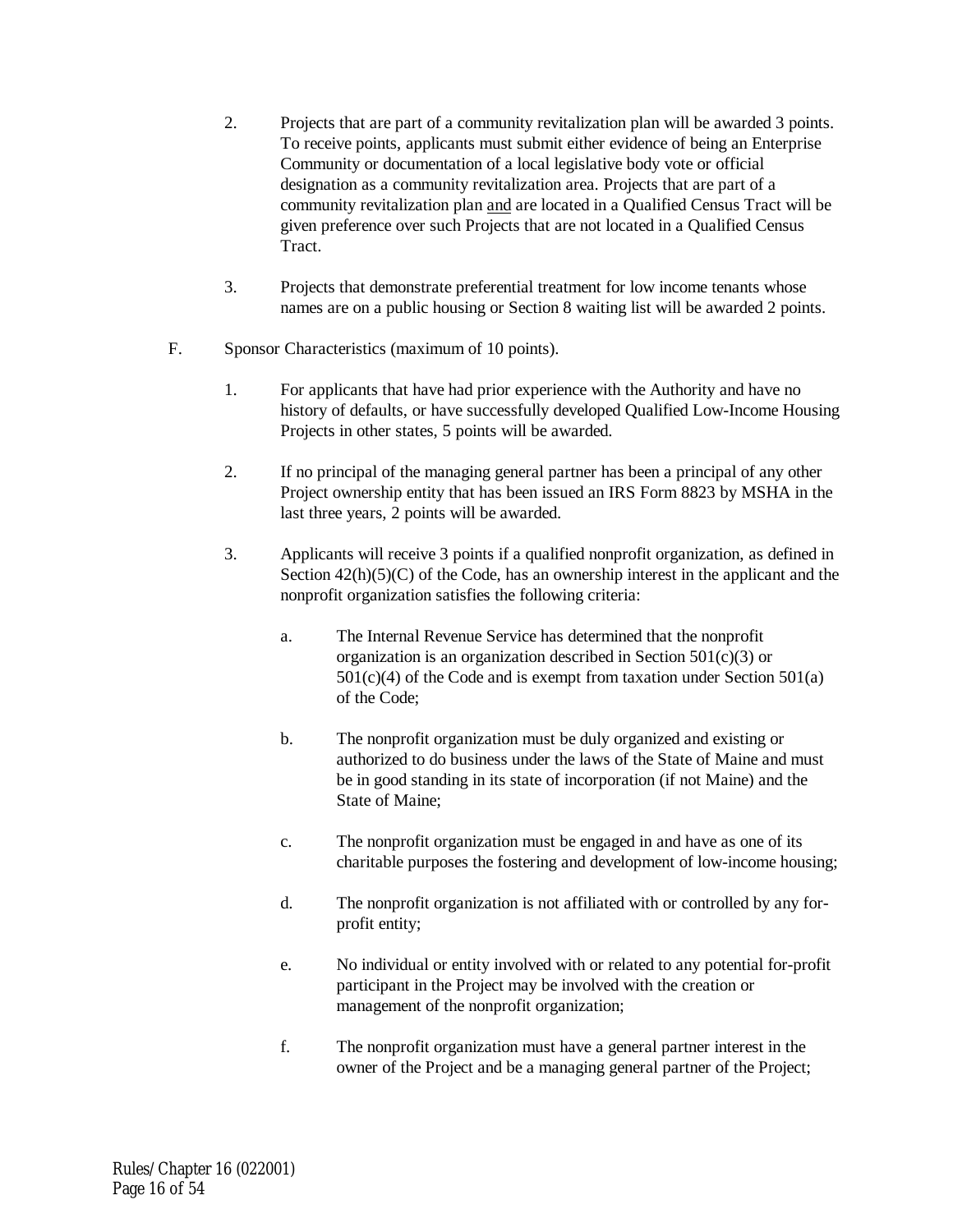g. A subsidiary of a qualified nonprofit organization shall be deemed a qualified nonprofit organization for purposes of this category, provided that 100% of the stock of the subsidiary is held by one or more qualified nonprofit organizations at all times during the subsidiary's existence in accordance with Section  $42(h)(5)(D)$ .

# 8. Project Evaluation

- A. Once a project is selected, the Authority will determine the amount of Credit to be reserved. The amount requested in the application will be the basis on which the Authority will determine the actual reservation, but the amount reserved will not necessarily equal the amount requested. The calculation of the amount of Credit will be based on the Applicable Percentage for the month in which the calculation is made unless there has been a qualified irrevocable election of the Applicable Percentage for a prior month.
- B. The amount of housing credit dollars reserved for a Project cannot exceed the lesser of the amount the Project is eligible for under the Code or the amount the Authority determines is necessary for the financial feasibility of the Project and its viability as a Qualified Lowincome Housing Project throughout the Credit Period. The evaluation process will be extensive and will require applicants to provide significant amounts of financial information and Project detail. In making this determination, the Authority will consider:
	- 1. The sources and use of funds and the total financing planned for the Project, including the reasonableness of development costs and operating expenditures;
	- 2. Any proceeds or receipts expected to be generated by reason of tax benefits; and
	- 3. The percentage of the housing credit dollar amount used for Project costs other than Intermediary Costs.

These factors will not be applied so as to impede the development of Projects in hard-todevelop areas.

- C. In order to arrive at the amount of Credit dollars to be reserved for a Project, the Authority must identify the equity gap between development sources and uses which the Credit is designed to fill. In order to fulfill its statutory responsibility to allocate only the amount of Credit necessary for the financial feasibility of a Project and its viability throughout the Credit Period, the Authority reserves the right to limit recognition of Intermediary Costs, re-characterize Project sources and uses and make reasonable assumptions on projected revenues and expenses in the process of calculating the amount of Credit to be reserved or allocated to a Project. When applicable, the Authority will also take into consideration any restrictions imposed by federal laws and regulations imposing limitations on the combining of the Credit with other federal subsidies ("subsidy layering" guidelines).
- D. In order to fully evaluate the proposal's need for Credit, the expectation exists that availability of the Credit is a necessary incentive for the developer to undertake completion of the Project. Extreme caution should be taken to avoid incurring construction costs prior to the receipt of a reservation of Credit authority. The Authority reserves the right to cease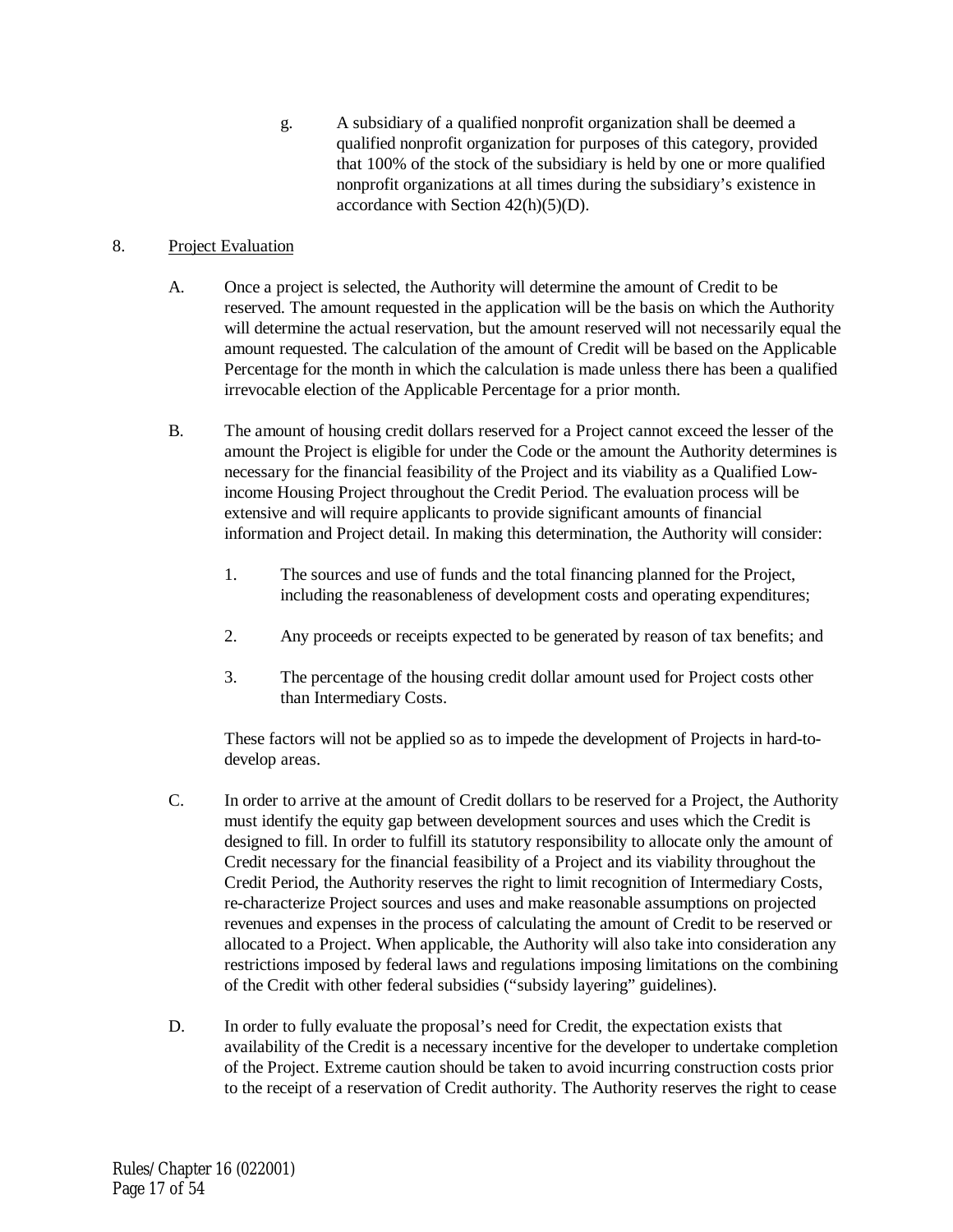processing any application which has incurred construction costs prior to applying for tax Credit.

In cases providing significant public purpose, when construction costs have been incurred prior to the Authority's decision to select any application for Credit, developers should be prepared to demonstrate why the absence of Credit presents a serious risk to the overall viability and operation of the Project.

E. The Authority will limit recognition of Developer Fees. The standard fee, regardless of whether costs used to calculate the fee include compensation paid to consultants, will be based on all aspects of Project development including, without limitation, creation of the Project concept, identification and acquisition of the Project site, obtaining construction and permanent financing, obtaining necessary subsidies, negotiation of syndication of investment interests in the Project, obtaining all necessary regulatory approvals, construction and marketing. Fees paid to consultants do not include fees for professional services such as those for environmental assessments, rental market studies, soil tests, and water tests. Reserves, in the form of cash, expected to return to the Developer from the Project in two or fewer years will be included in the Developer Fee calculation.

The standard Developer Fee to be recognized for purposes of calculating the Credit must separately identify two components: (1) Overhead and (2) Profit. Together these two components will not exceed an amount equal to 15% of the Housing Development Costs, plus 10% of the costs of acquisition of land, existing buildings and equipment, all determined without regard to Developer Fees.

The level of risk associated with developing the Project will be considered when determining whether the recognized fee should exceed the standard. In extenuating circumstances as determined by MSHA, the maximum recognized fee may equal up to 20% of the Housing Development Costs plus 15% of the costs of acquisition of land, existing buildings and equipment, all determined without regard to Developer Fees and without regard to Section  $42(d)(5)(C)$  of the Code. Extenuating circumstances might include a difficult local approval process, the overall size of a Project to be undertaken, renovations qualifying for historic tax credits, contribution of Developer Fees to the Project in the form of reserves or equity loans or demonstration that other sources of subsidy are not available.

F. In reviewing Intermediary Costs, the Authority will limit recognition of certain general contractor costs. Regardless of the geographic location of the Project, the standards for general contractor overhead, general requirements and profit will be an amount not greater than 16% of the Total Construction Cost, within the following ranges:

| Overhead                    | up to 2% of Total Construction Cost |
|-----------------------------|-------------------------------------|
| <b>General Requirements</b> | up to 8% of Total Construction Cost |
| Profit                      | up to 6% of Total Construction Cost |

G. In reviewing Project costs the Authority will consider the reasonableness of the per unit Total Development Cost. However, the following standards will not automatically be used as a limit when calculating the amount of Credit for which the Project is eligible. Each Project will first be compared with historical data for similar Projects, i.e. size, location,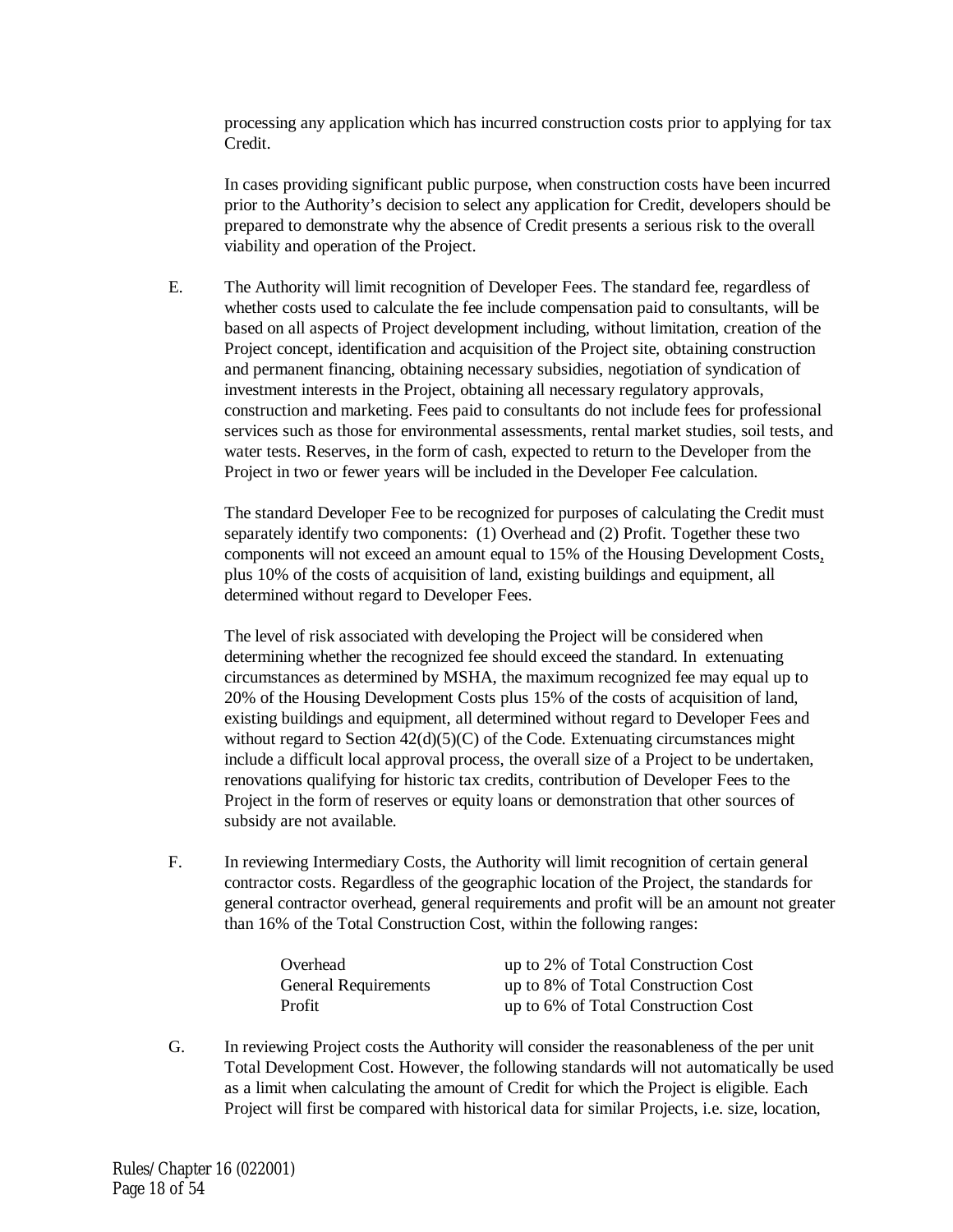funding source, etc. Costs will be evaluated against industry cost standards. Consideration will be allowed for costs associated with tenant service and common area spaces. Otherwise, the per unit cost recognized for Credit allocations should not exceed the HUD 221(d)(3) per unit limits established for Maine. The Authority will require additional documentation if the Authority feels the proposed costs are not comparable or reasonable.

- H. The evaluation of each Project to determine the amount of Credit dollars for which it is eligible will be performed as of each of the following dates:
	- 1. The application for Credit.
	- 2. The allocation of Credit.
	- 3. The date each Qualified Low-income Building is placed in service.

Prior to each determination, the applicant shall certify to the Authority the full extent of all Federal, State and local subsidies which apply with respect to the Qualified Low-income Housing Project and provide such other information the Authority deems necessary in order to complete its evaluation.

- I. PURSUANT TO FEDERAL LAW, ANY DETERMINATION MADE BY THE AUTHORITY HEREUNDER SHALL NOT BE CONSTRUED TO BE A REPRESENTATION OR WARRANTY AS TO THE FEASIBILITY OR VIABILITY OF ANY PROJECT AND MAY NOT BE RELIED UPON AS A REPRESENTATION OR WARRANTY BY ANY PARTY.
- 9. Reservation of Credit
	- A. Applicants will receive a Notice to Proceed indicating that an evaluation pursuant to Section 8 will be undertaken. At the completion of the evaluation, the Authority will issue conditional reservations of Credit. The amount of Credit dollars reserved for a Project shall be the amount determined by the Authority pursuant to Section 8 of this Qualified Allocation Plan.
	- B. Conditions contained in a conditional reservation will be performance-based, taking into consideration the specific circumstances of each Project and may include, without limitation:
		- 1. Payment of a Credit reservation fee equal to 3% of the amount of the reservation at the time of reservation.
		- 2. Deadline for final working drawings and specifications.
		- 3. Deadline for loan closing(s).
		- 4. Deadline for receipt of information necessary for the Authority to make its determination on allocation or carryover allocation of Credit.
		- 5. Prohibition against amendments or changes as set forth in Section 5, subsection I.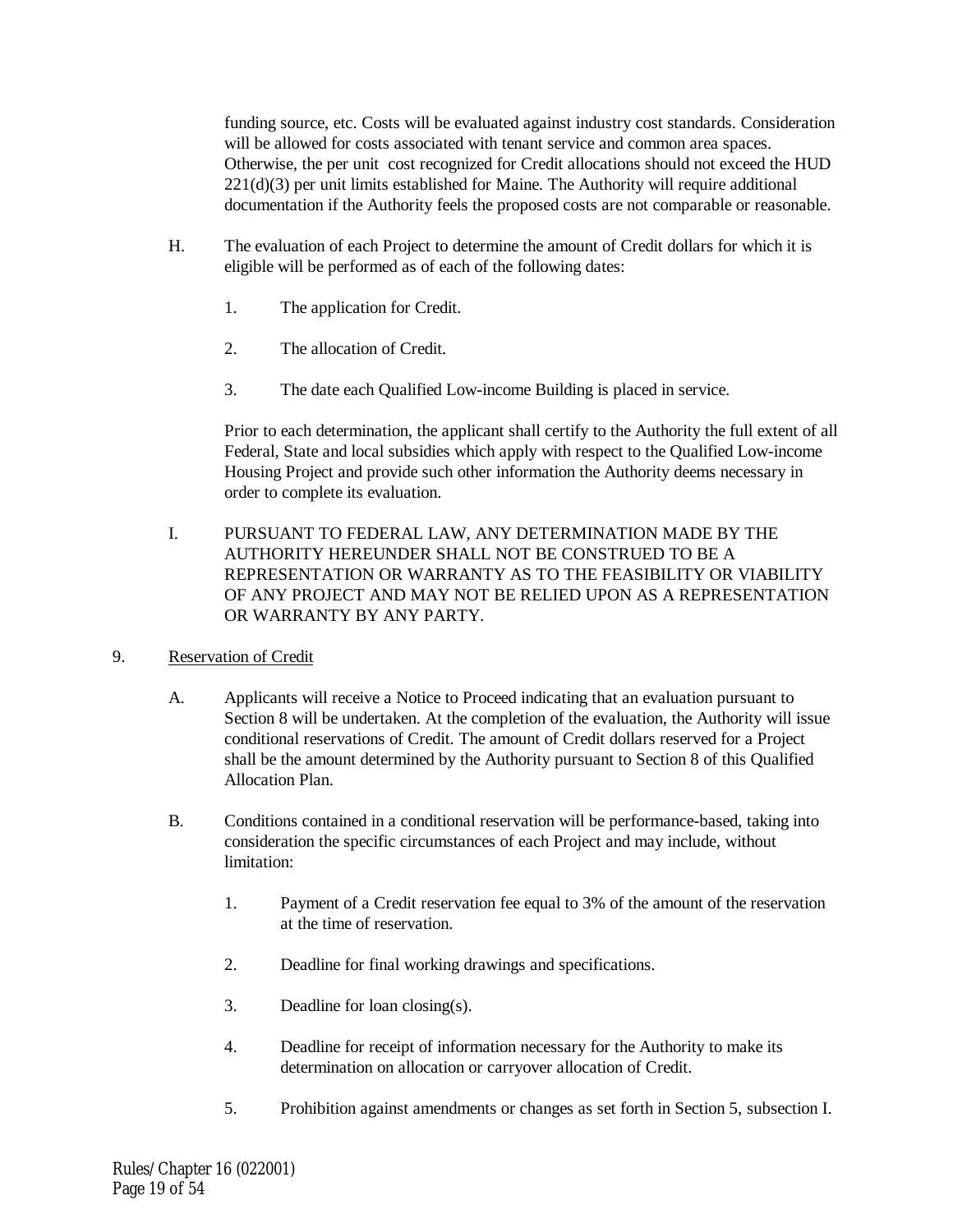- 6. Termination date.
- C. When reservations of the Credit have been issued in an amount equal to the applicable State Ceiling, standby reservations may be issued in the same manner as described in subsection A, above. Applicants receiving standby reservations will only be allowed to proceed if a sufficient amount of the applicable State Ceiling becomes available through lapsed or withdrawn reservations, the return of Credits or receipt of Credits from the national repooling of unused housing Credit allocations.
- D. An applicant may cancel or withdraw a reservation by submitting written notice thereof to the Authority.
- E. Reservations and standby reservations of Credit from the State Ceiling for a particular calendar year which are in effect on December 31st of that calendar year may be converted to reservations of Credit from the State Ceiling for the following year upon mutual agreement of the parties.
- F. At the time of issuance of a reservation, and to the extent authorized by the Code, the Authority and the applicant may enter into a Binding Agreement to fix the maximum Credit dollar amount to be allocated to each Qualified Low-income Building for which Credit has been requested. Any such Binding Agreement must satisfy the requirements of the Code and will contain the same performance-based conditions set forth in applicant's conditional reservation. An applicant may also choose either to fix the Applicable Percentage for each Qualified Low-income Building in the Project by irrevocably electing the percentage for the month in which applicant and the Authority enter into such Binding Agreement or to select the applicable percentage for the month the building is placed in service.
- G. As long as a Binding Agreement has not been executed, proposals facing increased Project development costs and, therefore, potentially qualifying for less than a substantial amount of additional Credit, may request additional Credit and not be subject to funding rounds. However, such requests will be subject to Credit availability and any decision to favor such requests will be at the sole discretion of the Authority.
- H. Prior to a reservation of Credit, an applicant must demonstrate proficiency in the area of Credit compliance monitoring by completing a Credit compliance monitoring training approved by the Authority or receiving certification from a Credit trainer approved by the Authority.

# 10. Allocation of Credit

- A. Provided that the applicant's Project is placed in service, within the meaning of the Code, in the calendar year for which a reservation of Credit has been issued and such reservation is still in effect, the Authority will allocate Credit to an applicant, by issuance of IRS Form 8609 or such other form required by the IRS, after receipt of the following:
	- 1. A complete Application for Allocation of Credit. A complete application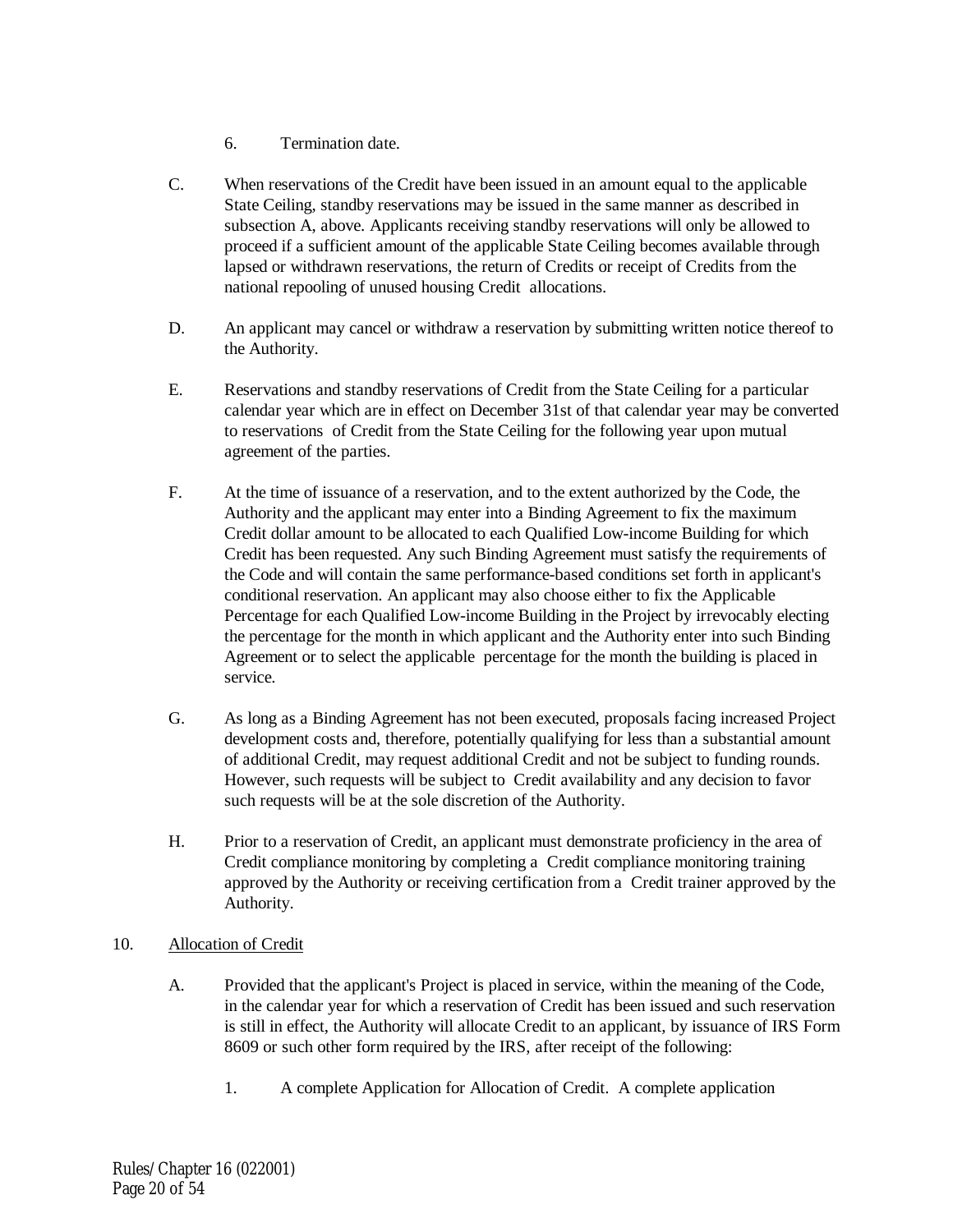must include an audit report on the schedule of project costs prepared by an independent, third party CPA.

- 2. Certification of the total financing planned for the Project, all proceeds or receipts expected to be generated by reason of the Credit or other tax benefits, the total sources and uses of Project funds and the full extent of all Federal, state and local subsidies which apply or which the applicant expects to apply with respect to the Project. In addition, the sponsor must identify all costs associated with the sale (i.e. commissions, due diligence, legal, accounting, reserves, etc.). This certification must include income, operating and development cost projections and methods for satisfying any deficits.
- 3. An allocation fee as follows:

| Applications for Projects of up to 10 units   | \$ 250  |
|-----------------------------------------------|---------|
| Applications for Projects of 11 to 23 units   | \$ 500  |
| Applications for Projects of 24 or more units | \$1,000 |

This paragraph does not apply to tax-exempt bond financed properties described in Section 12.

4. A monitoring fee as follows:

An amount equal to \$250.00 per Credit eligible unit in the Project, not to exceed \$25,000.

- B. The amount of Credit allocated on behalf of each Qualified Low-income Building shall be the lesser of:
	- 1. The maximum amount for which the Project is eligible under the Code, as determined by the Authority based on information provided by the applicant;
	- 2. The amount determined by the Authority as the minimum amount necessary for the financial feasibility of the Project and its viability as a Qualified Low-income Housing Project throughout the Credit Period; and
	- 3. The amount stated in the conditional reservation.
- C. An allocation made by the Authority will be effective only with respect to a qualified building placed in service during the calendar year in which the allocation is made and only to the extent that the Internal Revenue Service gives effect to such allocation. CREDIT RECIPIENTS ARE RESPONSIBLE FOR TAKING ONLY THE AMOUNT OF CREDIT AUTHORIZED UNDER THE CODE AND RECOGNIZED BY THE INTERNAL REVENUE SERVICE AND NO RELIANCE MAY BE PLACED ON THE AUTHORITY BY ANY PARTY FOR THIS DETERMINATION.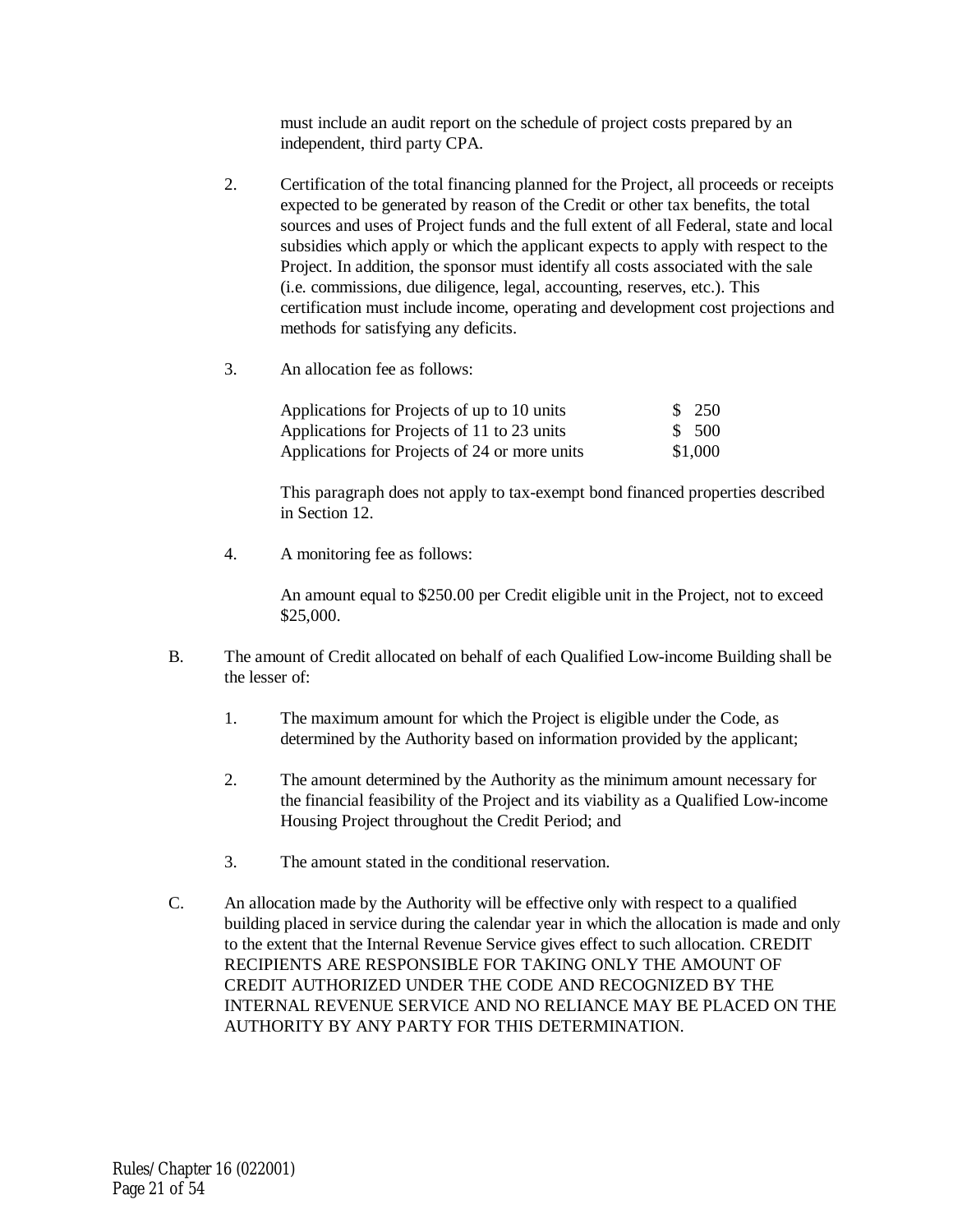# 11. Carryover Allocation

- A. If applicant's Qualified Low-income Housing Project, or individual Qualified Low-income Building within the Project will not be placed in service, within the meaning of the Code, in the calendar year for which a reservation of Credit has been issued, the Authority may issue a carryover allocation to qualifying applicants or choose to carry over the balance of the State Ceiling as provided in Section 4, subsection A. In order to be considered for a carryover allocation, an applicant must provide:
	- 1. A complete Application for Carryover Allocation of Credit. A complete application must include an audit report on the schedule of project costs prepared by an independent, third party CPA.
	- 2. Certification of the total financing planned for the Project, all proceeds or receipts expected to be generated by reason of the Credit or other tax benefits, the total sources and uses of Project funds and the full extent of all Federal, state and local subsidies which apply or which the applicant expects to apply with respect to the Project. This certification must include income, operating and development cost projections and methods for satisfying any deficits.
	- 3. Satisfactory evidence that applicant's basis in the Project at the end of the calendar year will exceed ten percent of applicant's reasonably expected basis in the Project at the end of the second calendar year following the calendar year in which the carryover allocation is made. Projects receiving a carryover allocation after June  $30<sup>th</sup>$  of the credit year will have six months from the date of the allocation to provide evidence that the applicant's basis in the Project will exceed ten percent of the applicant's reasonably expected basis in the Project at the end of the second calendar year following the calendar year in which the carryover allocation is made.
	- 4. Status report on the progress of development of the Project and the likelihood of the Project proceeding to completion.
	- 5. An allocation fee as follows:

| Applications for Projects up to 10 units        | \$ 250  |
|-------------------------------------------------|---------|
| Applications for Projects with 11 to 23 units   | \$ 500  |
| Applications for Projects with 24 or more units | \$1,000 |

- B. The amount of the carryover allocation for each qualifying low-income building shall be the lesser of:
	- 1. The maximum amount for which the Project is eligible under the Code, as determined by the Authority based on information provided by applicant;
	- 2. The amount determined by the Authority as the minimum amount necessary for the financial feasibility of the Project and its viability as a Qualified Low-income Housing Project throughout the Credit Period; and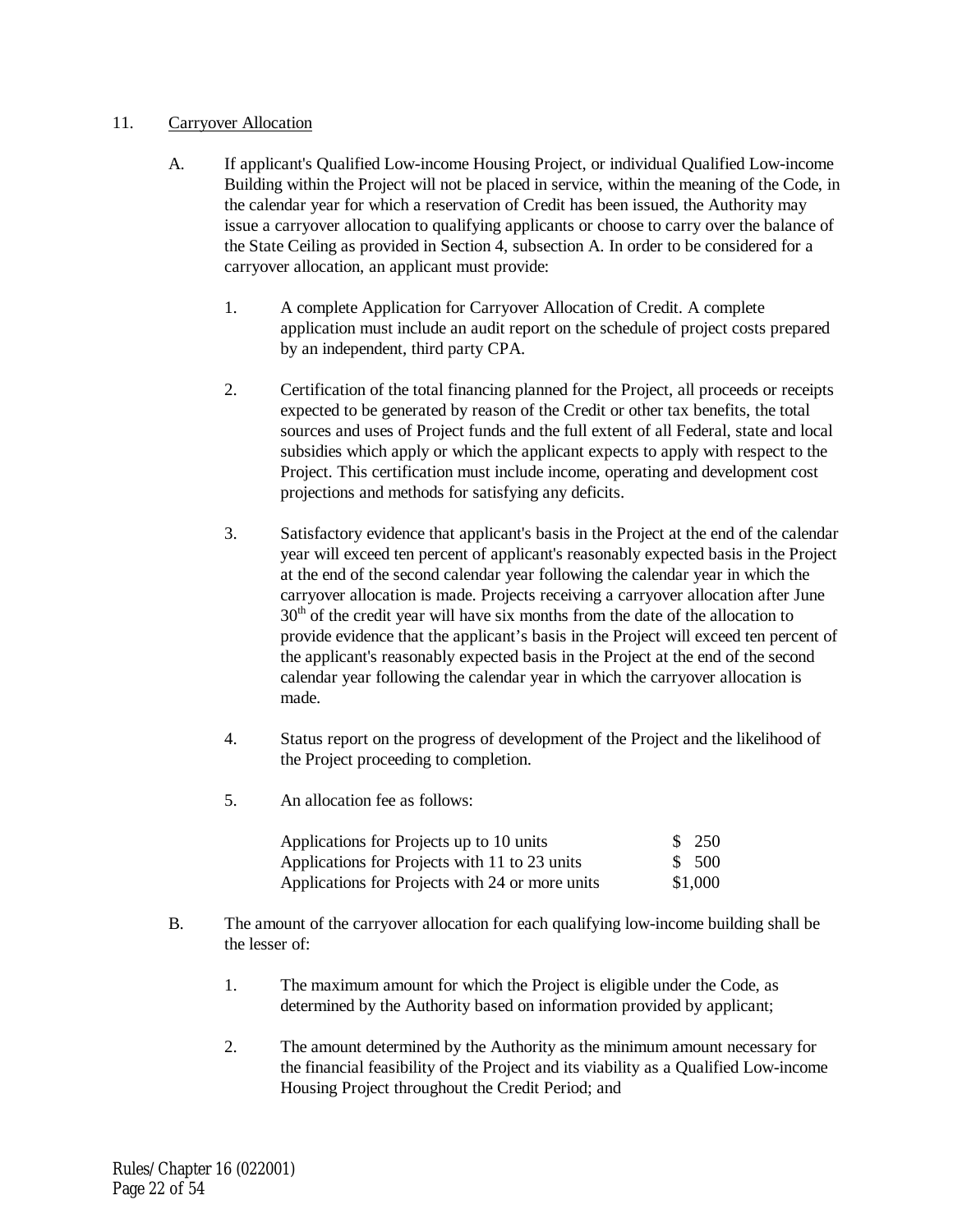- 3. The amount stated in the conditional reservation.
- C. A carryover allocation made by the Authority will be effective only if the 10% basis test referred to in subsection A, paragraph 3, above, was satisfied, the Qualified Low-income Building is placed in service within two years following the calendar year in which the allocation is made and only to the extent that the Internal Revenue Service gives effect to such allocation. CREDIT RECIPIENTS ARE RESPONSIBLE FOR TAKING ONLY THE AMOUNT OF CREDIT AUTHORIZED UNDER THE CODE AND RECOGNIZED BY THE INTERNAL REVENUE SERVICE AND NO RELIANCE MAY BE PLACED ON THE AUTHORITY BY ANY PARTY FOR THIS DETERMINATION.
- D. In order to ensure maximum utilization of the Credit, the Authority may impose performance conditions on developers receiving carryover allocations and may terminate or cancel the allocation for failure to comply with such conditions. Credits returned to the Authority as a result of the termination or cancellation of a carryover allocation shall be added to the State Ceiling for the calendar year in which they are returned.
- E. The Authority may carry over the entire unallocated portion of the State Ceiling and deny all requests for Project-specific carryover allocations.

# 12. Tax-Exempt Bond Financed Projects

- A. A Qualified Low-income Building which is financed with the proceeds of tax-exempt bonds subject to the State volume cap on such bonds qualifies for the Credit on the portion of the Eligible Basis of the building financed with such bond proceeds without an allocation from the State Ceiling. If 50% or more of the Eligible Basis of a Qualified Lowincome Building is financed with the proceeds of tax-exempt bonds subject to the state volume cap on such bonds, all of the Eligible Basis of the building qualifies for the Credit without an allocation from the State Ceiling.
- B. Except as otherwise provided in the Code, Qualified Low-income Buildings financed with the proceeds of tax-exempt bonds subject to the state volume cap on such bonds which are placed in service after 1989, in order to qualify for the Credit without an allocation from the State Ceiling, must satisfy the requirements for application and allocation set forth in Sections 6 and 10 of this rule (other than the requirement for issuance of a conditional reservation) and be evaluated by the issuer of the bonds according to the evaluation procedures set forth in Section 8 of this rule to determine the proper amount of the Credit.
- C. Developers of properties financed with tax-exempt bonds and seeking Credit without an allocation from the State Ceiling may, to the extent the Project is not yet placed in service and is otherwise authorized by the Code, elect to fix the Applicable Percentage for each Qualified Low-income Building in the Project by irrevocably electing the percentage for the month in which the bonds are sold, as opposed to the Applicable Percentage for the month the building is placed in service. Such an election must be made on forms provided by the Authority and must be made by the 5th day of the month following the month in which the bonds are sold.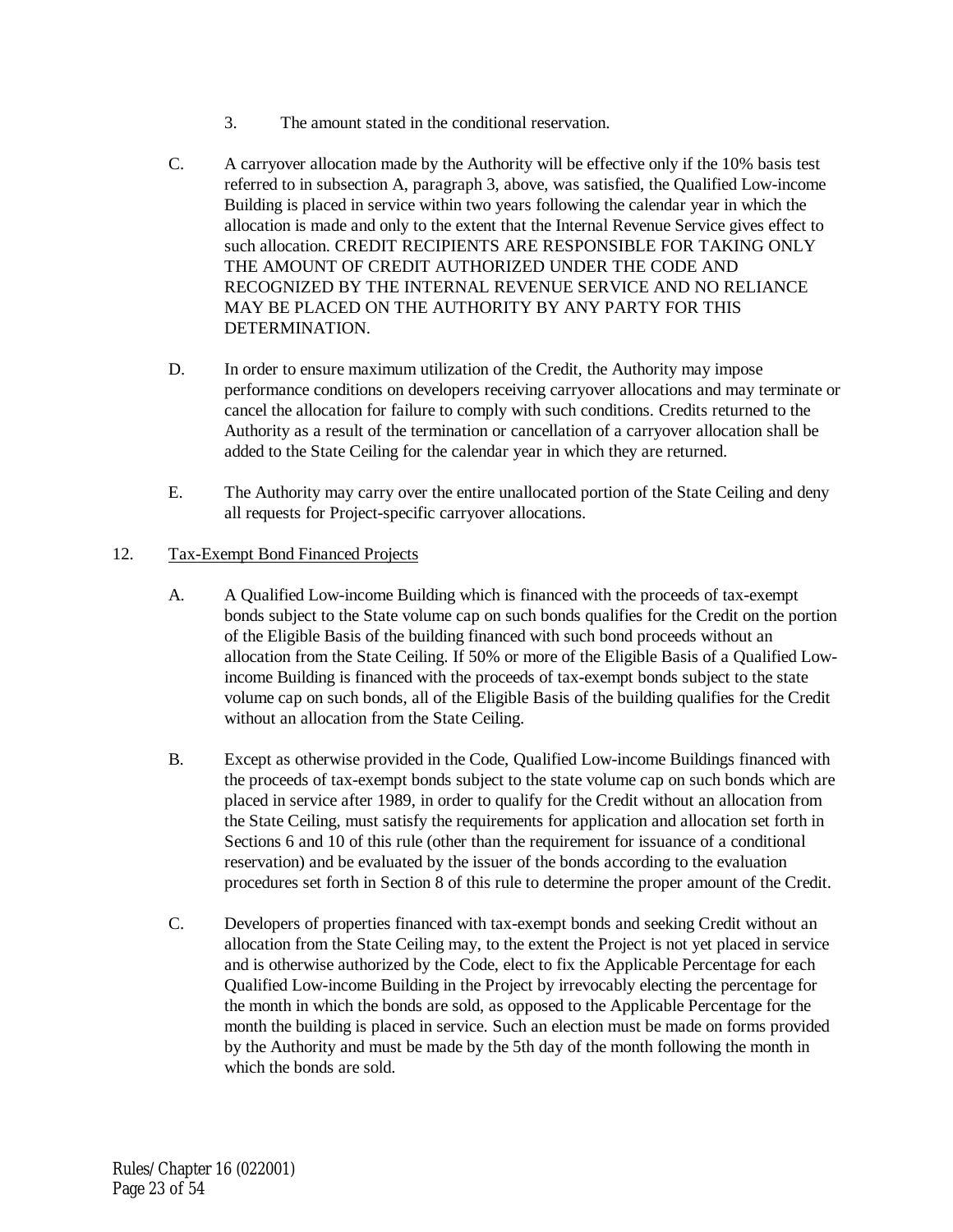- D. Developers of properties seeking Credit without an allocation from the State Ceiling must request the issuance of an IRS Form 8609 for each Qualified Low-income Building in the year the Project is placed in service. Such request must be made on forms provided by the Authority. This request must also include an audit report on the schedule of project costs prepared by an independent, third party CPA.
- E. The Authority will make tax-exempt financing available to Projects that are financed under the Rural Housing Services 515 Program to enable the Projects to receive 4% Low-Income Housing Tax Credits without an allocation from the State Ceiling.
- F. Once the Authority has reviewed the Project in accordance with this section and deemed the Project eligible to receive Credit, a determination letter will be issued.

# 13. Monitoring and Notification of Noncompliance

The Authority is required by Federal law to monitor Projects for noncompliance with the provisions of Section 42 of the Code and to notify the Internal Revenue Service when it becomes aware of any such noncompliance. Compliance by Credit recipients with the monitoring procedures will be a requirement of the Extended Low-income Housing Commitment. The Authority reserves the right to impose a reasonable fee for the administrative burden resulting from this on-going monitoring requirement. Owners of Qualified Low-income Buildings placed in service for which the Credit is, or has been, allowable AT ANY TIME must comply with the following requirements:

- A. Recordkeeping and record retention. Project owners must keep on file and available to the Authority upon request, records for each Qualified Low-income Building in the Project showing:
	- 1. The total number of residential rental units in the building (including the number of bedrooms and the size in square feet of each residential rental unit);
	- 2. The percentage of residential rental units in the building that are low-income units;
	- 3. The rent charged on each residential rental unit in the building (including any utility allowances);
	- 4. The number of occupants in each low-income unit, but only if rent is determined by the number of occupants in each unit under section  $42(g)(2)$  of the Code (as in effect before the amendments made by the Revenue Reconciliation Act of 1989);
	- 5. The low-income unit vacancies in the building and information that shows when, and to whom, the next available units were rented;
	- 6. The annual income certification of each low-income tenant per unit or a copy of the waiver from the annual income certification requirement which is available to 100% Credit eligible properties;
	- 7. Documentation to support each low-income tenant's income certification (for example, a copy of the tenant's federal income tax return, Forms W-2, or verifications of income from third parties such as employers or State agencies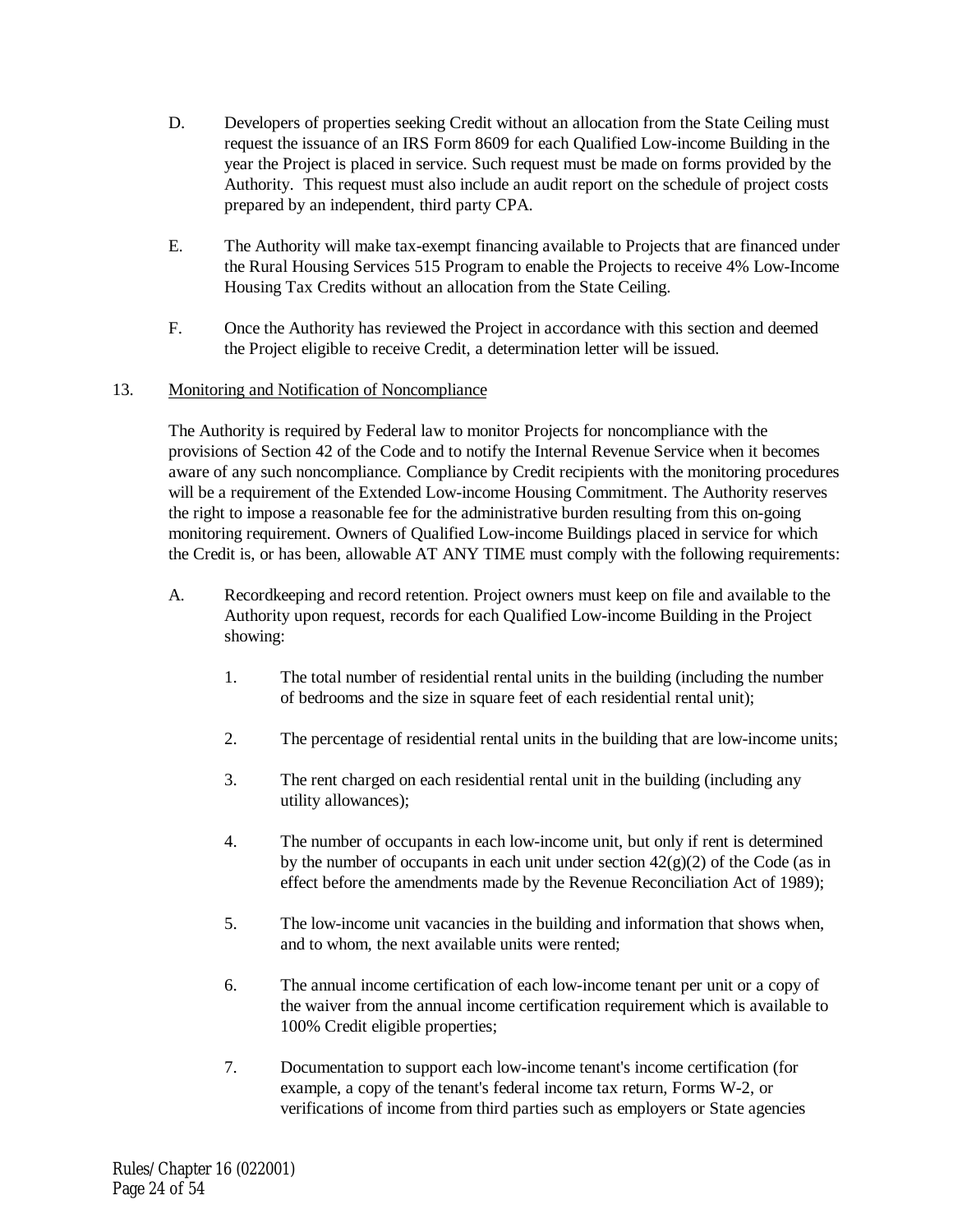paying unemployment compensation). Tenant income is calculated in a manner consistent with the determination of annual income under section 8 of the United States Housing Act of 1937 ("Section 8"), not in accordance with the determination of gross income for federal income tax liability. In the case of a tenant receiving housing assistance payments under Section 8, the documentation requirement is satisfied if the public housing authority provides a statement to the building owner declaring that the tenant's income does not exceed the applicable income limit under section 42(g) of the Code;

- 8. The Eligible Basis and Qualified Basis of the building at the end of the first year of the Credit Period; and
- 9. The character and use of the nonresidential portion of the building included in the building's Eligible Basis (for example, tenant facilities that are available on a comparable basis to all tenants and for which no separate fee is charged for use of the facilities or facilities reasonably required by the Project).

These records shall be maintained for each Qualified Low-income Building in the Project throughout the building's Extended Use Period. These records shall be retained for at least six years after the due date (with extensions) for filing the federal income tax return for that year. The records for the first year of the Credit Period, however, shall be retained until the later of the end of the building's Extended Use Period or six years beyond the due date (with extensions) for filing the federal income tax return for the last year of the Compliance Period of the building. First year quarterly reports shall be filed with MSHA.

- B. Certification and review. Project owners must certify compliance with the requirements of Section 42 of the Code as follows:
	- 1. All Project owners must certify to the Authority annually throughout the Extended Use Period of the Project for the twelve-month period preceding certification that:
		- a. The Project met the minimum low-income set-aside test applicable to the Project and complies with the additional low-income targeting pledged in the application on which the allocation was based, (e.g. 40% AMI and 50% AMI);
		- b. There was no change in the Applicable Fraction of any building in the Project or that there was a change and a description of the change;
		- c. The owner has received an annual income certification from each lowincome tenant and documentation to support that certification or in the case of a tenant receiving Section 8 housing assistance payments, the statement from a public housing authority described in subsection A, paragraph 7, above;
		- d. Each qualified low-income unit in the Project was rent-restricted under section  $42(g)(2)$  of the Code;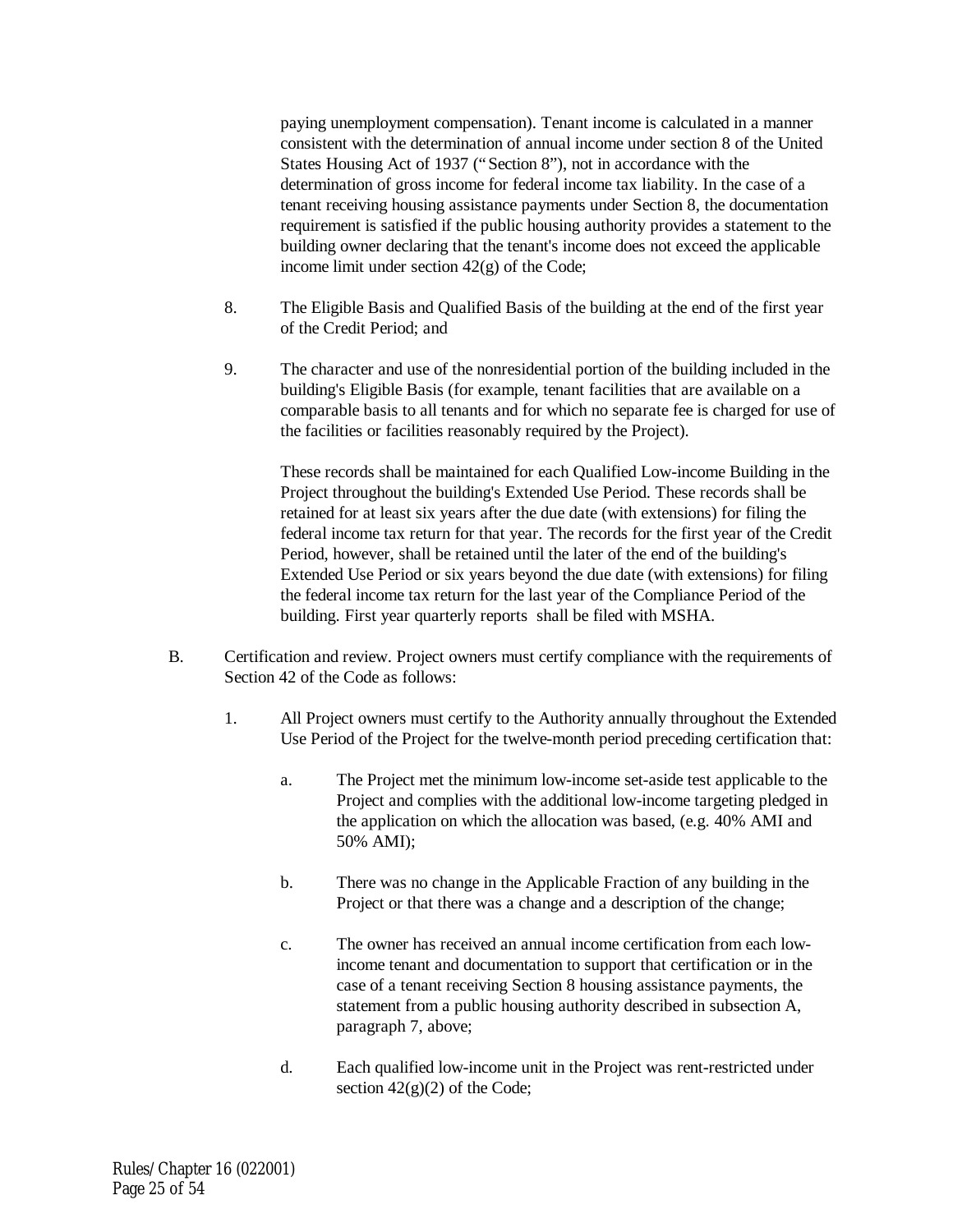- e. All units in the Project were for use by the general public and used on a nontransient basis except for transitional housing for the homeless provided under section  $42(i)(3)(B)(iii)$  of the Code;
- f. Each building in the Project was suitable for occupancy under applicable health, safety and building codes;
- g. There was no change in the Eligible Basis of any building in the Project or if there was a change, the nature of the change (for example, a common area has become commercial space, or a fee is now charged for a tenant facility formerly provided without charge);
- h. All tenant facilities included in the Eligible Basis of any building in the Project, such as swimming pools, other recreational facilities and parking areas, were provided on a comparable basis without charge to all tenants in the building;
- i. If a low-income unit in the Project became vacant during the year, that reasonable attempts were or are being made to rent that unit or the next available unit of comparable or smaller size to tenants having a qualifying income before any units in the Project were or will be rented to tenants not having a qualifying income;
- j. If the income of tenants of a low-income unit in the Project increased above the limit allowed under section 42 of the Code, the next available unit of comparable or smaller size in the Project was or will be rented to tenants having a qualifying income;
- k. The Project complies with the Extended Low-income Housing Commitment for buildings subject to section  $7108(c)(1)$  of the Revenue Reconciliation Act of 1989;
- l. The Project complies with the requirements of all applicable Federal and State housing programs (e.g. Rural Housing Services, Home, HUD Section 8, or Tax-Exempt Bonds);
- m. The Project has not received notice of any violation of applicable building codes. In the event a violation occurs the owner must report all violations to the Authority including a summary of or copies of violations issued. The owner must indicate whether the violations have been corrected and must retain all original reports of violation; and
- n. No findings of discrimination under the Fair Housing Act have occurred at the Project in the preceding twelve month period and no applicant for tenancy in possession of a Section 8 voucher was refused housing solely because of their status as a Section 8 voucher-holder.
- 2. Annually throughout the Extended Use Period, all Project owners must complete and retain on file an Annual Tenant Status Report on a form prescribed by the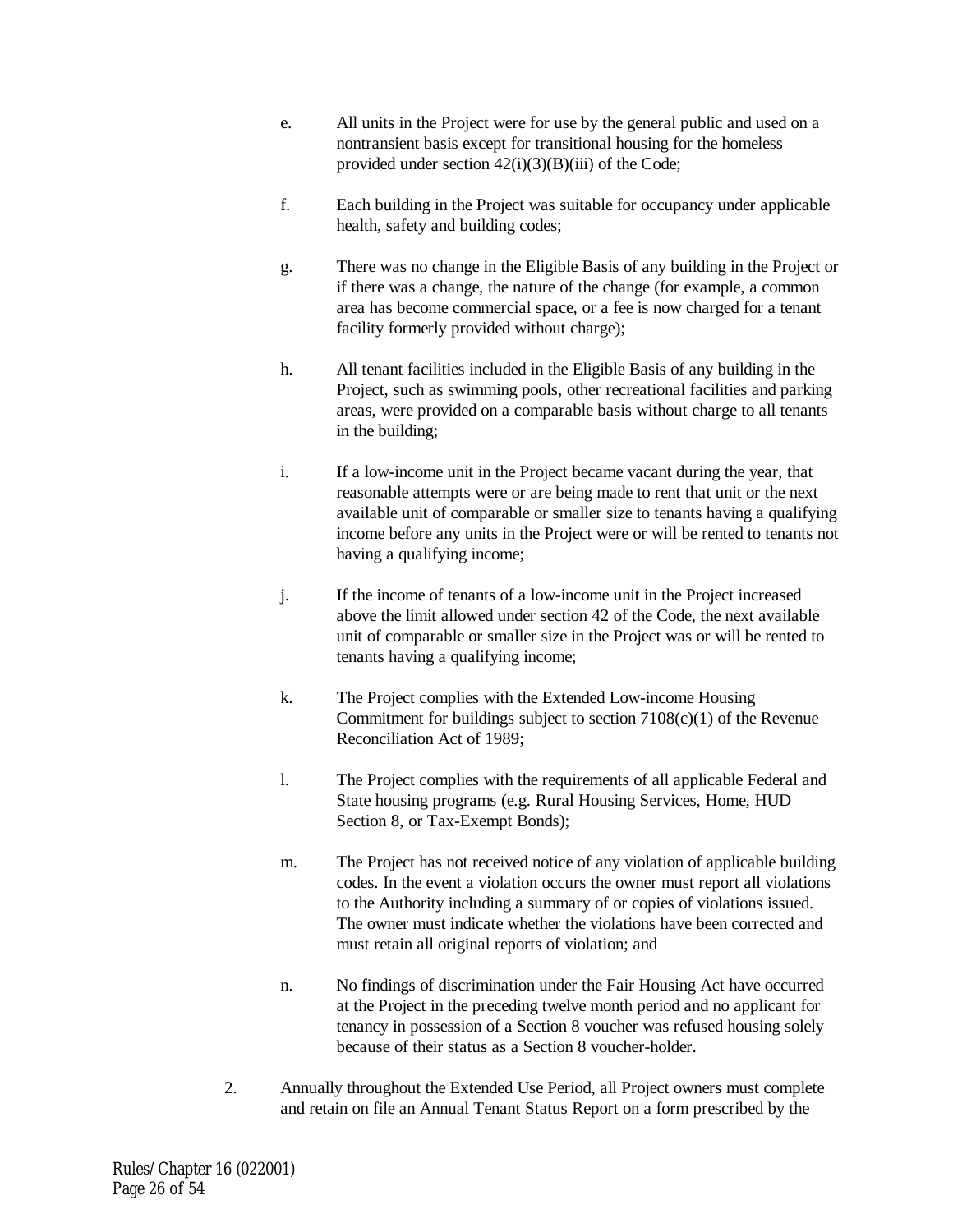Authority and reflecting tenant income and rent data for the calendar year. The Annual Tenant Status Report must be available to the Authority upon request.

- 3. The Authority will review the tenant files of at least 20% of the low income units in each Project at least once every three (3) years. For new Projects placed in service, the Authority will complete a review of tenant records of 20% of the low income units at the Project within two (2) years following the year the last building is placed in service. The tenant records to be reviewed, will be selected randomly by the Authority. Notice of Project selection, as well as the required timeframe for submission of details, will be provided by the Authority to the owner of the Project in writing.
- 4. Owners of Qualified Low-income Buildings financed by the Rural Housing Services ("RHS") under its section 515 program or Qualified Low-income Buildings of which 50 percent or more of the aggregate basis is financed with the proceeds of tax-exempt bonds are not required to submit, and the Authority is not required to review, the tenant income certifications, supporting documentation and rent records if RHS or the bond issuer, as applicable, has entered into an agreement with the Authority to provide information concerning the income and rent of the tenants in the building to the Authority. If the information provided by RHS or the bond issuer is not sufficient for the Authority to make the required determinations, the Authority shall request the necessary additional income or rent information from the owner of the building(s).
- 5. The Authority shall review all certifications and supporting documentation submitted hereunder for compliance with the requirements of section 42 of the Code.
- 6. The annual Owner Certifications required hereunder must be submitted to the Authority on or before a date established by the Authority, but in no event, later than May 1 of each year. The certification must cover the preceding twelve-month period and must be made as of December 31st of the prior year. The certifications shall be made only on such forms established by the Authority and must be made under penalty of perjury.
- C. Inspections. The Authority will perform property inspections on a 1-3 year cycle , and shall have the right, at any time upon 30 days notice to the Project owner, to review all records referred to in Section 13.
- D. Pursuant to Section 10.A.4 of this Plan, all applications shall be required to remit a onetime Monitoring Fee equal to \$250.00 for each Credit eligible unit in the Project, not to exceed \$25,000. This fee must be paid prior to the issuance of the IRS Form 8609.

The Authority reserves the right to waive all or part of the fee in the event the partnership enters in a compliance monitoring agreement acceptable to the Authority, and agrees to provide sufficient annual documentation to enable the Authority to perform its required oversight.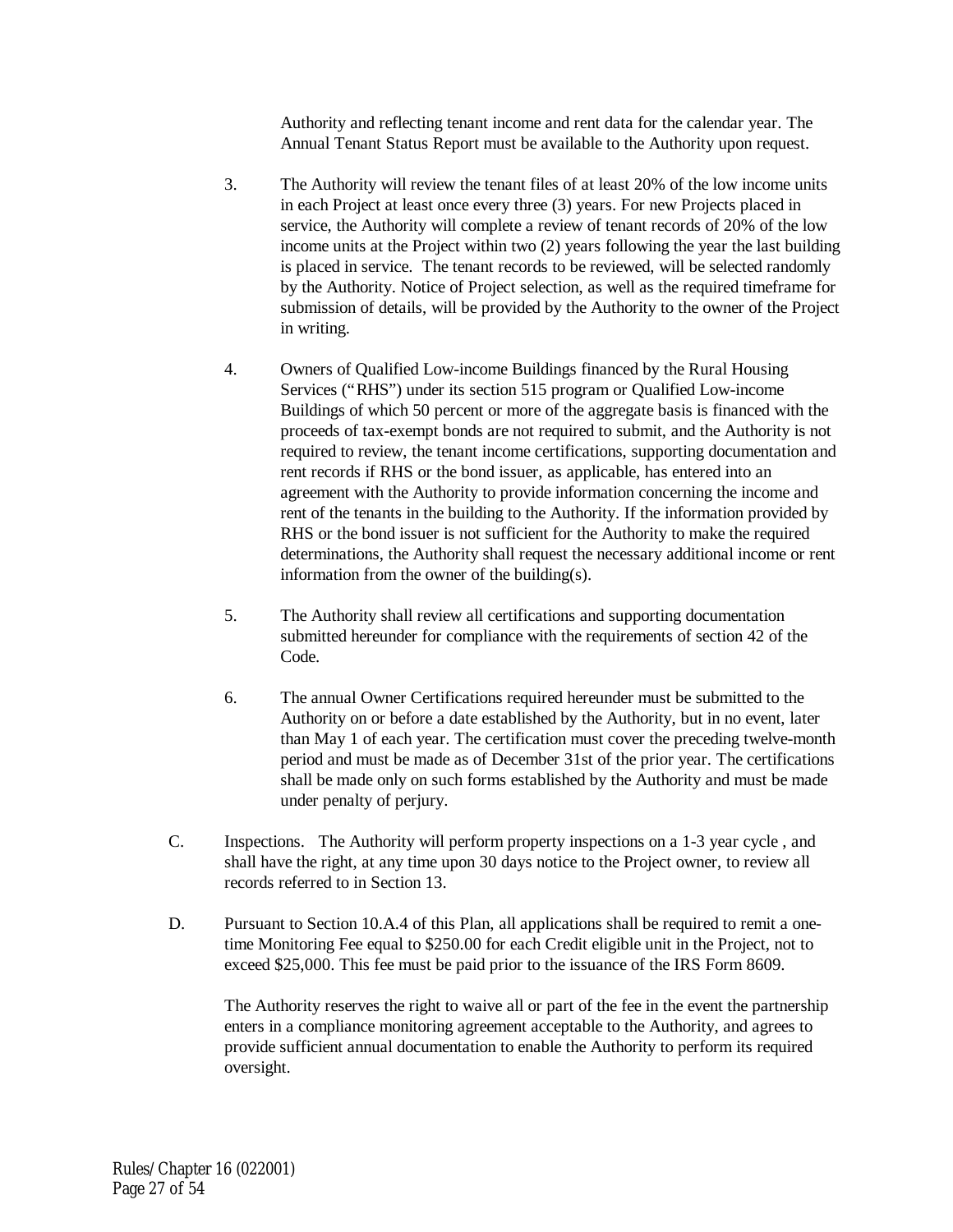- E. Notification of noncompliance. In the event the Authority does not receive the certifications required hereunder when due or they are incomplete or insufficient, the Authority shall notify the Project owner in writing of the missing, incomplete or insufficient certification. In the event the Authority discovers through audit, inspection, review or some other manner that the Project is not in compliance with the provisions of Section 42 of the Code, the Authority shall notify the Project owner in writing of the nature of such noncompliance. In either case, such notice shall provide owner with a correction period, not to exceed ninety days, in which owner must supply the completed certifications and/or bring the Project into compliance with Section 42 of the Code. If the Authority determines there is good cause, it may extend the correction period for up to six months. Within fortyfive days after the end of the correction period, including any permitted extensions, the Authority shall file the required Form 8823, Low-Income Housing Credit Agencies Report of Noncompliance, with the Internal Revenue Service regardless of whether the noncompliance or failure to certify has been corrected.
- F. LIABILITY. COMPLIANCE WITH THE REQUIREMENTS OF SECTION 42 OF THE CODE IS THE RESPONSIBILITY OF THE OWNER OF THE BUILDING FOR WHICH THE CREDIT IS ALLOWABLE. THE AUTHORITY'S OBLIGATION TO MONITOR FOR COMPLIANCE WITH THE REQUIREMENTS OF SECTION 42 OF THE CODE DOES NOT MAKE THE AUTHORITY LIABLE FOR AN OWNER'S NONCOMPLIANCE.
- 14. Additional Requirements
	- A. Applicant's eligibility for use of the Credit after allocation of the Credit is conditioned on applicant's continued compliance with certain tenant income and rental restrictions. Failure to comply with such restrictions can result in forfeiture and recapture penalties being imposed upon applicant by the Internal Revenue Service. THE AUTHORITY ACCEPTS NO RESPONSIBILITY AND NO RESPONSIBILITY SHALL BE IMPLIED BY THE ISSUANCE OF A RESERVATION, ALLOCATION OR CARRYOVER ALLOCATION OF CREDIT ON BEHALF OF A PARTICULAR PROJECT, FOR ENFORCEMENT OF, OR COMPLIANCE WITH, ANY OF THESE RESTRICTIONS NOW OR HEREAFTER IMPOSED.
	- B. Any provision of applicable Federal or Maine law, including without limitation, the Code and the Act, shall take precedence over this rule in the event of any inconsistency.
	- C. This rule does not preclude such additional or alternative requirements as may be necessary to comply with the Code or the Act.
	- D. This rule establishes a pool of eligible applicants but does not preclude additional reasonable criteria and does not confer any automatic right or entitlement to Credit on any person or entity eligible hereunder.
	- E. The Director of the Authority, individually or by exercise of the delegation powers contained in the Act, shall make all decisions and take all action necessary to implement this rule. Such action of the Director shall constitute final agency action.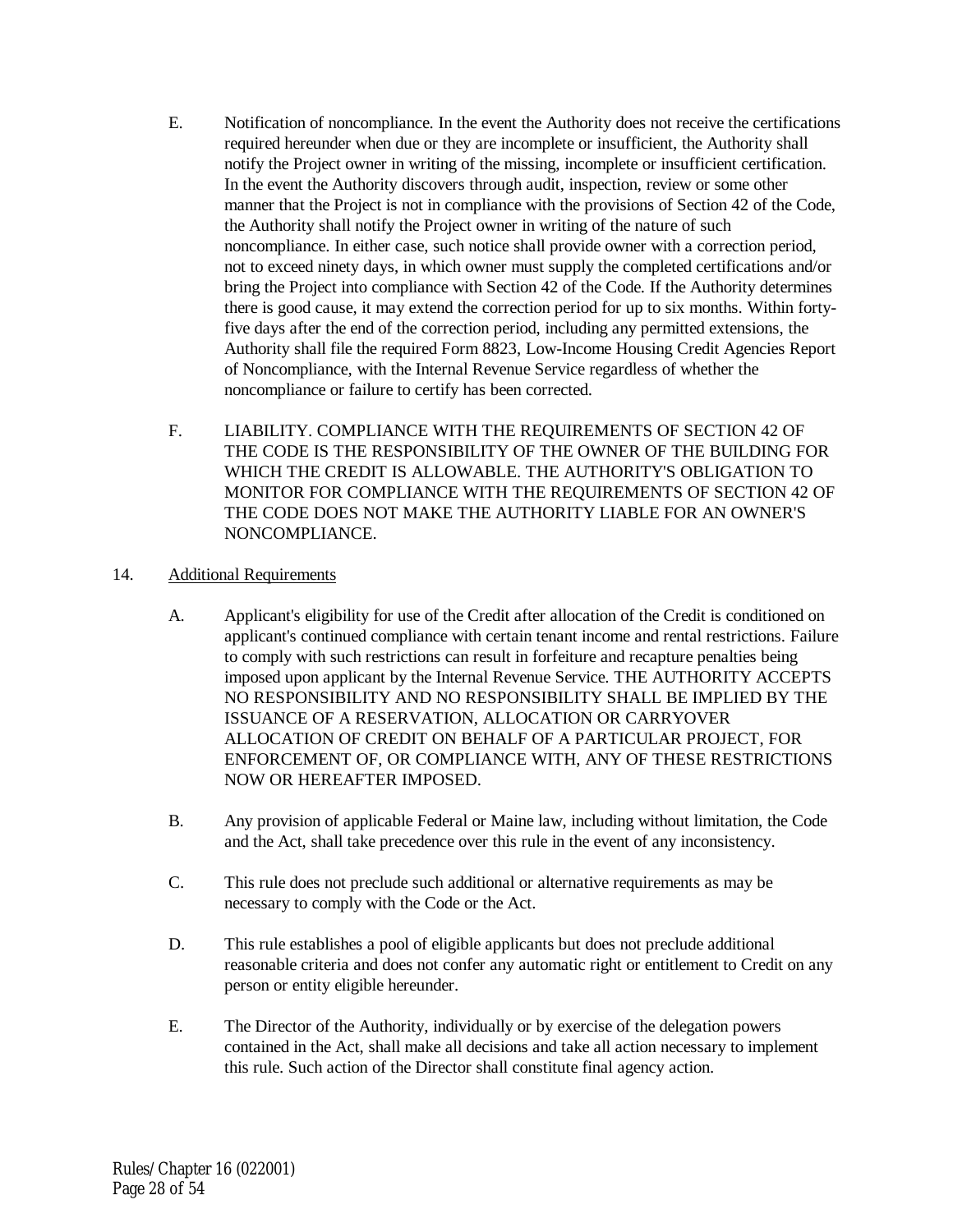F. Upon determination of good cause, the Director of the Authority or the Director's designee may, subject to statutory limitations, waive any provision of this rule. Each waiver shall be in writing and shall be supported by documentation of the pertinent facts and grounds.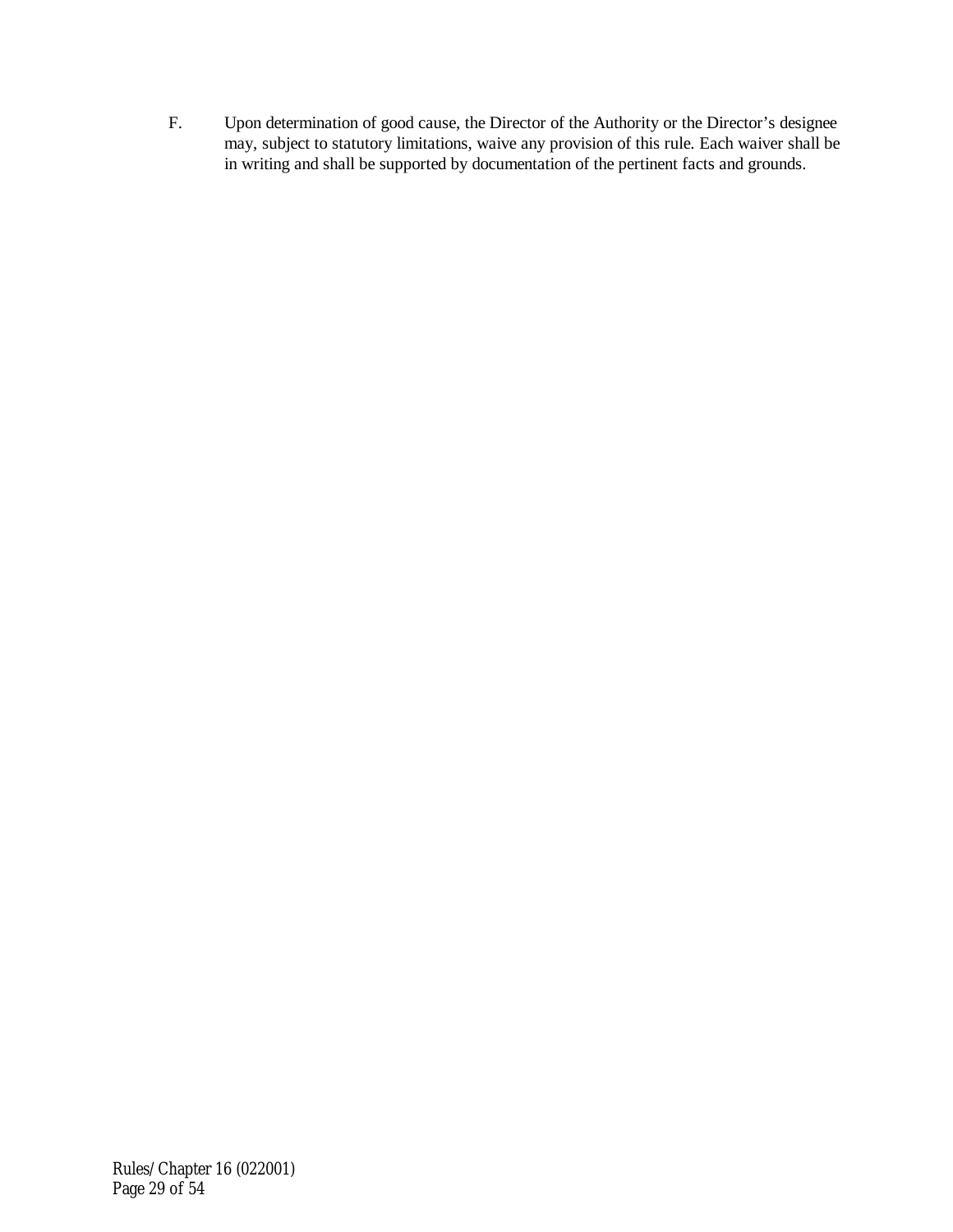FISCAL IMPACT NOTE: The proposed rule will not impose any cost on municipalities or counties for implementation or compliance.

BASIS STATEMENT: The Tax Reform Act of 1986 created the low-income housing tax credit for use by qualifying developers of housing projects which satisfy applicable tenant income and rental requirements. The Maine State Housing Authority has been designated as the credit allocation agency for the State. This rule establishes the policies and procedures for the allocation process. Since most other tax incentives for the development of low-income housing have been repealed from the tax code and since the allocation process is immediately necessary for the effective use of the credit in 1987, the rule is being adopted by an emergency rule. No comments were received during the comment period.

#### STATUTORY AUTHORITY: 30 MRSA §§4651(1), 4651(15) EFFECTIVE DATE: May 25, 1987

BASIS STATEMENT: The rule is being amended to conform the Authority's allocation process to recent changes in federal law and to make certain procedural changes to facilitate the allocation process. One comment was received during the comment period requesting that the application fee stay at \$500. Increased administrative costs of the allocation process dictate that the fee be raised. In addition, the increased fee will be an increased incentive for filing only meritorious application. The Authority has also decided to wait until May 1, 1989 to enforce the new provisions in order to facilitate the transition.

STATUTORY AUTHORITY; 30 MRSA §§4651(1), 4651(15) EFFECTIVE DATE: April 4, 1989

BASIS STATEMENT: The rule is being repealed and replaced due to substantial changes made to the Credit program by the Omnibus Budget Reconciliation Act of 1989. A public hearing was held on May 21, 1990 at which six people testified. In addition, the Authority received five written comments during the comment period. A summary of these comments and the Authority's responses follows.

A question was raised concerning the past application requirement of an accountants opinion and whether this requirement would be continued. The Authority has the responsibility to properly allocate the credit ceiling to ensured that credit dollars are not wasted. The past requirement has simply been that an accountant review the schedule of development costs and give an opinion, not on the accuracy of these figures, rather as to whether they represent a proper allocation of costs to project basis under the Code. The revised application package has not been finalized, but the Authority has not determined at this time to delete this application requirement.

A concern has been raised that projects which have already begun construction will not be allowed to apply or will somehow be penalized in the review process. The Authority does not believe that anything in the rule can be interpreted to prevent such a project from applying and since projects with a significant likelihood of placing in service in the current calendar year are given priority under Section 7(A)(1), they certainly will not be penalized in the selection process.

A question was raised about the municipal notification requirement in Section 5(B). This is a requirement directly imposed by the revised federal law and cannot be changed.

A question was raised about the determination of difficult development areas. These designations have to be made by HUD and the Authority has no indication as to when HUD intends to move forward on this issue.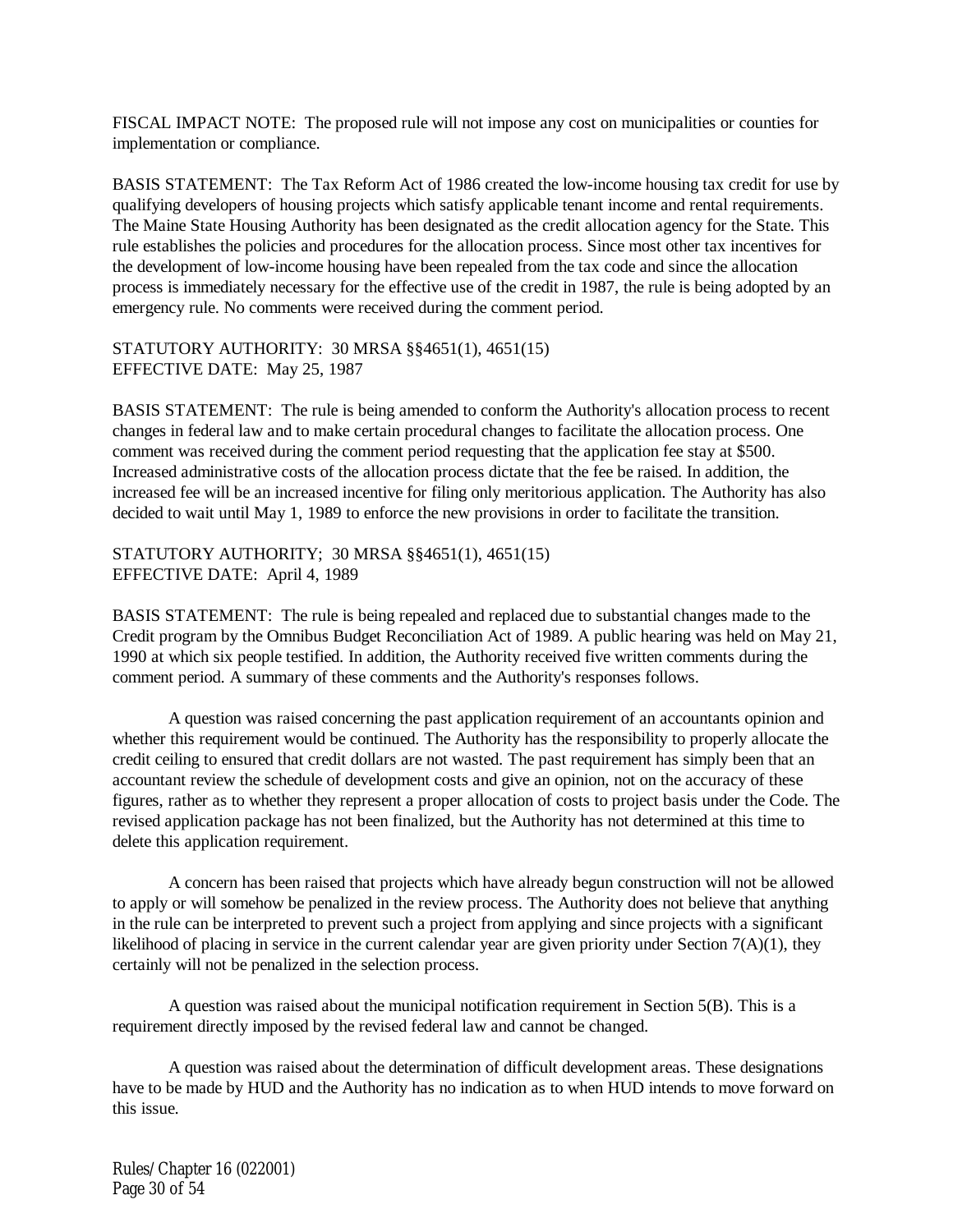A question was raised about the Authority's ability to reject any and all applications received in any application cycle. This is standard language included in any request for proposals and is included to indicate that there is no requirement for the Authority to select a minimum number of proposals in each cycle if the Authority determines that none of the proposals merit selection.

A request was made to include an appeals process in the event an applicant was not satisfied with the amount of credit awarded. Section 14(E) provides that the awarding of credits will be done by the Director and that any such actions taken by the Director shall constitute final agency action. There is no one within the statutory make-up of the Authority to which an appeal can be taken. The Administrative Procedures Act, pursuant to which this rule has been adopted, provides for an appellate procedure of all final agency action. No separate appeals procedure is necessary.

A question was raised about the meaning of Section  $3(B)(2)$ . The Authority is simply identifying as a housing priority projects which leverage subsidies in addition to the credit.

A question was raised as to whether an applicant whose application has lapsed pursuant to Section 5(F) would have to reapply. Subject to the provisions of Section 5(G), the answer is yes.

Concern was expressed about the ability of the Authority to require additional information in order to process an application as it relates to the determination of when an application is complete. Applications, in order to be considered, must be complete. Obviously, if time permits prior to an application deadline, the Authority will notify applicants concerning deficiencies in their submissions that must be corrected in order to be considered complete. Section 6(D) is dealing with the Authority's right to require follow-up or explanatory information in order to properly process the "completed" application and to determine whether or not it will be selected.

A question was raised about the correlation between the selection criteria referenced in Section 7(A)(6) and 7(D)(1). This confusion has been addressed by deleting the latter item and modifying the former.

A question was raised concerning what level of documentation of need would be "acceptable" to satisfy Section 7(F)(4). There is no minimum acceptability standard, all documentation of need will be considered. However, applications will be judged on a comparative basis so the more comprehensive and definitive the documentation of need, the greater comparative weight to be given.

Numerous comments addressed the issue of the processing and selection elements of this rule matching up with the Farmers' Home Administration's 515 Program. While the Authority has certainly attempted to ensure that no projects or program participants are inhibited in their ability to qualify for credits, the low income housing tax credit program cannot be tailored to any particular program or plan of financing. Farmers' Home 515 Program participants have successfully accessed the credit program in the past and the Authority firmly believes that no impediments have been created to prevent their continued access in the future.

A question was raised concerning the evaluation of the equity gap to be filled by the credit pursuant to Section 8(C) in those cases where the credit will be used by the individual owner and not syndicated for upfront capital. The project evaluation is done to determine the amount of credit necessary for the feasibility of the project and the viability of the project throughout the credit period. In the situation described, there would still have to be an identified gap or need for the credits for on-going project viability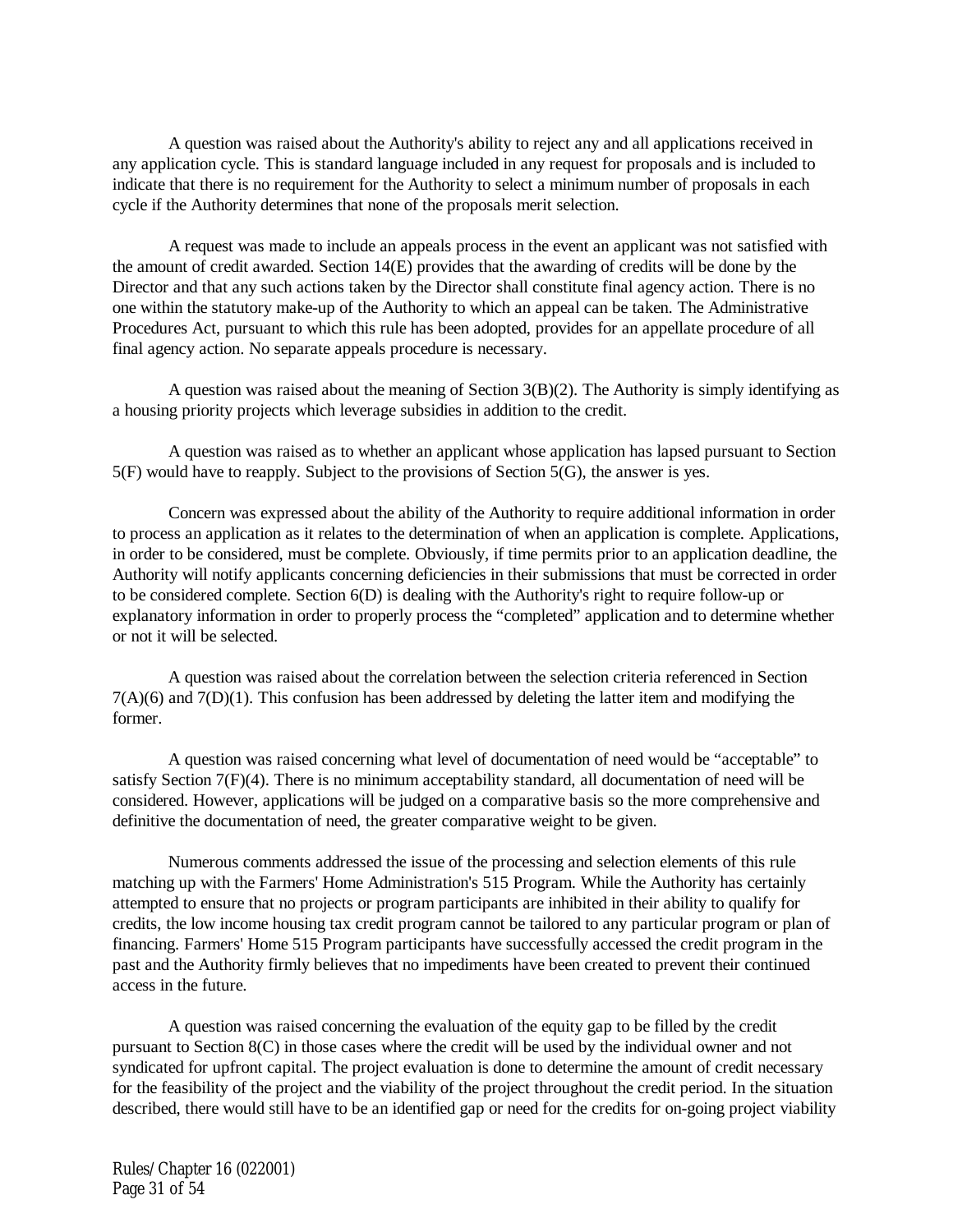in order for the project to qualify under the new federal requirements and if so the process as set forth would allow for credits to be allocated.

Section 9(B) sets forth the performance conditions which will be contained in conditional reservations of credit. Subsection (B)(2) includes a deadline for completion of final drawings and specifications as one of these performance conditions. A question was raised as to whether the Authority would be substantively reviewing the drawings and specs for approval. The answer is no, this is simply a performance goal that must be met to maintain the reservation.

A question was raised as to whether applicants who did not receive a full allocation of credit because the ceiling ran out would have to reapply next year in order to receive the balance of the credits. Pursuant to Section 5, this rule only covers applications for the 1990 ceiling. Any issues involving applications for 1991 ceiling and thereafter will have to be addressed in subsequent rulemaking.

Some confusion was expressed concerning the application of the new credit rules to projects financed with the proceeds of tax-exempt bonds. Section 12 has been amended to clarify that such projects not qualifying for transition relief must satisfy the requirements contained herein relating to eligibility and selection for an allocation, even though they will not actually receive an allocation from the state ceiling, and they must be evaluated by the issuer of the bonds according to the evaluation process outlined herein to determine the amount of credit they will receive.

A number of comments were received concerning the fees the Authority will charge for applications, reservations and allocations. As to the timing of payment of the reservation fee, Section 9 has been amended to clarify that this fee must be paid at the time the reservation is offered. As to the amount of the various fees, the Authority has done a survey of the proposed fees of over half of the state credit agencies and the fees to be charged by the Authority are definitely in line with national standards. Increased fees over past practice are required by the significant increase in processing and review responsibilities which have been imposed by the new federal requirements. The administrative cost of the program to date, as well as the anticipated increase in that cost caused by the new requirements, has been thoroughly examined in determining the fee structure.

One comment urged that the Authority limit the amount of the ceiling that could be reserved in any one round and to limit the amount of the ceiling any one applicant could receive. The Authority is sensitive to the fact that deserving applications may come in later in the year and will be reluctant to reserve the entire ceiling early in the year. However, the Authority does not want to impose arbitrary limitations on itself in the event that quality applications in excess of the self-imposed limit are received. On the second point, most applicants for the credit are project-specific limited partnerships. In order to impose a limit on the amount of credit that any individual could receive we would have to dig behind the partnership entity to ensure that individuals were not slipping in under a partnership or corporate name. Since the emphasis here is on the housing being created and not who is developing it, the Authority does not feel that such a limitation would accomplish any worthwhile goal.

Numerous comments spoke to what was perceived to be inconsistency between conflicting selection criteria. There is apparently some confusion about how the point system works and how the listed selection criteria are applied. The Authority will potentially be receiving applications involving a wide spectrum of housing projects, no two of which will be alike. All types of housing which have low-income benefit are intended to be encouraged under this allocation scheme. Obviously, no project will be able to address each item listed in the selection criteria. Some will score high in one category and low in other categories. The point totals assigned to each category are a sliding scale to be awarded on a comparative basis among the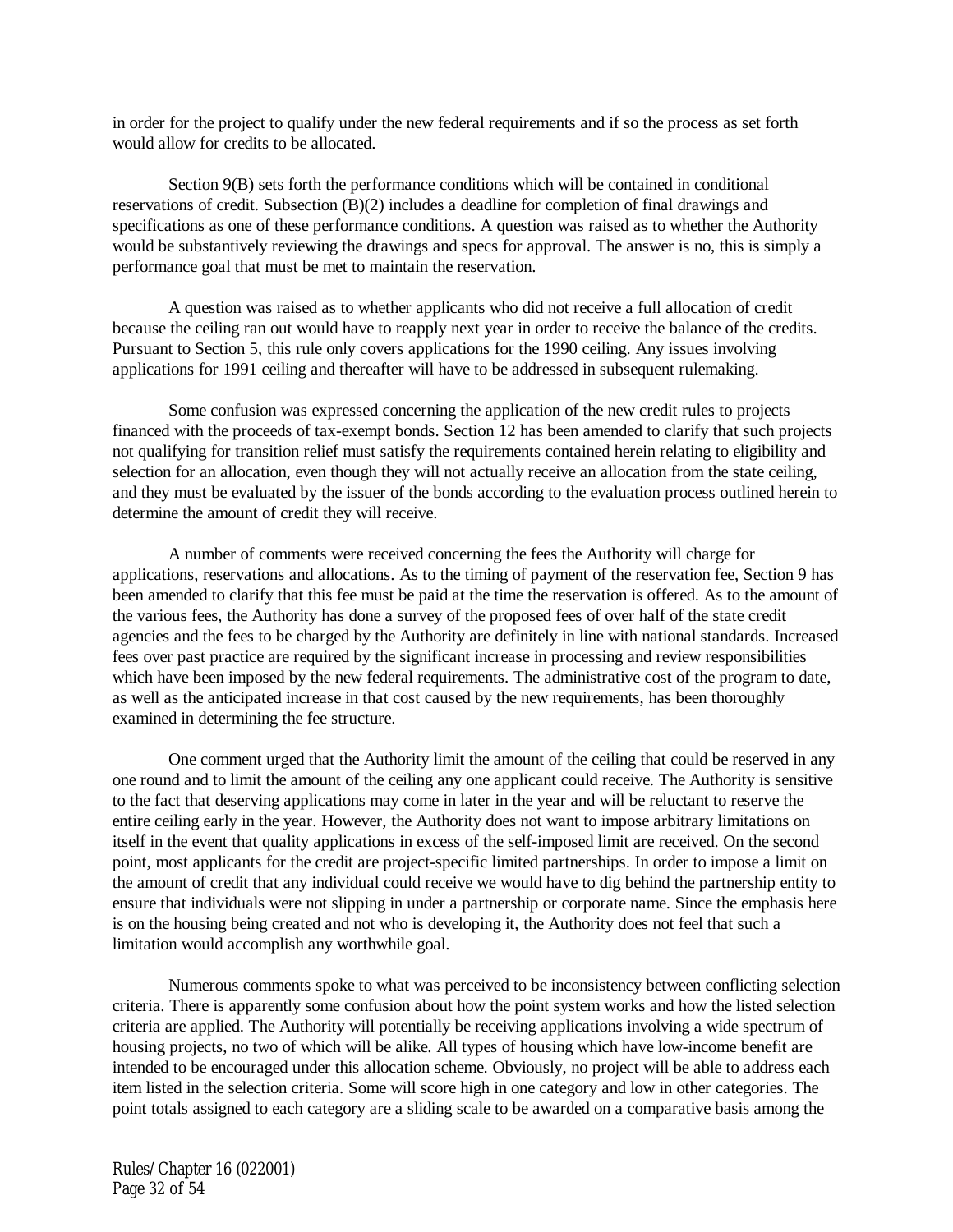applications received, not to be awarded on a prorata fraction for each item addressed in the application. Some of the comments appeared to be assuming that there was a single type of project with a single type of unit configuration and a single desired client population to be served that would be able to check off all the items and get a predetermined number of points necessary to get selected. This is not the goal of the process. This plan, when looked at comprehensively, simply sets forth the various goals and priorities that will be looked to when reviewing the applications in order to select the best projects from the universe of those we receive, not an attempt to meet some predetermined concept of the "ideal" project.

Numerous comments also expressed the concern that the rule somehow favored rehabilitation projects over new construction, specifically, Sections 3(A), 3(B) and 7(A). Rehab projects will apply for credit and the Authority wanted to address aspects of the selection process to such projects. The Housing Needs Assessment undertaken by the Authority as a prerequisite to adopting this allocation plan indicated a strong need for rehab in some areas of the State. However, there is no intent on the part of the Authority to favor one type of project over another based on that factor alone. Rehab is only one need of four referenced in Section 3(A), only one priority of five listed in Section 3(B) and only referred to separately in one item of the sixteen listed in Section 7(A). This same response would apply to any concern about any other specific project type such as preservation, transfers, etc. No categorical favoritism is intended or will be interpreted by the Authority.

Concern was expressed over the provision in Section 5(E) that changes to the application will result in an applicant having to start the process over. The threshold application requirements are designed to have projects far along in their development process so that this should not be a large factor. The language has been amended, however, to clarify that only changes which affect the integrity of the selection process or the credit dollars will result in termination.

One comment recommended that the threshold application requirements be lessened so that the projects would not have to be so far along in the development process in order to apply. Two comments expressed the opinion that the application requirements should be retained and were a significant improvement over past practice which allowed "phantom" projects to tie up the availability of the credit. The new federal requirements force the Authority in the direction it has moved in order to properly evaluate firm proposals. Tougher threshold application requirements have become the rule rather than the exception. The Authority has decided to retain the proposed threshold requirements but will monitor the process closely to assess any negative impact they have on the allocation process.

Concern was expressed over the right of the Authority, as part of the evaluation process, to recharacterize sources and uses and to limit recognition of intermediary costs. First, this will not be done as part of the selection process, only in determining the amount of credit to be awarded in order to meet the federal requirements. Second, there is nothing in the federal law that says that credit agencies cannot undertake this analysis and are limited to what the applicant submits unless it is unreasonable. The federal law states that the Authority can only allocate the amount of credit necessary for project feasibility and viability. In order to fulfill this responsibility the Authority cannot be limited to unrealistic projections on sources and uses designed to enhance the need for the credit. The Authority does not intend to substantially rewrite proformas, etc. Rather, it will be a process of reaching a consensus on projections which will form the basis for the ultimate allocation.

Numerous comments suggested that the Authority formerly establish a guaranteed developer's fee of 20% both for ranking under non-intermediary costs and for the evaluation process. The Authority does not feel it is the role of the credit agency to establish a statewide standard for all housing developers on the issue of development fees. The Authority also does not have sufficient data at this time on fees to determine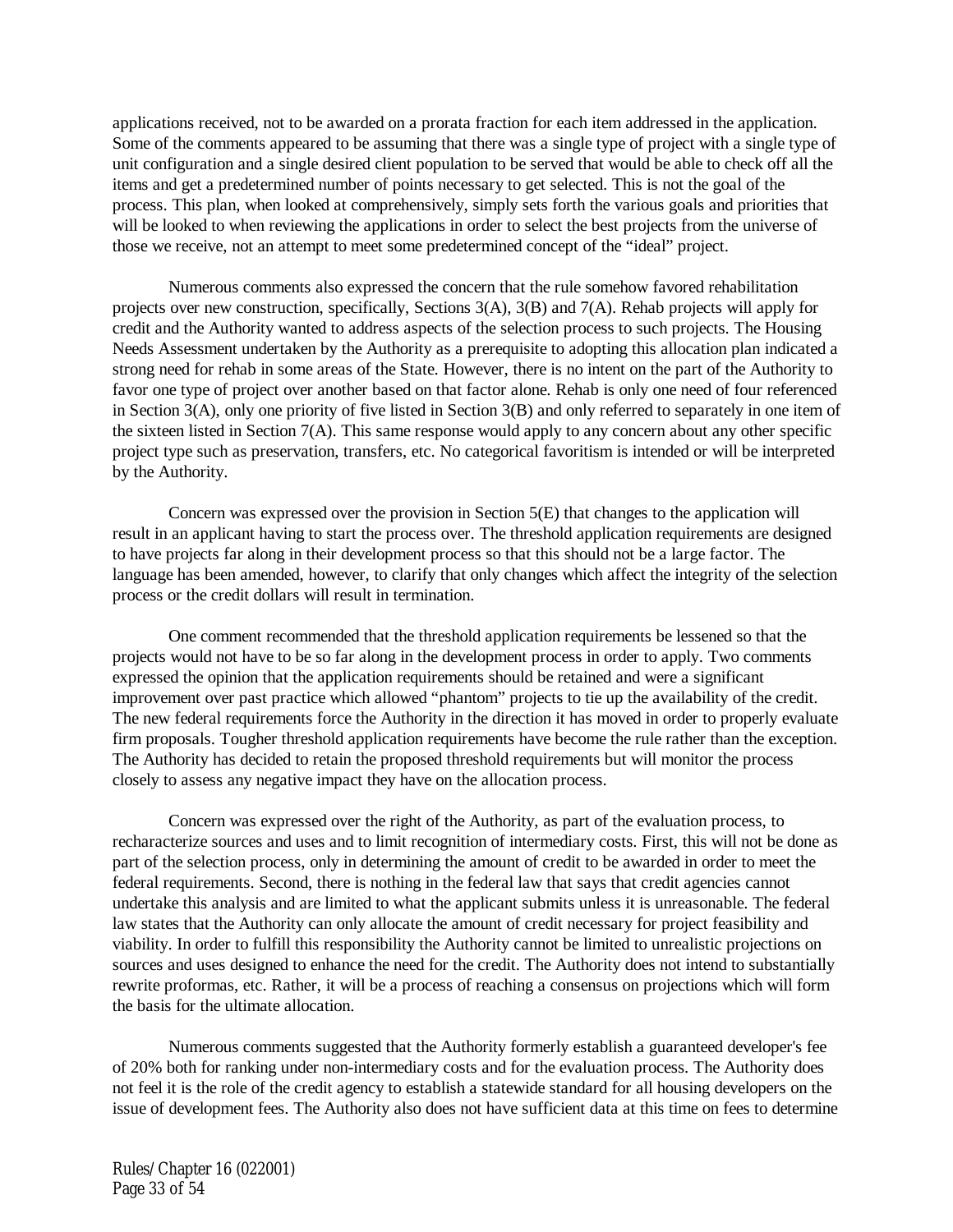if 20% in all cases is reasonable. As currently structured, fees will be competitive under the selection criteria and the recognition of fees in the evaluation process will depend on the circumstances of the particular project and the explanation of need for those at the higher end of the scale.

Several comments suggested that the July 31st application deadline be moved to an earlier date to facilitate projects starting construction this summer. The final rules for applications will not become effective until approximately June 20th at the earliest. The required application package will not be finalized until around that same date. The threshold application requirements are comprehensive and cannot be satisfied quickly. Moving the date up too far will simply eliminate the ability of most applicants to meet the deadline and force them into the next round virtually guaranteeing a 1991 construction start. Therefore, the Authority has decided to move the first deadline back to July 18th and the second deadline back to August 31st.

Concern was raised about the automatic expiration of reservations at the end of the year and the lack of a guaranteed carryover allocation. The Authority has the responsibility to ensure that the credit is allocated so as to maximize its impact and so that it is not wasted. Carryover allocations made to projects which are only 10% completed, as required in order to qualify, are at substantial risk of being lost if the project does not ultimately get completed. For the first time the Authority has the ability to carryover the ceiling for one year in order to prevent its loss. The Authority must have the discretion to assess the relative likelihood of projects going forward at year-end in order to make determinations on project-specific carryforward allocations, to carryforward the ceiling or, in appropriate circumstances, to extend reservations.

Numerous questions were raised concerning the determination of intermediary costs. First, one comment suggested that the law required a different standard be applied depending on the quality of the housing. The Authority has concluded that no such requirement exists or is implied in the law. Second, there was a question concerning the approach taken in the rule versus the language of the law dealing with the allocation of credit dollars to non-intermediary costs. For purposes of its evaluation, the Authority is assuming that the percentage of credit dollars allocated to intermediary and non-intermediary costs will bear the same ratio as all other dollars financing the project. The Authority will not make "paper allocations" of credit dollars to only portions of the development costs. The Authority feels there is ample justification for this approach in the law. Finally, there was a question about two particular costs as to whether they were meant to be included in the definition: acquisition costs and land costs. Both are currently included in the definition of housing development costs. Since the cost of land is not part of eligible basis it has been deleted from the definition and thus the calculation under Section 7(B). The acquisition cost of an existing qualified low-income housing project is clearly an intermediary cost and has not been changed.

#### STATUTORY AUTHORITY: 30-A MRSA §§4741(1) and 4741(14), Section 42 of the Code. EFFECTIVE DATE: June 25, 1990

BASIS STATEMENT: The rule is being amended to conform the Authority's allocation process to recent changes in federal law made by the Omnibus Budget Reconciliation Act of 1990 and to make certain procedural changes to facilitate the allocation process. Four people attended the public hearing on the amendments. Two people testified to ask questions about the program. No comments or suggested changes were made. No written comments were received during the comment period.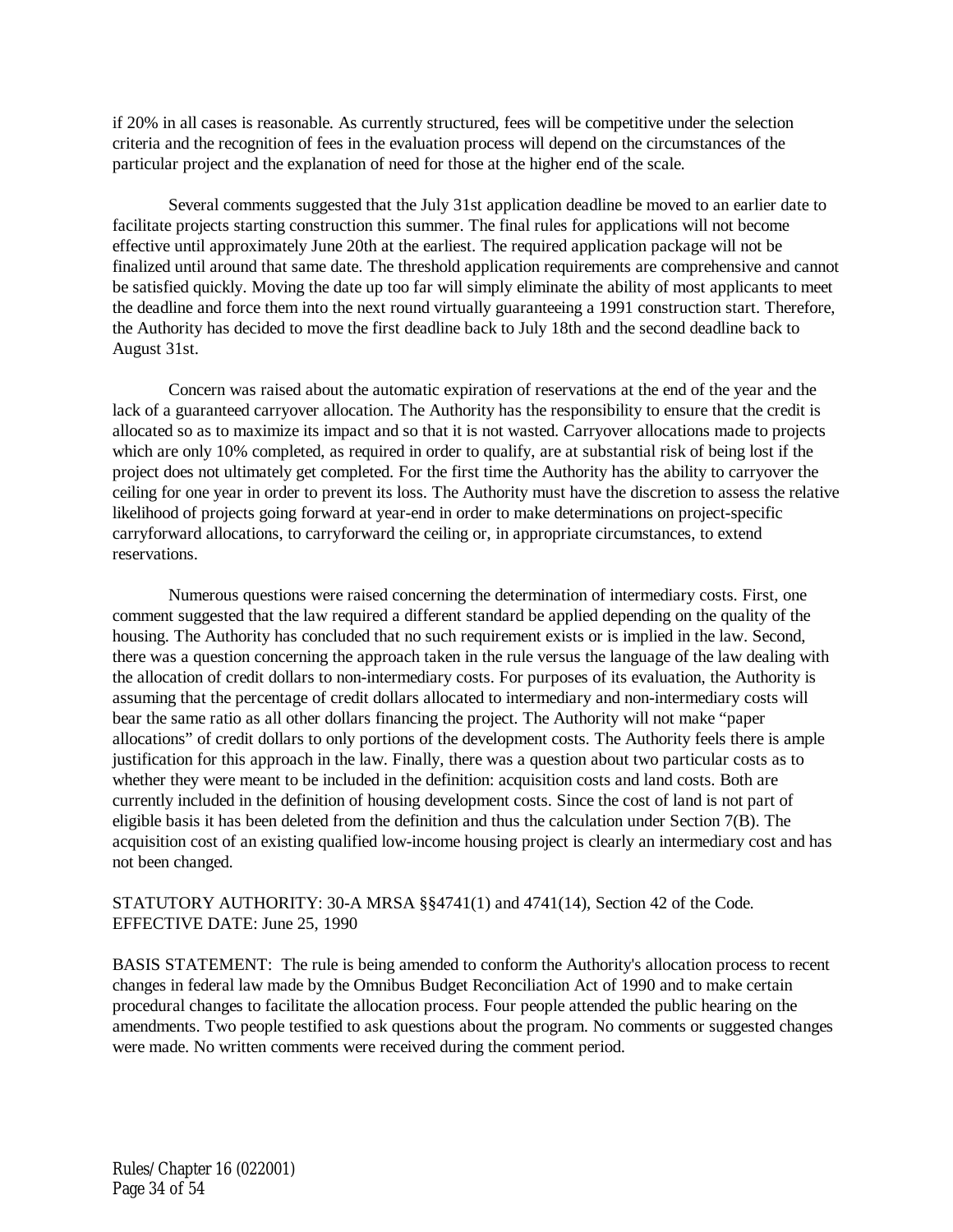# STATUTORY AUTHORITY: 30-A MRSA §§4741(1) and 4741(14), Section 42 of the Code. EFFECTIVE DATE: March 6, 1991

BASIS STATEMENT: The rule is being amended to make certain procedural changes in the allocation process consistent with the extension of the program into 1992. Two people testified at the public hearing and three written comments were received during the comment period all addressing the same issue regarding the timing of the reservation cycles for 1992. In response to the comments and the special problems associated with the pending program expiration date on June 30, 1992, the Authority has amended the allocation process section by returning to four cycles per year and providing for three reservation cycles before June 30th for 1992 only.

STATUTORY AUTHORITY: 30-A MRSA §§4741(1) and 4741(14), Section 42 of the Code. EFFECTIVE DATE: February 12, 1992

BASIS STATEMENT: The rule is being amended to allow applications for the portion of the 1993 state ceiling carried over from 1992 to be made in the last two 1992 reservation cycles rather than having to wait until 1993. The tax credit has become an integral component in the development of low-income housing in the State. The federal authorizing legislation dealing with the credit expired on June 30, 1992 resulting in a significant portion of the 1992 state ceiling shifting to the 1993 state ceiling. Congress has failed to date to re-enact the credit authorizing legislation which would reinstate the full 1992 state ceiling. All of the remaining 1992 state ceiling has been reserved for projects in the development pipeline and the Authority currently has several pending projects which propose significant low-income benefit but which need a reservation of tax credits now in order to proceed. The development of housing projects is extremely sensitive to delays in the development process and these pending projects have already been delayed by the lack of an extension of the credit. The Authority has determined that if tax credits from the 1993 state ceiling cannot be accessed immediately the pending projects will most likely fail resulting in the loss of lowincome units and the loss of significant economic activity which would result from the construction of these projects. The Authority determines that this would result in an immediate threat to the public health, safety and general welfare. Therefore, these amendments are being adopted immediately by emergency adoption.

STATUTORY AUTHORITY: 30-A MRSA §§4741(1) and 4741(14), Section 42 of the Code. EFFECTIVE DATE: September 24, 1992

BASIS STATEMENT: The rule is being amended to make changes in the application process, changes in the selection criteria, changes to the monitoring requirements necessitated by changes in federal law and to impose a limitation on the recognition of developer fees. No testimony was received at the public hearing and no written comments were received during the comment period.

STATUTORY AUTHORITY: 30-A MRSA §§4741(1) and 4741(14), Section 42 of the Code. EFFECTIVE DATE: January 30, 1993

BASIS STATEMENT: The rule is being amended to reflect Congress' permanent extension of the low income housing tax credit program, add definitions for "total construction cost" and "total development cost", introduce new low income housing priorities identified in the Authority's Comprehensive Housing Affordability Strategies study, make changes by which potential tax credit projects are selected, and incorporate different standards to ascertain the reasonableness of developer fees and related costs. The Authority received one written comment on the amendments, submitted by Realty Resources Chartered ("RRC"). RRC generally believes that the amendments are drafted in such a way as to serve "as a catalyst for the construction of...much needed low income housing stock necessary in the State of Maine."

Rules/Chapter 16 (022001) Page 35 of 54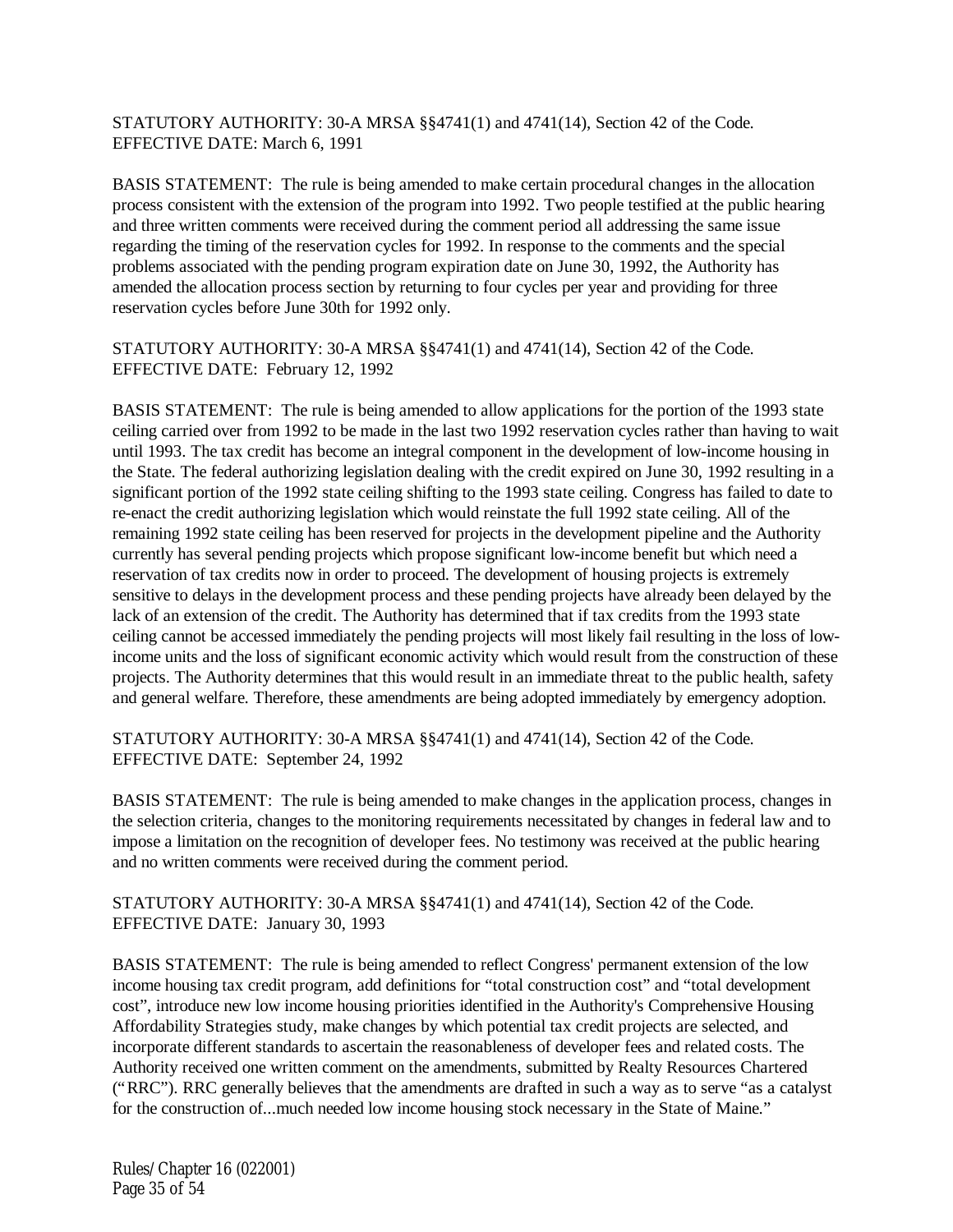RRC also notes that, in its view, the Authority should collect a \$1,000.00 fee either at the time of tax credit allocation or at the time of carryover allocation, but not at both. The Authority incurs considerable expense in connection with its administration of the tax credit program for the State of Maine. It believes that the fees are reasonable and justified in light of the unique functions administered at the time of initial credit allocation and at the time of carryover allocation. No change to the rule amendments are therefore, made.

During the public hearing, RRC expressed concern over whether the Section 8(D) of the amended Rule applies only to "Difficult development areas" or to all tax credit projects. The Authority intends to apply the fee and cost limitation standards enumerated in Section 8(D) to all tax credit projects, and not merely those constructed in Difficult to develop areas. Therefore, an appropriate modification is made to Section 8(D).

Other minor changes are incorporated for stylistic or grammatical reasons.

STATUTORY AUTHORITY: 30-A MRSA §§4741(1) and 4741(14), Section 42 of the Code. EFFECTIVE DATE: February 5, 1994

BASIS STATEMENT: The rule is being amended to make the definition of Developer's fee more precise; create a new definition for "extremely low income" persons; allow for the carry forward of applications for the reservation of Credit when necessary; allow for the reservation of 1996 Credit in 1995 to maximize Project feasibility and viability; allow for the inclusion of developer fee in the calculation of Credit amount for projects to be located in certain high cost areas described in the Code; and provide for different scoring criteria for project selection.

The Authority received three written comments on the Rule amendments and several comments at the public hearing on the Rule amendments. A summary of the comments follows.

1. Comments from the representative of the Community Company, Augusta, Maine. First, the commentator requests that the per project limitation set forth in Section 8(B) be expanded to not only cover the current year's project allocation, but also cover the amount of Tax Credit for the subsequent year that is allocated to projects in the current year. The Authority must balance the allocation of a scarce resource with the need to maximize project feasibility and viability. The Authority feels that the limitation as currently expressed strikes the appropriate balance. Therefore, no change to the proposal is made at this time.

The commentator next requests that the Authority identify a new housing priority as Section 3(B)(4) that "empowers residents and creates a setting to prevent family violence through...participation of residents in... project-based and local networks of formal and informal social and economic support." The Authority believes that the type of housing the commentator identifies is already contemplated in Sections  $3(A)(4)$  and  $3(B)(5)$ . The commentator suggests that this type of housing is specifically exemplified by "cohousing" arrangements and limited equity cooperative developments. Therefore, it is urged that the Authority give priority to these development vehicles in the scoring criteria set forth in Sections 7(G) and 7(H). The Authority believes that these development vehicles may qualify under the Rule as currently drafted so long as they satisfy all legal requirements for their formation and operation and so long as federal tax law allows them to utilize the Tax Credit.

The commentator next questions the need for Section 7(I). He argues that the Section unduly favors public housing authorities. The Section does not favor PHA's but instead, awards points to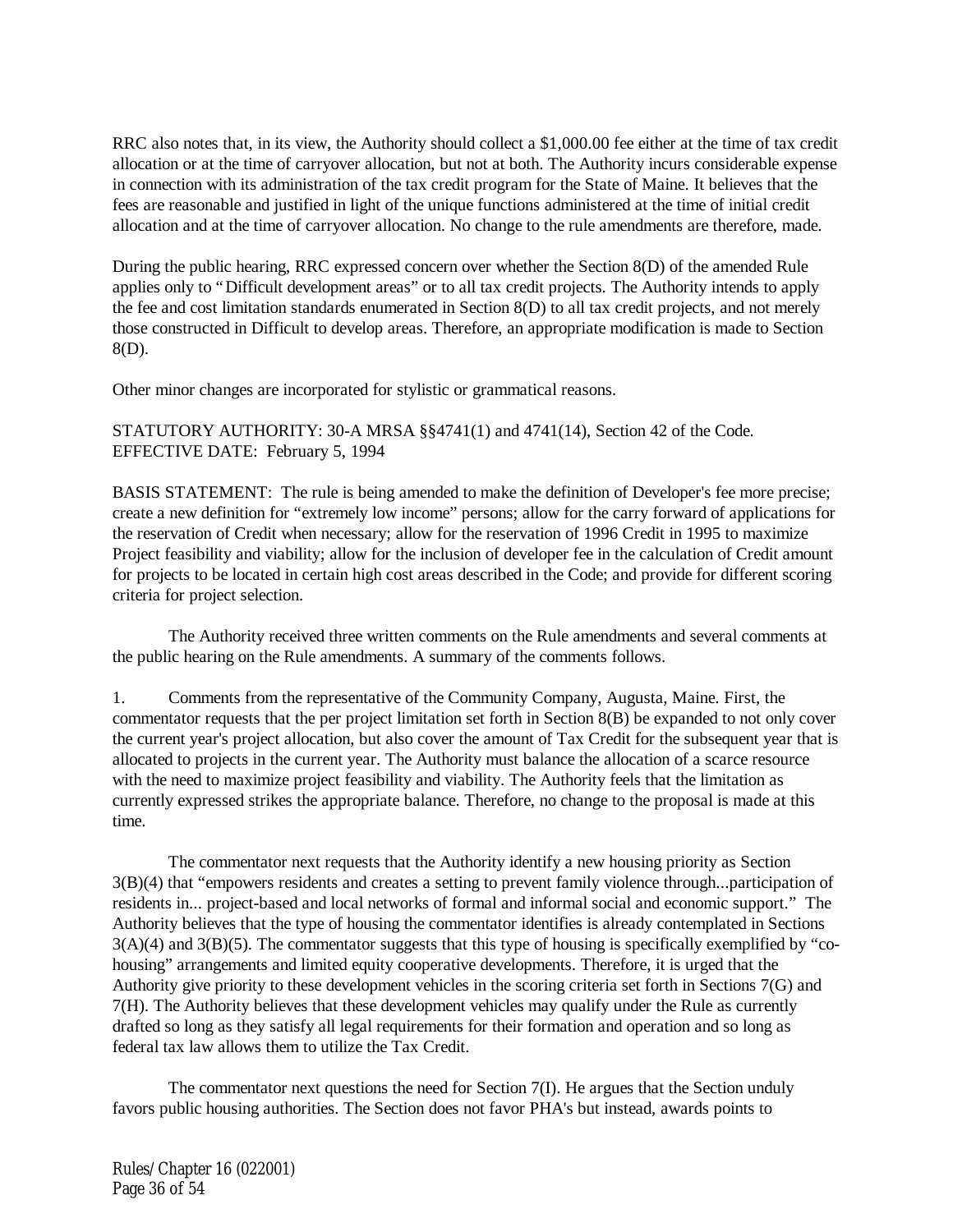developers who serve tenants on PHA waiting lists, and not the PHAs themselves. Therefore, no change is made to the Rule.

2. Comments from the representative of the Wardwell Home for the Aging, Saco, Maine and comments from Mr. William Pierce of Augusta, Maine, an activist for persons with mental illness and disabilities. The Wardwell Home representative supports the Authority's proposal to reward developers who create housing for extremely low income residents. He also supports the Authority's proposal to extend the period of time to serve low income residents. The commentator specifically would like to see the nonprofit set aside identified in Section 4(B) increased from 10% to at least 20%. The Authority. The Authority anticipates increased participation by qualified non-profit organizations in the Tax Credit program. The Authority will therefore, increase the set-aside for them to 20%.

The Wardwell Home representative would also prefer that applicable life / safety unit requirements be specifically included as an extraordinary project cost in Section 8(F). The Authority believes that the Section currently allows the Authority to include life / safety compliance costs so long as they are reasonable in amount for the type of proposed housing.

Lastly, Mr. Pierce and the Wardwell Home representative would like the Authority to include "respite centers" in the priority scheme set forth in Sections  $3(A)(4)$  and  $3(B)(5)$ . Mr. Pierce is of the additional view that respite centers should be available to not only residents but also to others within the community to control street violence and offer "linkage" to the community. The Authority is of the view that the Rule allows almost any type of affordable housing development, including respite centers, if the organizational and operational requirements for the particular development vehicle are satisfied and so long as tax law authorizes the allocation of Credit for the intended purpose. Mr. Pierce's added concern is not intended to be addressed in the Rule.

3. Comments from the representative of the Housing Authority of the City of Westbrook, Westbrook, Maine. The commentator requests that the Authority defer a non-profit developer's payment of the Credit reservation fee so that 25% of the fee is payable at the time of Credit reservation and the balance is paid at the time of project loan closing. Federal tax law requires Credit applicants with projects placed in service in the current calendar year to access the current year's Credit. Tax Credits are allocated on a competitive basis. Given this, the applicant's payment of a non-refundable reservation fee is an incentive for the Credit applicant to move a project along so that Credit allocation takes place in the current calendar year.

The commentator next proposes a change in the proposed reservation cycles set forth in Section 5(D) to address year end workload problems at the Authority. The Authority agrees with the recommendation and therefore, changes the start date of the last reservation cycle from November 15 to October 1. No change is made to the 1995 reservation cycles.

Lastly, the commentator would like to see the 25% per project limitation set forth in Section 8(B) increased to 33% of the State ceiling. The Authority agrees with this recommendation since it optimizes the feasibility and viability for certain types of projects that, in the Authority's determination, attract a variety of funding sources, meet pressing housing priorities, and utilize a variety of affordable housing programs.

4. Comments from Mr. William Pierce. Mr. Pierce generally comments that he is entirely satisfied with the Rule as drafted. He inquires whether the Rule amendments impose minimum per unit size limitations. The Rule does not specify unit size limitations, but other building codes and requirements do. It should be noted that the Credit may only be used to develop Qualified Residential Rental Projects, which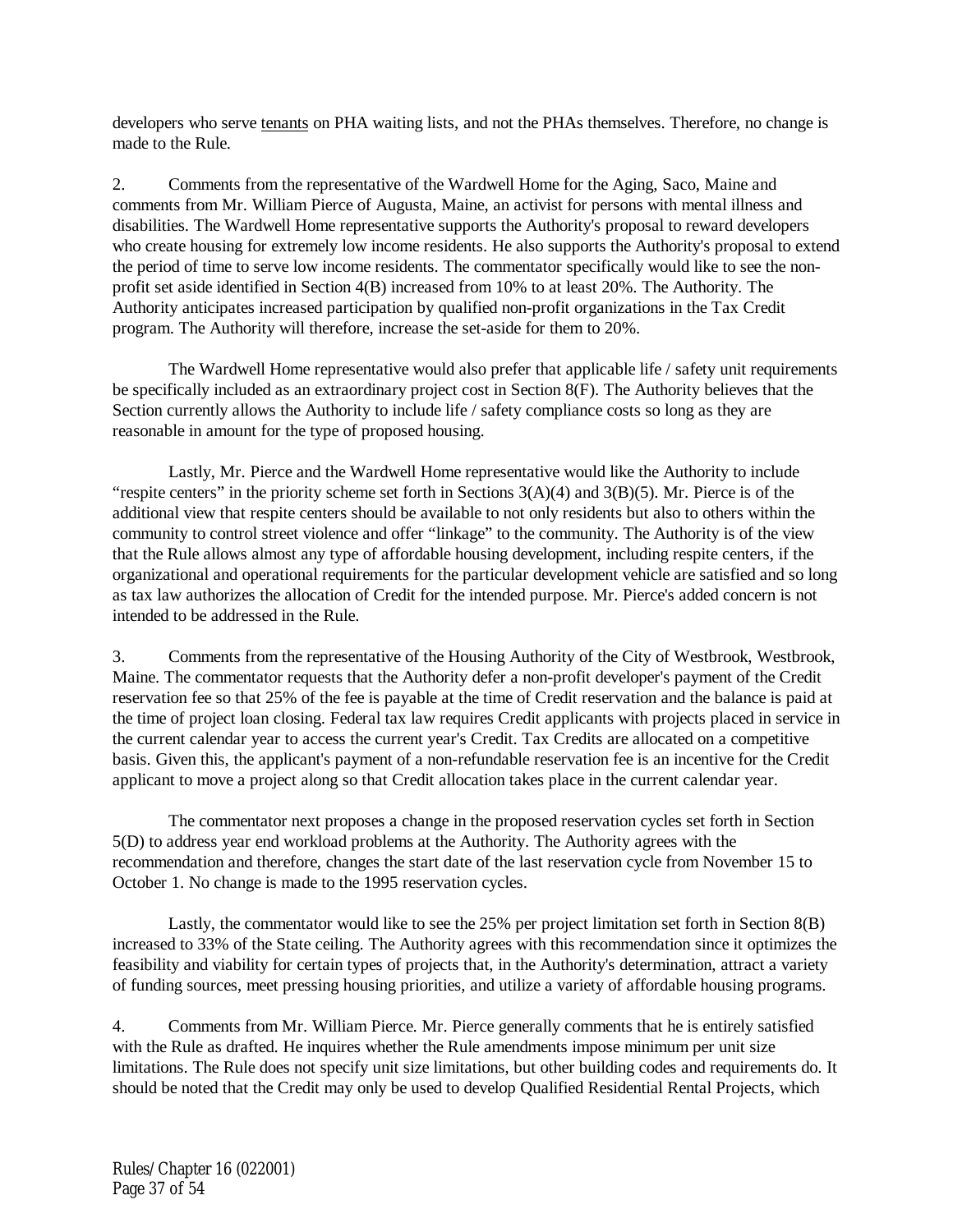by federal tax law definition, must consist of complete living facilities inclusive of kitchen facilities and bathroom facilities.

STATUTORY AUTHORITY: 30-A MRSA §§ 4741(1) and 4741(14), Section 42 of the Code.

EFFECTIVE DATE: April 26, 1995

FISCAL IMPACT NOTE: The proposed amendments to the Rule will not impose any cost on municipalities or counties for implementation or compliance.

BASIS STATEMENT: The rule is being amended to eliminate the August funding cycle, to move the November funding cycle to October, to remove any limitation on the amount of the state ceiling eligible for reservation in any funding cycle, to delete the restriction that a single reservation cannot exceed 33% of the state ceiling and to delete or correct outdated language. A public hearing was held on March 19, 1996 at which no one attended. One written comment was received from Genie Nakell of York-Cumberland Housing Development Corporation advocating for the retention of a limitation on the portion of the annual ceiling which can be reserved in any given application cycle. The Authority continues to feel that placing an arbitrary limit on the amount of credits which can be reserved in any given cycle can unfairly delay quality projects while they wait for a subsequent cycle and possibly miss an entire construction season. Having the right to reserve the entire ceiling in any given cycle does not mean that is what will routinely occur. It simply provides reasonable discretion in prudently managing this scarce resource.

STATUTORY AUTHORITY: 30-A MRSA §§ 4741(1) and 4741(14), Section 42 of the Code.

EFFECTIVE DATE: April 24, 1996

BASIS STATEMENT: The rule is being amended to move the May funding cycle to June to make priorities and needs consistent with the Consolidated Plan, to simplify selection criteria language. A public hearing for comment on proposed amendments to the rule was held on December 17, 1996 at which four people attended. The Authority received two written comments on the Rule amendments and several comments at the public hearing. A summary of the comments and of the Authority's responses to these comments follows:

Section: 1 - A comment was made from Bill Shanahan of Realty Resources asking for a definition of a Binding Agreement. Response: A definition was included referencing a Section of the code.

Section: 3,A,B - A comment was made from Peter Roche, President of Maine Housing Investment Fund, suggesting we reconsider the need for continuing to distinguish between rehab and new construction in our assessment of housing priorities. Response: The Authority revisited the proposed language and found it consistent with the Consolidated Plan. Maine's housing stock is 7th oldest in the nation and it is more cost effective, in many cases to use subsidy for acquisition/rehab.

Section 5,D - A written comment was received from Bill Shanahan regarding the lateness of the information on the Rule and our funding programs. Response: The first round funding date was moved from Feb. 15 to Mar 1.

Section: 5, H - A comment was made at the public hearing from Marcia Brown of Liberty Group and written comment was received from Bill Shanahan of Realty Resources in regard to the change proposed for projects seeking tax exempt bond financing. They objected to the proposed language categorizing any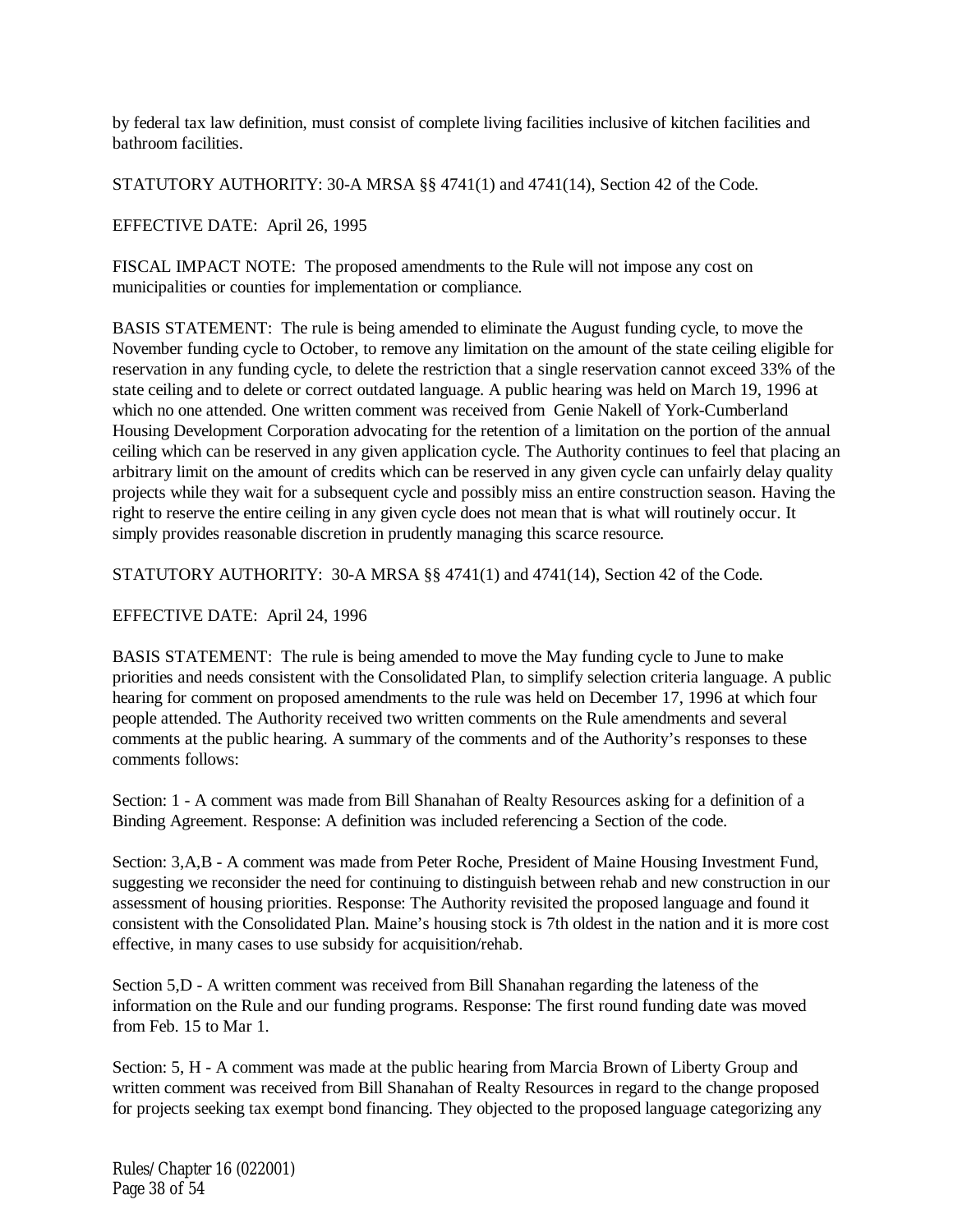project using tax exempt bond as federally assisted, and that more flexibility be granted in establishing a qualified basis and not preempting 9% credit. Response: The proposed amendments were deleted, with the intention that what is allowed under Section 42 will be our guide. Under Section 42 (i)2, the Code indicates that a project is treated as federally subsidized if the loan proceeds were used indirectly or directly with respect to the building, unless; a) the principal amount of the loan is deducted from the eligible basis, or b) in the case of a tax exempt obligation, the proceeds of the obligation is subtracted from the eligible basis.

Section: 6 C7 - Written comments were received from Bill Shanahan and Peter Roche, and a public hearing comment was made by Marcia Brown objecting to the specificity of an "experienced tax credit syndicator", and the requirement of "identifying all costs" at time of application. Response: Suggested language of an "Accredited investor" was defined and included. The requirement for "identifying all costs" was deleted in this section and added in the allocation section.

Section 6 C9 - Written comment was received from Bill Shanahan objecting to the requirement of providing a support letter at time of application from a community. Response: The language was changed to require a notification be sent to the community, a copy to be included in the application packet.

Section 7 A-J - Written comments were received from Bill Shanahan and Peter Roche and a public hearing comment was made by Marcia Brown requesting more definition to the Selection Criteria. Response: More definition was added.

Section 8 E - Written comment was received from Bill Shanahan and Peter Roche and a public hearing comment from Marcia Brown was made objecting to the restriction of the identity of interest between the Owner and Contractor, and the changing of the percentage of recognized general contractor costs. Response: The proposed language regarding the identify of interest was deleted. The percentage of recognized contractor costs remains unchanged.

Section 11 A,3 - Written comment was received from Bill Shanahan, and a public hearing comment was made by Marcia Brown objecting to the requirement of a recorded deed to meet the carryover requirement. Response: The proposed language was deleted and the requirements of Section 42 will be our guide.

Section 13,D - Written comment was received from Bill Shanahan and Peter Roche, along with public hearing comments from Marcia Brown objecting to the requirement of a monitoring fee. Response: Language was included that allows for the Authority to waive all or part of the fee in the event the partnership enters into a compliance monitoring agreement acceptable to the Authority.

STATUTORY AUTHORITY: 30-A MRSA §§4741(1) and 4741(14), Section 42 of the Code.

# EFFECTIVE DATE: February 16, 1997

BASIS STATEMENT: The rule is being revised to establish a set-aside for proposals with a commitment for funding from Rural Housing Services; to establish a set-aside for proposals with a service commitment from the Maine Department of Human Services' 1999 Assisted Living Funds; to establish the maximum amount of tax credit that may be allocated to a single project; to give priority to projects serving persons with special needs; to give priority to projects in higher need areas; to add to the reporting and inspection requirements; and to make clarifications, updates, and grammatical changes.

Matthew Smith of Community Concepts, Inc., opposed the awarding of points for neighborhood revitalization due to a concern that rural towns often do not have a town center and would, therefore be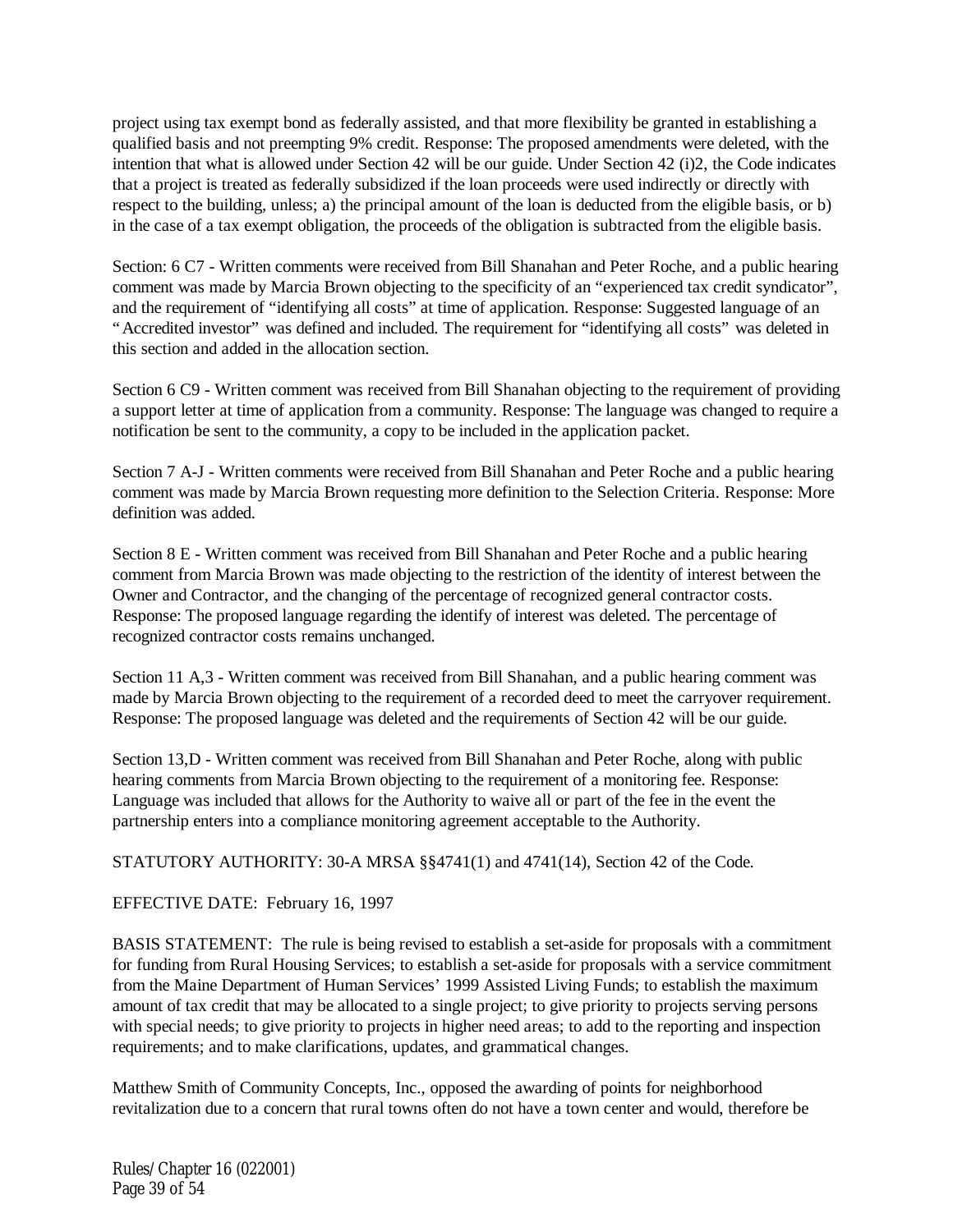penalized by this criteria. Mayor Lee Young of the city of Auburn supported the awarding of these points for neighborhood revitalization. Under Section 7.E.3., rural projects may secure points by including "without limitation, plans to attract commercial development to the area, to increase employment opportunities for residents, to implement social services for residents, or to improve schools in the area" and would, therefore, not be penalized by this criterion.

Two comments, one from Matthew Smith of CCI and another from Joanne Troy of the Maine Housing Investment Fund, suggest that awarding points for physical plant amenities in Section 7.A.2. may penalize small rural projects due to a small project's inability to support these costs, particularly the cost of daycare facilities. A daycare facility is cited solely to provide an example of a physical plant amenity that is appropriate to a population. There is no requirement that a small scattered site project provide this amenity. Rather, sponsors are encouraged to look at amenities that are appropriate to their specific project. For the purpose of illustration, an amenity for a small, scattered site rural family project might be a computer room or play structures for children.

The Maine Housing Investment Fund ("MHIF") supports the points assigned to creating family projects with a minimum of 50% of the units as 3 bedroom apartments in Section 7.A.4. The MHIF suggests this could be further improved by setting an implicit ceiling on the number of family units being added to a community by a project. We agree. This concern is addressed through the creation of a maximum amount of tax credits that a single project may receive.

The Maine Housing Investment Fund supports the priority given to projects that benefit persons with special needs. The sponsor recommends that this criteria require that applicants demonstrate an identifiable source of funding for the provision of services appropriate to the particular special needs population. As a matter of practice, in the course of underwriting, we do require this source be identified. For the purpose of clarification, we added language under threshold requirements Section 6 C.6. to ensure projects can achieve feasibility.

Three comments were received on the issue of "maximum tax credit reservation." Matthew Smith of CCI recommended lowering the maximum to \$250,000; the MHIF recommended lowering the maximum to \$350,000; and the Sanford Housing Authority recommended going no lower than \$400,000. This is the first year that we have proposed a maximum tax credit reservation. A lower limit will encourage more projects of smaller scale. The establishment of a maximum tax credit reservation means the credit is likely to benefit more communities. Setting the cap too low, however, could make moderate sized family or Assisted Living projects infeasible, especially if interest rates increase. After reviewing these comments, given the desire to create more projects of smaller scale and the need to balance this with allowing good projects to remain feasible, we amended the plan to include a maximum tax credit reservation of \$400,000 in Section 4.E.

Two comments were submitted regarding nonprofit sponsorships of applications. The first comment, from Matthew Smith of CCI, states that the plan should give more weight to non-profit applications. The second comment, from the MHIF, suggests the plan should distinguish between different categories of nonprofit participation. The plan explicitly provides priority for nonprofits in two areas First, any applicant that has a tax exempt organization as part of its ownership receives points that a for-profit organization cannot receive. Second, under Section 4.B., 20% of the annual state ceiling is set aside for non-profits. Additionally, nonprofits historically are more likely to serve special needs populations, which is a priority within the plan that receives points. Skewing the plan unreasonably toward nonprofits could have an adverse impact on the low income citizens of the state. In the event for-profit entities discerned a bias toward non-profits with a resulting decrease in their probability of being funded, the number of applications

Rules/Chapter 16 (022001) Page 40 of 54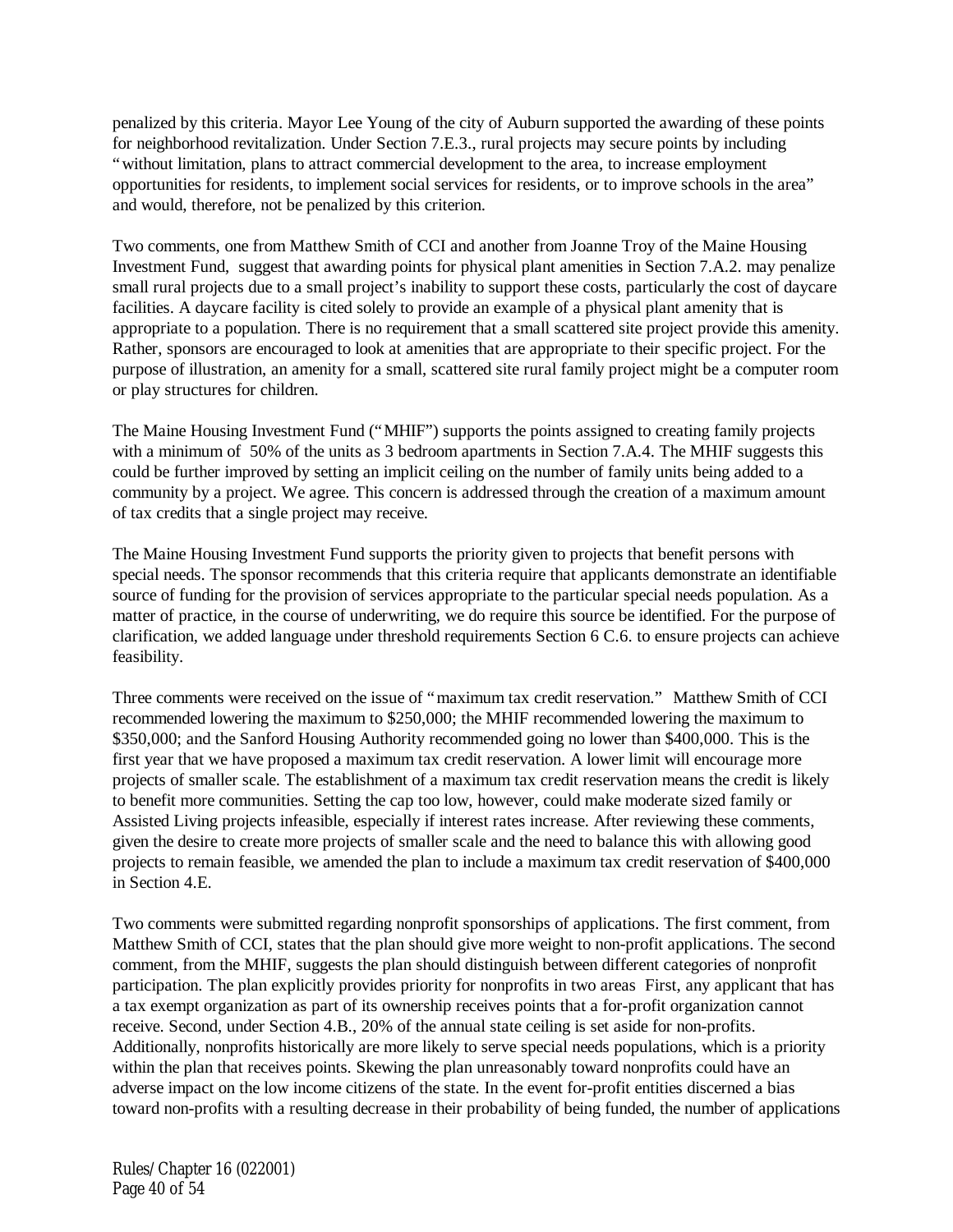would like decrease. Lower numbers of applications will result in diminished quality of projects selected. For this reason, there is not additional weighting toward non-profit applications. As for distinguishing between categories of non-profit participation, the authority looks to the controlling regulatory authority, the Internal Revenue Service, to provide guidance as to what constitutes bonafide participation by a nonprofit organization.

Two comments, one from Matthew Smith of CCI and the other from the MHIF, support the priority for rehabilitation in Section 7.A.1. Matthew Smith of CCI made a comment that the Authority needs to recognize that some communities have limited housing stock suitable for multi-family development and that new construction can be a more effective alternative. The Authority recognizes that there are many needs. However, Maine has the fifth oldest housing stock in the country. Given this need, the priority for rehabilitation is warranted.

The MHIF proposed that rather than give points for tax credit training, we should eliminate the scoring criterion and instead require sponsors with successful applications either to demonstrate tax credit training or to complete a required training course. As this recommendation would allow us to accomplish the policy objective of improving the compliance skills of tax credit operators, the plan reflects this change in Section 9.H.

Two comments, from the MHIF and Matthew Smith of CCI, were received on the category of Lowest Intermediary Costs in Section 7.B., suggesting that the definition of total housing development costs exclude reserves, contingencies and developer fee loaned back. Excluding developer fees loaned back would be redundant to Part 2 of this criterion which already provides points for fee loaned back. Excluding contingencies from total costs would create incentives to shift the balance from hard costs to contingencies without changing total hard costs plus contingencies, thereby providing no public benefit nor mitigating credit risk. Exclusion of appropriate levels of reserves from total housing development costs, however, provides developers with the ability to fund reserves that improve credit quality without penalizing applicants in this competitive process. The Authority made this change.

We received comments from Gail Walker of the City of Auburn; Mayor Lee Young of the City of Auburn; Matthew Smith of CCI; Gregory Mitchell of the City of Lewiston; William Shanahan of Realty Resources, Joseph Cloutier of Realty Resources; and the Maine Housing Investment Fund responding to the Project Location criterion in Section 7.E. The comments suggest considering three options: elimination of the category, substitution of an independent market study to determine the level of need, or reduction of the relative weight of the category. Additionally, the City of Lewiston stated that cities may sometimes have more accurate and current data than we are able to access. Federal regulations require the inclusion of a provision that allows for prioritizing this resource to areas with housing needs. Good public policy and our obligation to comply with federal regulations suggest that targeting this resource to the areas of greatest need makes sense and that this category should not be eliminated. The intent of providing an index is to allow the public a single standard that it can look to for assessing the relative housing needs of communities. With this approach, developers can look at an individual community in the context of the entire State rather than rely solely upon an independent study that focuses on an individual market. We would encourage all applicants to obtain the best market data that they can, but suggest that the best method for ranking the relative housing needs of markets is to provide a single standard. That said, given the compelling argument demonstrated through comments that, at a minimum, the weighting of project location is too severe, we are making a reduction in the total points for this category. Finally, to ensure that our data is not inaccurate as was stated in the comment of Gregory Mitchell of the City of Lewiston, we added language that allows cities and towns to make available data that would be pertinent to housing needs.

Rules/Chapter 16 (022001) Page 41 of 54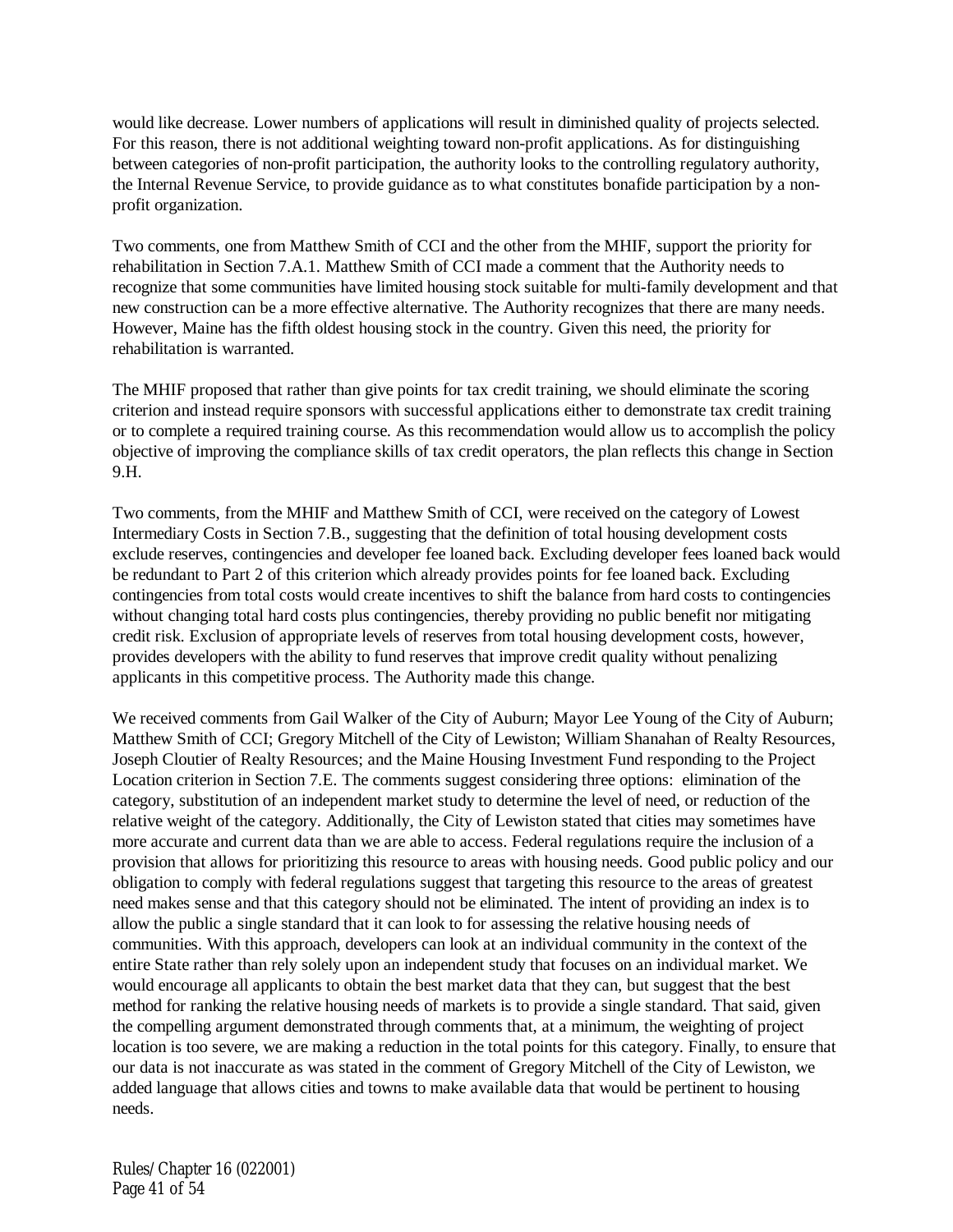A comment was received from Robert Taylor, Jr., of Crockett, Taylor & Company stating that assisted living projects with a creative approach to funding should be allowed to compete in all rounds. This same comment suggests confusion exists about which assisted living projects might be eligible for the "Assisted Living set-aside." There is no prohibition against an assisted living project submitting an application in any round. Clarifying language has been added to Section 6D that applicants competing for the setaside will be ineligible unless they have received a commitment from DHS.

Two comments from Michael Eisensmith of the Sanford Housing Authority and the MHIF supported reducing the income targeting for Assisted Living Projects that use funding from the Department of Human Services in Section 4.D. Such an income targeting reduction requires a significant amount of subsidy that would be needed to subsidize rents. The Authority is not making this subsidy available. Applicants are not prohibited from securing additional non-Authority subsidy sources that may be used to buy down rents.

Three comments were received in support of the income targeting from Michael Eisensmith of the Sanford Housing Authority, Matthew Smith of CCI, and the MHIF. The Sanford Housing Authority offered that they like to serve people at 30% AMI, 40% AMI and 50% AMI. The comment from the MHIF also suggests allowing 40% AMI units be rented to tenants at 45% AMI. One of the principal benefits of the Low Income Housing Tax Credits is to provide subsidy that buys rents down for Maine's low income tenants. This plan eliminates the targeting of extremely low income persons, those at 30% AMI. This change is offset somewhat by allowing an increase in the number of units targeted to persons at 40% AMI in Section 7.D. Further increasing the eligible income allowed to occupy a unit would mean that these apartments would not benefit the intended beneficiaries, Maine's lowest income citizens.

Comments from Michael Eisensmith of the Sanford Housing Authority and Joanne Troy of the MHIF recommended that the extended low income use period be lengthened to either 99 years or perpetuity. This is the period for which the developer pledges irrevocable low income benefit. We amended the plan to extend this period to 90 years in Section 7.C.

STATUTORY AUTHORITY: 30-A MRSA §§4741(1) and 4741(14), Section 42 of the IRC

#### FISCAL IMPACT OF THE RULE:

The sale of the low income housing tax credits will raise approximately \$10 million, which must be used to develop apartments for low income people. The proposed amendments will not impose any costs on municipalities or counties for implementation or compliance.

EFFECTIVE DATE: January 12, 1999

BASIS STATEMENT: The rule is being revised to reduce the set-aside for Assisted Living from \$500,000 to \$300,000; to allow for re-allocation of set-asides if no qualified applications are received; to update the section of the rule concerning high, medium, and low need areas; and to make clarifications, updates and grammatical changes.

MSHA received no comments on the amendment.

STATUTORY AUTHORITY: 30-A MRSA §§4741(1) and 4741(14), Section 42 of the IRC

EFFECTIVE DATE: January 9, 2000

Rules/Chapter 16 (022001) Page 42 of 54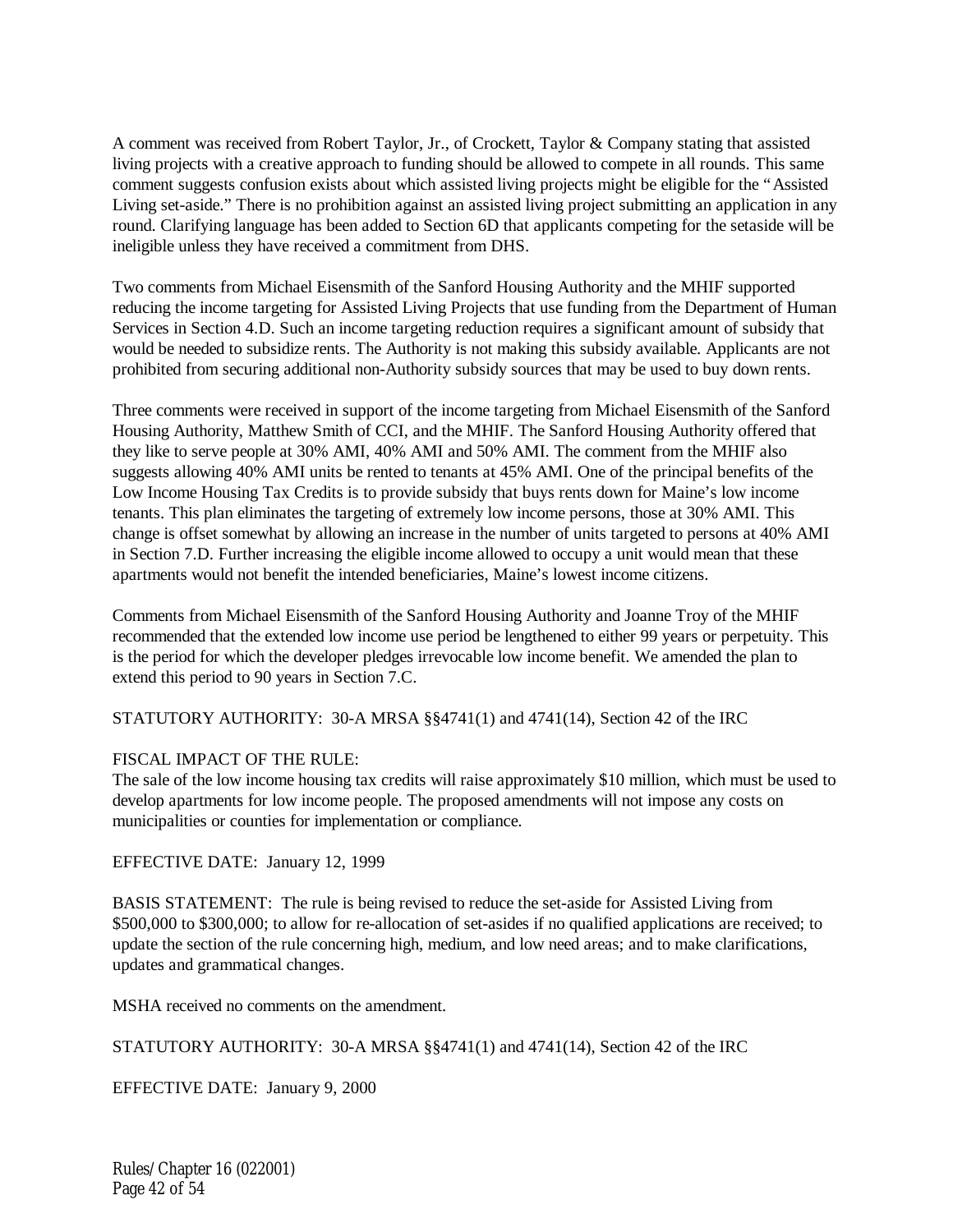BASIS STATEMENT. The Rule is being amended as follows: to add single-room occupancy housing as a housing priority; to establish a set-aside for single-room occupancy housing; to clarify that extended low income housing commitments will obligate owners to comply with the commitments made by the owners in their tax credit applications for which they were awarded points in the selection process; to require tax credit projects to comply with the State's growth management law; to clarify that priority is given to projects that demonstrate a preference, rather than a set-aside, for persons with special needs; to clarify that priority is given to projects with 3-bedroom low income units; to establish leveraged funds as an independent scoring criteria separate from lowest intermediary costs and to give priority to below market financing commitments within the leveraged funds criteria; to establish a separate market need ranking for assisted living proposals; to establish minimum requirements for proposals to receive priority for nonprofit participation; to increase the tax credit monitoring fee; to make the reporting and inspection requirements consistent with recent changes to federal law; and to make updates, clarifications and grammatical changes.

A public hearing was held on November 21, 2000 to receive comments on the proposed changes to the Rule. Seven members of the public testified at the public hearing, six of which provided written copies of their testimony. The Authority also received four written comments on the Rule. A summary of the testimony and comments and the Authority's responses follow.

**Section 3.B.** Mark Adelson of the City of Portland ("City of Portland") suggested listing SRO Housing as a housing priority under the Rule.

Response: The Authority added SRO Housing as a housing priority under Section 3.B. of the Rule.

**Section 4.D.** The Authority received comments from Larry Gross of Southern Maine Area Agency on Aging ("SMAAA") and Dana Totman of York-Cumberland Housing Development Corporation ("YCHDC") supporting the set-aside for assisted living projects. William Caselden of Great Bridge Properties ("Great Bridge") suggested that the Authority should use the assisted living set-aside for senior housing if the Department of Human Services does not provide service funds for assisted living projects in 2001.

Response: If the assisted living set-aside is not used, in whole or in part, the unused tax credits will be made available for all housing priorities identified in the qualified allocation plan, which includes, but is not limited to, senior housing.

**Section 4.E.** The Authority received several comments concerning the SRO Housing set-aside. John Anton of the Maine Housing Investment Fund ("MHIF"), the City of Portland and YCHDC support the set-aside. The City of Portland suggested changing 4.E.6. to require a capital subsidy from any municipality, not just the City of Portland. YCHDC and MHIF suggested eliminating the capital subsidy requirement. John Gallagher of the Westbrook Housing Authority ("WHA") and SMAAA suggested that the development of SRO Housing be allowed in municipalities outside the City of Portland. YCHDC, MHIF and WHA also urged the Authority to secure service funds for SRO Housing. YCHDC suggested eliminating Section 4.E.4. of the Rule, which requires SRO Housing to be located in a QCT or DDA.

Response: The Authority eliminated section 4.E.6. of the Rule, which requires a capital subsidy from the City of Portland. We recognize the limitations of requiring 50% of a project to be in a QCT or DDA. However, in an effort to make efficient use of scarce subsidy, it is necessary to have the additional tax credits provided by a basis boost from locating the project in a QCT or DDA. The Authority does not have a resource for service subsidy for SRO Housing within its control. We have and will continue to discuss the need for service subsidy for SRO Housing with the Department of Human Services.

Rules/Chapter 16 (022001) Page 43 of 54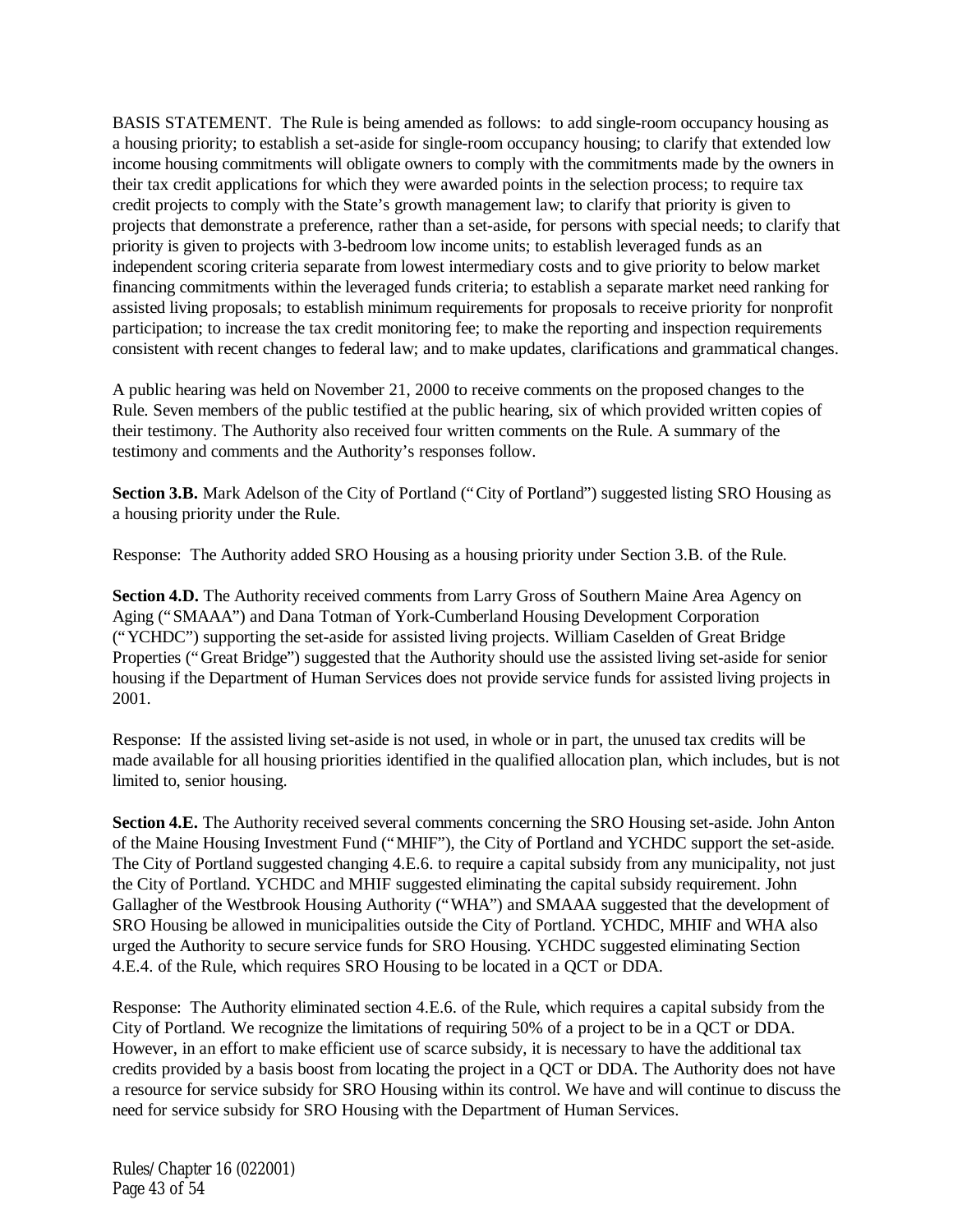**Section 6.B.** Two comments were received concerning the requirement that recipients of tax credits enter into an extended low income housing commitment agreement. MHIF supports the changes made by the Authority to clarify that the extended low income housing commitment agreement will obligate a tax credit recipient to comply with the commitments made in its application for low-income housing tax credits. John Hodge of Brunswick Housing Authority ("BHA") suggested that applicants should receive a draft of the extended low-income housing commitment agreement prior to submitting an application for low-income housing tax credits.

Response: The Authority is happy to provide the form extended low-income housing commitment agreement to anyone upon request; however, the specific obligations of a recipient of tax credits under the extended low income housing commitment agreement will depend in large part on the commitments made in its application for low-income housing tax credits, e.g. the low-income targeting and extended use period.

**Section 6.C.3.** A comment was received from Great Bridge suggesting that the Authority should permit an applicant for low-income housing tax credits to form a limited partnership after the applicant is awarded tax credits to avoid the expense and time incurred by unsuccessful applicants in establishing limited partnerships.

Response: The current qualified allocation plan does not require applicants to form limited partnerships prior to submitting an application for low-income housing tax credits. The limited partnership must be established prior to a reservation of low-income housing tax credits.

**Section 7.A.1. and Section 7.B.** A comment was received from YCHDC suggesting that new construction projects, rather than projects involving rehabilitation, should receive priority under the Rule and, consistent with this proposed change in priority, the Lowest Intermediary Costs criteria should consider new construction costs only and not rehabilitation costs.

Response: The priority given to rehabilitation in the selection criteria is consistent with MSHA's consolidated plan. Maine has the seventh oldest housing stock in the nation and it is more cost effective, in many cases, to use subsidy for acquisition and rehabilitation than new construction.

**Section 7.A.2.** Three comments were received concerning the priority given to Projects that provide physical plant amenities. Matthew Smith of Community Concepts, Inc. ("CCI") urged the Authority to remove section 7.A.2. of the Rule because the selection criterion may penalize smaller, scattered site rural projects. MHIF recommended making physical plant amenities a threshold criterion based on the scale of the project. WHA commented that offering amenities in an application may lead to problems when finalizing the deal if not clearly articulated and funded at the time of application.

Response: Sponsors are encouraged to offer physical plant amenities that are appropriate to a Project with regard to size, location and population. The Authority revised Section 7.A.2 of the Rule to describe the methodology applied when scoring applications based on this criterion.

**Section 7.A.3.** Two comments were received concerning the priority given to applications that set aside 20% of the units in Projects for persons with special needs. CCI and MHIF suggested that section 7.A.3. of the Rule be revised to provide a clear definition of what is meant by "reserve" and "set-aside". MHIF strongly encouraged a definition that reflects a marketing priority rather than an absolute restriction.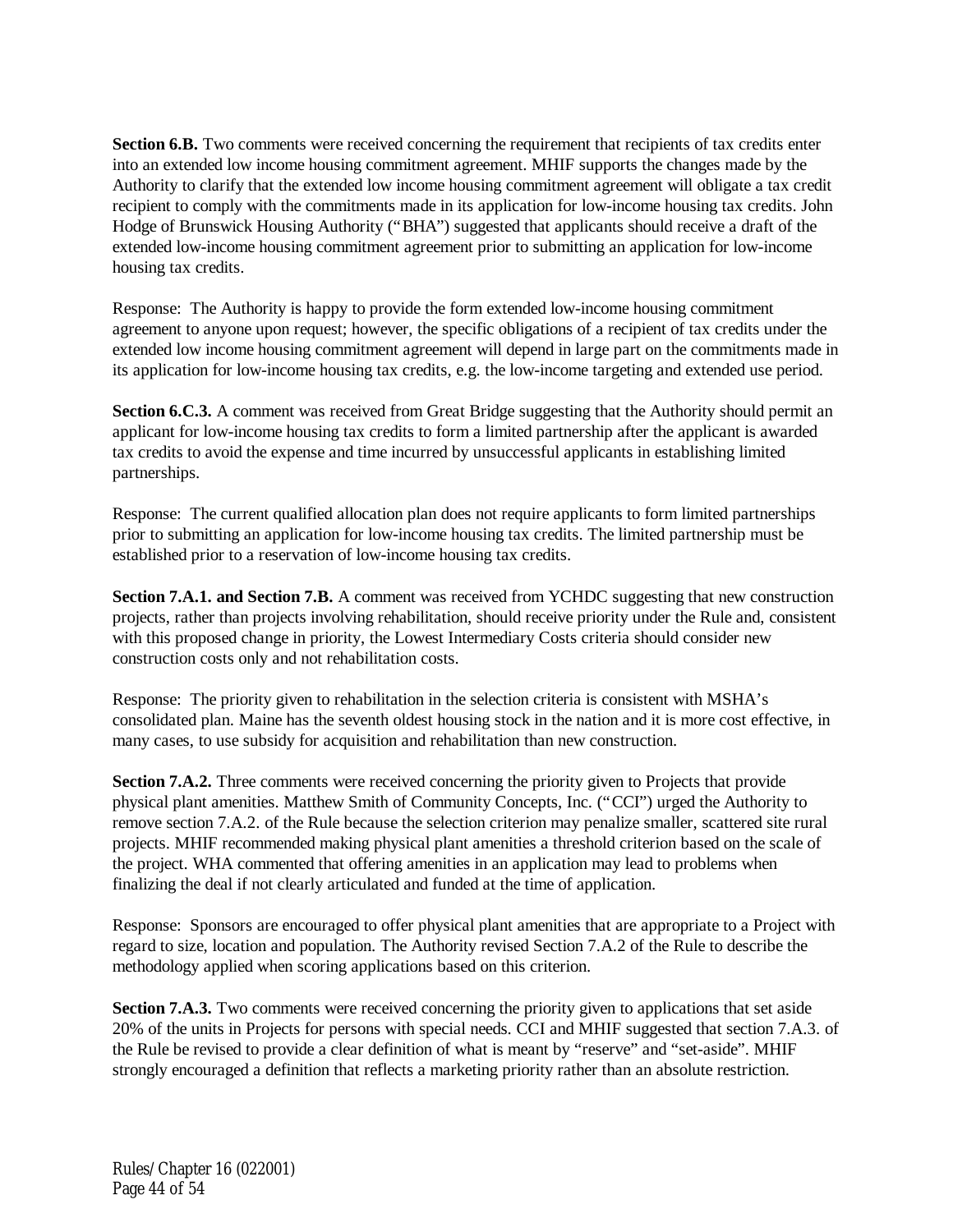Response: We agree and have revised section 7.A.3 of the Rule to more accurately reflect our intention that applications are only required to provide a preference, rather than a set-aside, for persons with special needs.

Section 7.A.4. and 7.E. The City of Portland commented that the Rule does not allow mixed income family housing to be competitive.

Response: The Authority awards points for family housing under Sections 7.A.4. and does not require that any family project be 100% low-income. Family and mixed income projects have been successful in recent years, including 2000.

**Section 7.C.1.** A comment was received from Great Bridges that the Leveraged Funds selection criteria is unclear about how leveraged funds are compared among competing projects.

Response: The Authority compares Projects based on the total amount of leveraged funds committed to each Project. See changes to Section 7.C.1. of the Rule clarifying this issue.

**Section 7.C.2.** Three comments were received concerning the priority given to applications that contribute 50% or more of the developer fee to a Project. CCI recommended that the Authority eliminate the selection criteria under section 7.C.2. because it is counter productive to the goal of increasing capacity of nonprofit developers in the State. WHA commented that leaving most of the fee on the table with no expectation of being able to pay it back in the 10-year period required by the IRS causes problems for the developer. SMAAA supports encouraging the use of the developer fee as a source of funding for Projects.

Response: The Authority encourages leaving the developer fee in a deal in order to make more efficient use of the Authority's scarce subsidy resources. For example, the contribution of \$250,000 of a \$500,000 developer fee to a Project means the Authority will use \$250,000 less in subsidy to fund the Project. This practice allows the Authority to extend its subsidy and help more Maine citizens. The Authority is pursuing efforts to enhance nonprofit capacity with strategically invested resources in 2001.

**Section 7.D.** YCHDC recommended changing section 7.D. to give one point for each year beyond 30 years which would preserve the low income units for 45 years, noting that a 90-year commitment is costly to monitor and leads to the deterioration of the physical condition of Projects.

Response: The 90-year targeting assists future administrations in keeping the units available for lowincome citizens of the State. The Authority understands that there may be demand to re-capitalize these deals in the future and has established preservation programs to address those demands.

**Section 7.E.** Seven comments were received concerning the low-income targeting. CCI and WHA support targeting the lowest income renters, but believe that a different methodology should be used. Tom MacDonald of Realty Resources ("Realty Resources"), YCHDC, MHIF and Ted Wilkinson of The Housing Partnership ("THP") commented that the low-income targeting is too restrictive and causes marketing difficulties, vacancies and operational deficiencies. YCHDC and WHA suggested allowing persons with incomes at or below 45% of area median income ("AMI") to rent 40% AMI units. BHA wants to be able to rent to any person with income at or below 50% AMI. YCHDC suggested changing the selection criteria to award 15 points to projects that target 100% of the units to persons at or below 60% of AMI and to award 30 points to projects that target 50% of the units to persons at or below 50% AMI and 50% of the units to persons at or below 60% of AMI. Realty Resources and CCI suggested a method of

Rules/Chapter 16 (022001) Page 45 of 54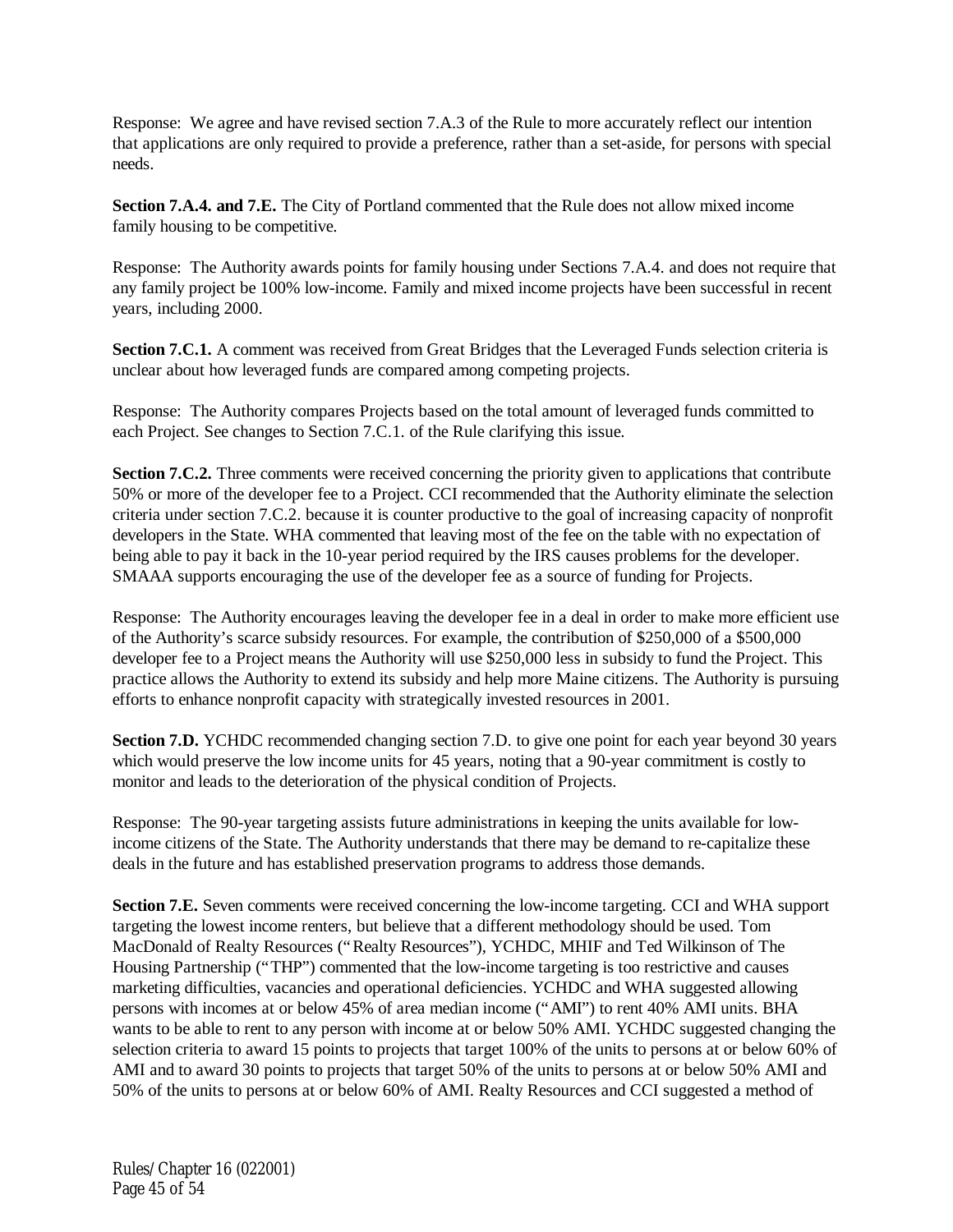indexing or averaging to allow greater flexibility in the targeting. MHIF, CCI and THP suggested providing project-based rental subsidy for the 40% AMI and 50% AMI units.

Response: We reviewed occupancy and financial records of all low income housing tax credit projects placed in service since the Authority established the low-income targeting criteria in the Rule in 1996. The projects show an average vacancy rate of less than one percent as of September 30, 2000. Seven of the nine projects have been occupied for one full fiscal year. All but one are operating at a near breakeven cash position or better, and all but one have adequate reserves to cover any operating deficits. Based on the review, the Authority is not compelled to make any changes to the income targeting at this time. The Authority will convene a working group in 2001 to evaluate the effect of the income targeting on the operational viability of low income housing tax credit projects and indexing.

The Authority has not had the resources necessary to establish and maintain a State rental assistance program. The Section 8 Housing Choice Voucher Program provides rental assistance to over 3,300 households in areas not served by local housing authorities. Over 1,000 households are on the Authority's waiting list for vouchers. The primary purpose of the program is to allow people to choose where they want to live. Until recently in southern Maine, participants in the program have not experienced any difficulty locating units. So, there is no benefit to program participants to provide project-based rental assistance. In addition, federal regulations require any project-based rental assistance to be made available on a competitive basis. Limiting project-based rental assistance to certain projects would be difficult.

**Section 7.E.** The Authority received comments from Realty Resources concerning the inconsistency between MSHA's underwriting criteria for assisted living projects and the tiered income strata used by the Department of Human Services Bureau of Elderly and Adults Services ("BEAS") to determine funding for service providers at assisted living projects. The Authority requires 100% of the units in assisted living projects to occupied by individuals with income at 60% AMI. BEAS requires 10% of the units to be occupied by individuals with income at or below 30% AMI and 30% of the units be occupied by individuals at or below 40% AMI. According to Realty Resources, this inconsistency affects the financial viability of assisted living projects. Realty Resources urges MSHA to work closer with BEAS to keep assisted living projects viable.

Response: The issue is that assisted living projects receive a sufficient amount of subsidy to operate the projects and provide support services to the residents. The Authority is working with BEAS to address this issue. The Authority and BEAS have convened a working group to evaluate the operational viability of assisted living projects.

Section 7.F. Great Bridges commented that it is impossible to score 15 points under the Project Location selection criteria because projects cannot be awarded points for both senior housing and family housing.

Response: The Project Location selection criteria includes more than the need criteria set forth in Section 7.F. The selection criteria also includes 3 points for projects that are part of a neighborhood revitalization plan and 2 points for projects that demonstrate preferential treatment for persons on public housing and Section 8 waiting lists. The total number of points for which a project can possibly score under the Project Location criteria is 15 points. See changes to Section 7.F. of the Rule clarifying this issue.

**Section 7.F.1.** Three comments were received concerning the assisted living set-aside subsidized housing ranks. SMAAA supports the new assisted living housing ranks. YCHDC testified that the rankings are flawed and suggests that the Authority rely on the need for an assisted living project demonstrated in the tax credit application. BHA testified that the rankings should be based on the need for assisted living units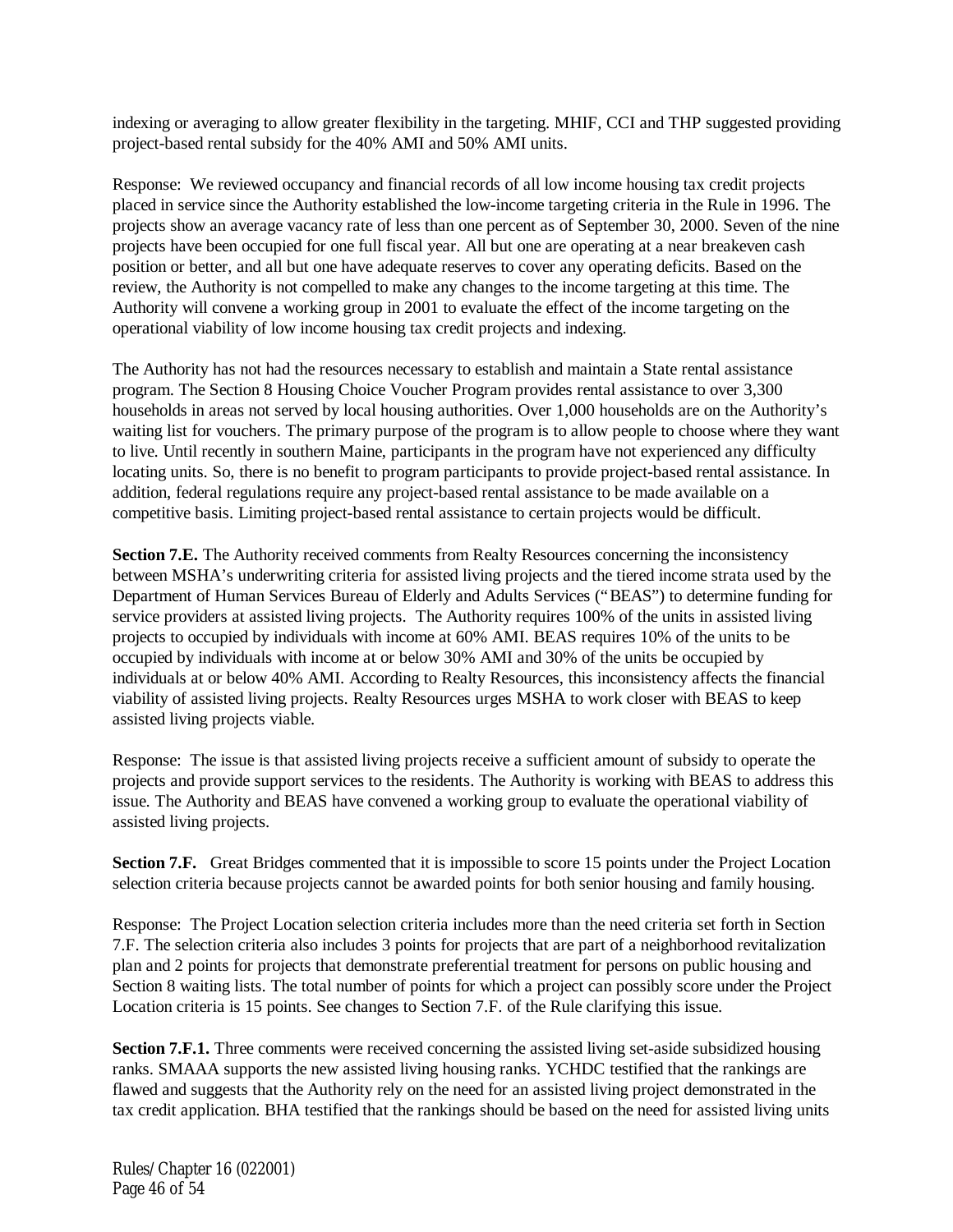only, not all subsidized units in hospital catchment areas, including without limitation, residential care units.

Response: The Authority and BEAS evaluated the need for assisted living, as defined in 22 M.R.S.A. Chapter 1165 and regulations promulgated pursuant thereto (which include residential care beds), in hospital catchment areas and ranked said areas based on this analysis.

**Section 7.F.1.** Comments were received from YCHDC, WHA and MHIF that the statewide subsidized housing ranks for senior and family housing are not accurate and should be based on absolute numbers rather than relative need among the areas. YCHDC suggested an alternative method for scoring senior and family housing need as follows. For senior housing, the Authority should award 10 points for areas that need greater than 1000 units, 5 points to areas that need between 500 and 1000 units and no points for areas that need less than 500 units. For family housing, the Authority should award 10 points for areas that need greater than 400 units, 5 points for areas that need between 200 and 400 units and no points for areas that need less than 200 units.

Response: The Authority does not use absolute numbers, because doing so would effectively limit the availability of the low-income housing tax credit program to Projects in the southern part of the State. The current statewide subsidized housing ranks for senior and family housing are based on census projections from 1997. In 2001, the Authority will reanalyze these rankings based on 2000 census projections and will consider using additional criteria, e.g. rents and economic development, to better reflect trends in housing need.

**Section 7.G.1.** Great Bridges suggested that the Authority expand the Sponsor Characteristics selection criteria to include an applicant's prior experience with developing tax credit projects in states other than the State of Maine.

Response: We agree. See changes to Section 7.G.1 of the Rule.

**Section 7.G.3.** The Authority received comments from CCI, SMAAA and MHIF supporting the Authority's clarification of the nonprofit participation scoring criteria. CCI suggested that the criteria should be a threshold application requirement for all nonprofits participating in the low income housing tax credit program. SMAAA suggested that the Authority give greater weight to the nonprofit participation criteria. MHIF recommended that Section 7.G.3.f. should be removed to avoid prescribing the parameters of joint ventures between for-profit and nonprofit entities. John Kaminski of Drummond, Woodsum & MacMahon suggested that wholly-owned subsidiaries of qualified nonprofit organizations should be deemed qualified nonprofit organizations in accordance with the Internal Revenue Code for purposes of the nonprofit participation selection criteria.

Response. The Authority eliminated the requirement that a nonprofit must own 50% of the general partner and receive 50% of the developer fee, but still require nonprofit ownership in the general partner(s) of a limited partnership owner and require the nonprofit to be a managing general partner. We agree with Mr. Kaminski's comment and added Section 7.G.3.g. to the Rule.

**Section 8.E.** Realty Resources recommended that the Authority increase the developer fee limit to 20% and eliminate the "extenuating situations" language.

Response: The Authority has adopted the recommended NCSHA standards.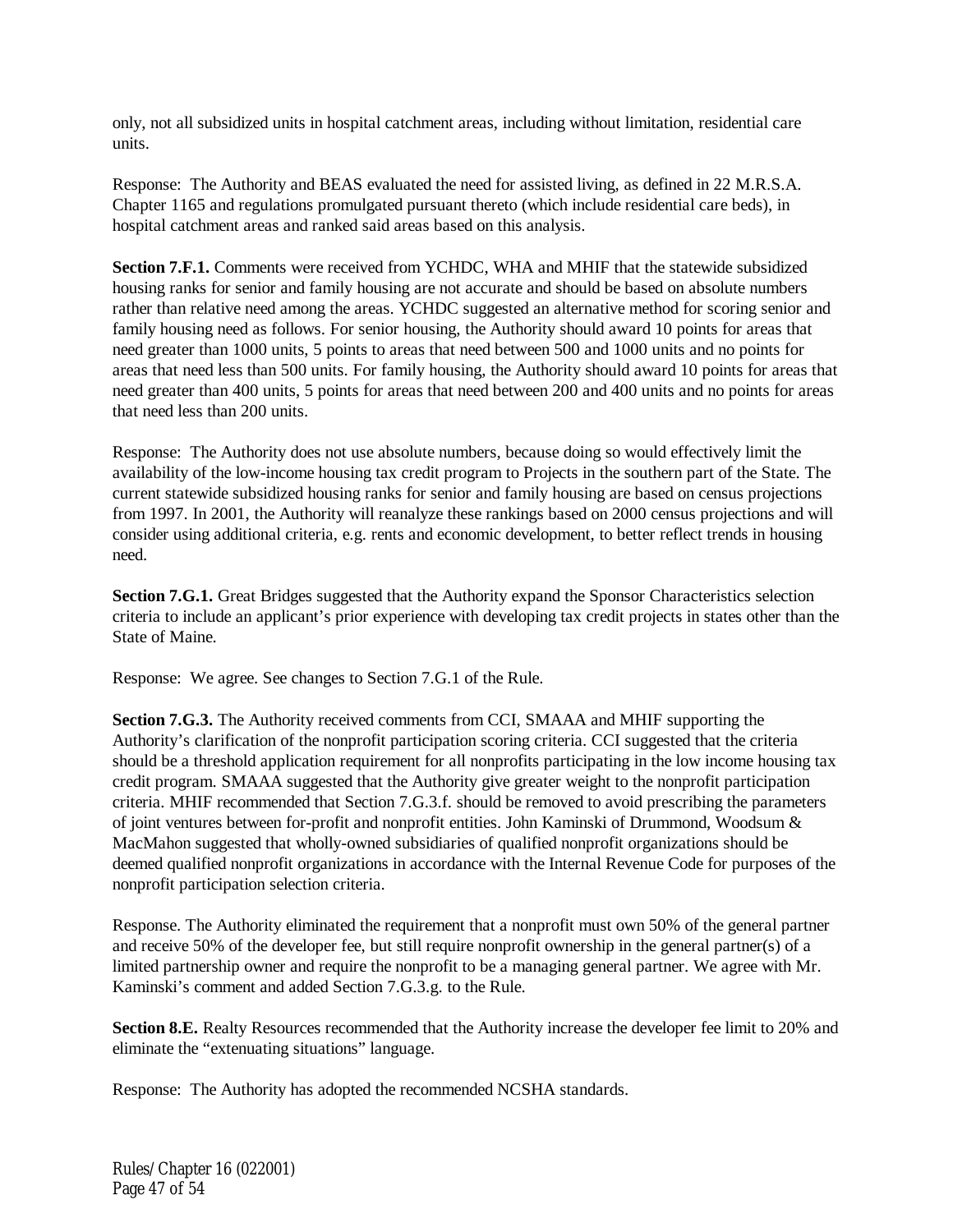**Tax credit monitoring fees.** Realty Resources and WHA recommended that tax credit monitoring fees should be a tax credit eligible expense.

Response: The Authority is exploring this recommendation and will consult with various tax credit professionals and representatives from other states to determine the most suitable course of action.

**Development of the Rule.** Two comments were received regarding the process for developing the Rule. CCI and MHIF suggested that the Authority should solicit input concerning the design of the Rule from the affordable housing development community earlier in the process. MHIF made two additional recommendations. First, the Authority should provide for longer timeframes between issuing drafts of the Rule and holding meetings to discuss the drafts. Second, the Authority should post all drafts and the final Rule, the tax credit application, the list of applicants and the list of tax credit recipients on the Authority's web site.

Response: The Authority appreciates the comments. We will hold a meeting next year before developing the Rule for 2002 to accept input from the affordable housing development community, service providers and low-income tenants and representatives. Also, we will explore adding the items MHIF suggested should be available on the Authority's web site.

STATUTORY AUTHORITY: 30-A MRSA §§4741(1) and 4741(14), Section 42 of the Code

#### FISCAL IMPACT OF THE RULE:

The sale of the low income housing tax credits will raise approximately \$10 million in equity, which will be used to develop housing for persons of low income. The proposed amendments will not impose any costs on municipalities or counties for implementation or compliance.

#### EFFECTIVE DATE: January 13, 2001

BASIS STATEMENT: The Authority is amending the Rule to comply with recent changes to Section 42 of the Internal Revenue Code, which became effective January 1, 2001, as follows: () to modify the formula for calculating the state housing credit ceiling under Section 42 of the Code; (ii) to add a comprehensive market study of the housing needs of low-income persons in the area to be served by a tax credit project to the threshold application requirements; (iii) to establish projects that provide for tenant ownership upon the expiration of the extended use period as a new selection criteria; (iv) to give preference to tax credit projects that contribute to a community revitalization plan and are located in a qualified census tract over such projects that are not located in a qualified census tract; and (v) to make updates, clarifications and grammatical changes.

A public hearing was held on March 27, 2001 to receive comments on the proposed changes to the Rule. Two members of the public testified at the public hearing. The Authority did not receive any written comments on the Rule. A summary of the testimony and the Authority's response follows.

John Gallagher of the Westbrook Housing Authority expressed concern with the process of adopting the changes to the Rule. He did not receive notice of the changes to the Rule until three days after the tax credit applications were due. He believes that the Authority should have discussed the proposed changes with the developer community to determine whether they were material before initiating the Rule. He testified that the developer community continues to view the tax credit allocation process as a closed process and encourages MSHA to hold open meetings with the developer community to discuss any future changes to the tax credit qualified allocation plan. Tom MacDonald of Realty Resources agreed with Mr.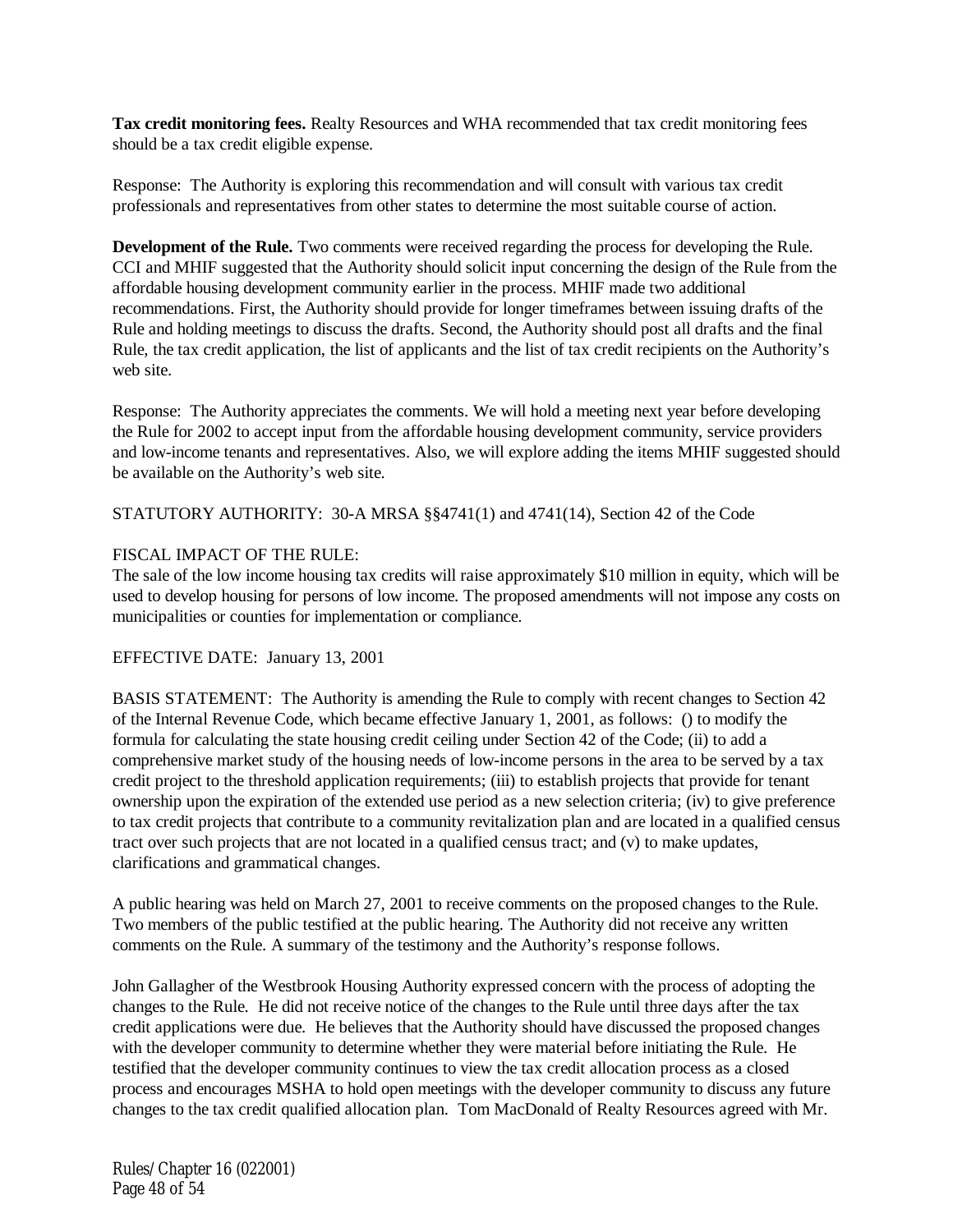Gallagher and encourages MSHA to convene the tax credit working groups early in 2001 to involve the developer community in the development of the 2002 tax credit qualified allocation plan.

Response: The Authority appreciates and understands the concerns of the persons who testified. Unfortunately, the timing of the federal law changes and the Authority's determining how to effect the changes in the Rule with no material affect on the allocation of 2001 tax credit did not allow for discussions with interested parties before initiating the Rule. The developer community was aware of the changes to federal law which became effective January 1, 2001 and the Authority notified the developer community that Authority would be amending the Rule in accordance with the federal law changes in the Rental Loan Program/Low Income Housing Tax Credit Program Guide. The changes did not have any material affect on the allocation of 2001 tax credit in the March round.

The Authority will be convening the working groups to discuss the tax credit qualified allocation plan in May, 2001 to receive input from all interested parties, including the developer community, on the development of the 2002 qualified allocation plan.

STATUTORY AUTHORITY: 30-A MRSA §§4741(1) and 4741(14), Section 42 of the Code

#### FISCAL IMPACT OF THE RULE:

The sale of the low income housing tax credits will raise approximately \$15 million in equity, which will be used to develop affordable housing for low-income persons. The proposed amendments will not impose any costs on municipalities or counties for implementation or compliance.

#### EFFECTIVE DATE:

BASIS STATEMENT: The Rule is being amended as follows: to modify the housing priorities to target very low income persons; to establish a priority for projects located in rural areas of the State; to modify the formula for calculating the state housing credit under Section 42 of the Code; to eliminate the set-aside for projects financed by Rural Housing Services; to create a set-aside for projects located in rural areas of the State; to require applicants competing for set-asides to maximize points in the long-term affordability and low-income targeting scoring criteria; to remove the obligations of an applicant to provide physical plant amenities and services committed in the applicant's low income housing tax credit application from the extended low income housing commitment agreement and to require the applicant to execute a separate written agreement obligating the applicant to provide such physical plant amenities and services; to require applicants to pay the application fee for any application re-submitted or carried over from one credit year to the next credit year; to clarify the scoring criteria for physical plant amenities and related services and to exclude services paid by tenants from eligibility for points under this criteria; to eliminate the lowest intermediary costs scoring criteria; to make service funding commitments ineligible for points under the leveraged funds scoring criteria; to specify acceptable evidence of value of property donated or pledged to a project under the leveraged funds scoring criteria; to modify the affordability criteria to target very low income persons and to provide that projects applying for financing from Rural Housing Services will receive maximum points under this criteria for complying with the affordability requirements of the applicable Rural Housing Services program; to modify the market need criteria by establishing a very high need housing rank, updating the housing need ranks to reflect absolute need rather than relative need in the labor market areas, establishing separate housing need ranks for single-room occupancy projects, and identifying Native American tribal lands as very high need market areas; to specify the evidence required to qualify for points under the community revitalization scoring criteria; to revise the sponsor characteristics scoring criteria to award points to projects in which the general partner of the project owner has not been issued a Form 8823 pursuant to Section 42 of the Code in the past three years; to require an audit report on

Rules/Chapter 16 (022001) Page 49 of 54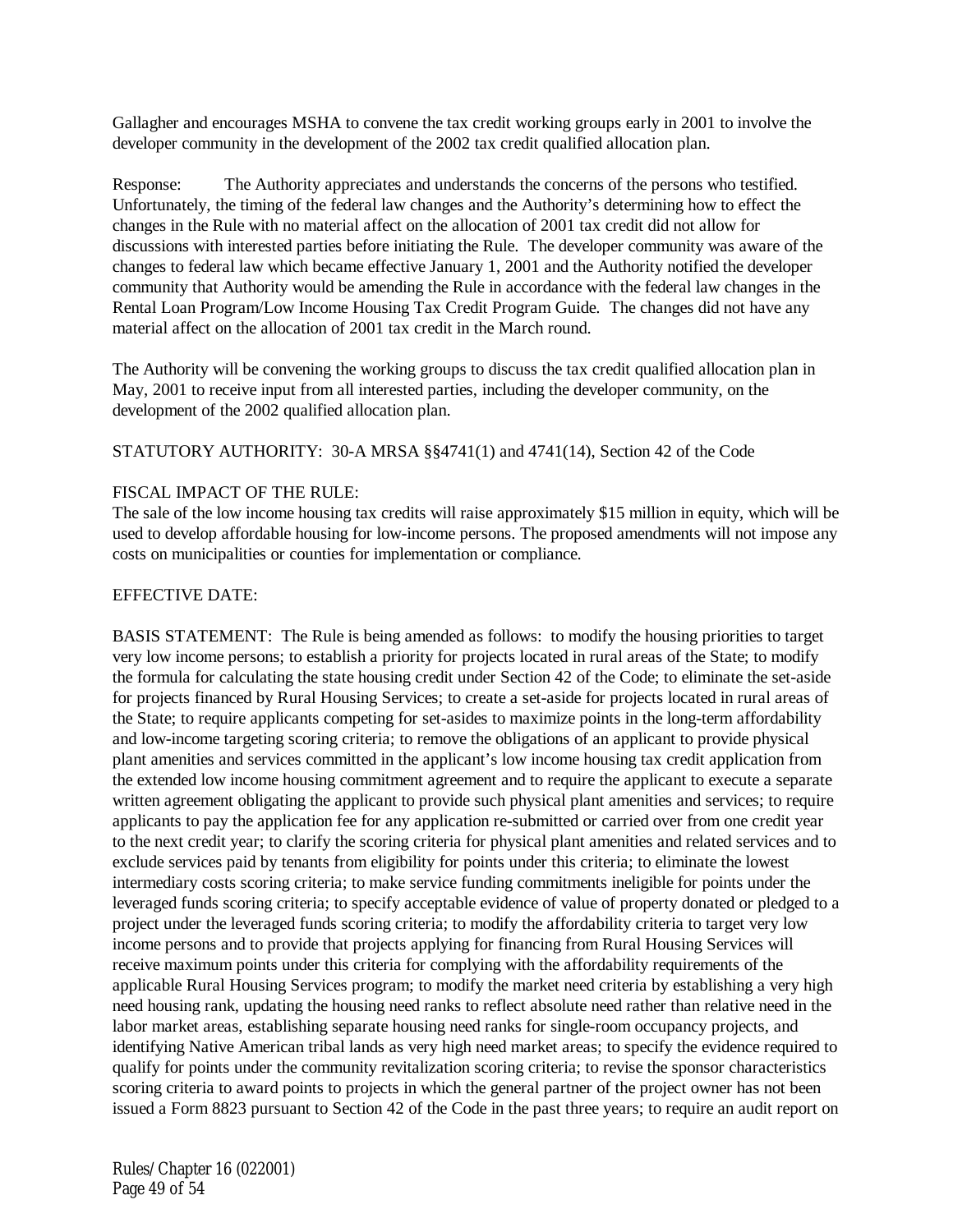the schedule of projects costs instead of a cost certification upon project completion; to cap tax credit monitoring fees at \$25,000 per project; to give applicants who receive an allocation of credit in the second half of the tax credit year six months from the date of carryover allocation to provide evidence that the applicant's basis in a project will exceed ten percent of the applicant's reasonably expected basis in the project at the end of the second calendar year following the calendar year in which the carryover allocation is made pursuant to Section 42 of the Code (the so-called "10% test"); to make tax-exempt funding available to projects financed under the Rural Housing Services 515 Program to enable them to access 4% automatic low-income housing tax credits; and to make updates, clarifications and grammatical changes

A public hearing was held on November 27, 2001 to receive comments on the proposed changes to the Rule. Six members of the public testified at the public hearing, one of which also provided written testimony. The comment period was held open until December 7, 2001. The Authority received four written comments on the Rule. A summary of the testimony and comments and the Authority's response follows.

**General**. John Anton of the Maine Housing Investment Fund ("MHIF") testified that the Authority should simplify the scoring criteria and the application process to address the rudimentary purpose of the low income housing tax credit program, which is to encourage the development of affordable rental housing. The Rule should not address other housing needs, i.e. supportive service housing, for which other programs are available.

Response: The selection criteria in the Rule is consistent with Section 42(m) of the Code and the Authority's housing priorities as set forth in the Authority's consolidated plan. Section 42(m) of the Code requires most of the selection criteria set forth in the Rule, i.e. housing for tenant populations with special needs. Below is the Authority's response to more specific MHIF comments on the assisted living set-aside in Section 4.D. of the Rule and the special needs housing selection criteria in Section 7.A.3. of the Rule.

**Section 4.C. and Section 7.D.3.** Mike Grondin of United States Department of Agriculture – Rural Development ("RD") expressed appreciation for the rural housing set-aside and the affordability selection criteria in Section 7.D.3., which awards the maximum points available under the criteria to projects that meet the affordability requirements of the RD programs. Federal funding is limited and projects in Maine were unlikely to receive RD funding without these provisions in the Rule.

Dana Totman of York Cumberland Housing Development Corporation ("YCHDC") suggested that the Authority should eliminate the rural housing set-aside. YCHDC believes that the tax credit is stretched thin in the State, a disproportionate number of tax credit projects are located in rural areas of the State and the greatest housing need is for new production of units in the southern part of the State.

Response: The housing market rankings in the project location selection criteria in Section 7.E.1. of the Rule, as modified this year, reflect a shift in need from the rural areas of the State to the larger metropolitan areas of the State, particularly the southern metropolitan areas. For example, the need rankings for family housing in Portland, Kittery/York and Biddeford changed to very high, whereas, the need rankings for family housing in Calais, Madawaska, Millinocket, Greenville and Patten/Island Falls changed from high to low.

**Section 4.D.** MHIF commented that the Authority should not use the low income housing tax credit, a scarce housing resource, to develop assisted living facilities. Additionally, MHIF is concerned that housing developers do not have the capacity to operate assisted living facilities.

YCHDC commented that the State is not likely to fund assisted living services, so the assisted living set-aside will not be used. YCHDC suggests applying the set-aside to congregate care facilities under the HUD 202 Supportive Housing for the Elderly Program or the Rural Development Section 515 Program rather than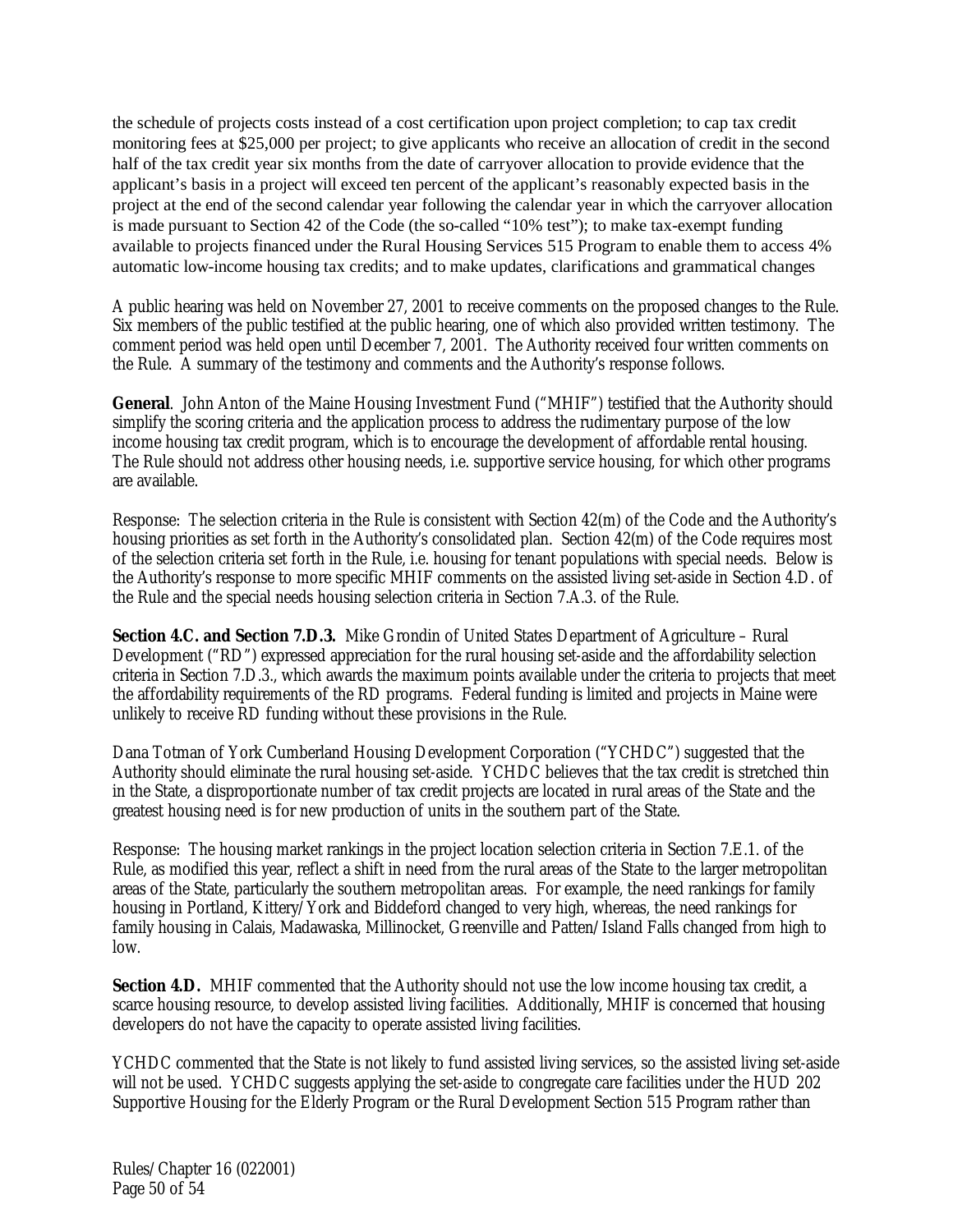putting the unused set-aside in the general tax credit pool. YCHDC further suggests that the Authority consider creating a set-aside for congregate care facilities, because less service funding is required and tax credit investors are more comfortable with congregate care facilities being treated as a housing model rather than a medical model.

Clayton Cleaves of the Pleasant Point Passamaquoddy Reservation Housing Authority ("PPPRA") suggests that the Authority should allow projects, which are eligible for federal funding for the same purpose as the assisted living service funds made available by the Maine Department of Human Resources, to compete for the assisted living set-aside in Section 4.D. of the Rule.

Response: Current Maine demographic trends indicate that persons aged 85 and above are one of the States' fastest growing age groups. This trend is expected to increase significantly during the next 35 years. Policy makers recognize that new cost-effective solutions need to be identified to serve the growing number of lowincome frail elders. In recognition, the Authority in conjunction with the State of Maine Bureau of Elder and Adult Services created an assisted living set-aside to respond to documented housing needs for housing and service programs for low-income frail elders.

The Authority agrees that assisted living projects are more complicated to develop and manage than independent apartment housing. However, 6 of the 7 tax credit assisted living projects have been constructed by developers who recognize the complexities of delivering assisted living services and have prudently contracted with experienced non-profit service providers to manage and deliver resident services. These projects while working on very limited operating budgets are successfully meeting the housing and assisted living service needs of their residents.

If the assisted living set-aside is not used, in whole or in part, the unused tax credits will be made available for all housing priorities identified in the Qualified Allocation Plan, which includes, but is not limited to, congregate care facilities. The Authority, working with HUD, has created a pool of subsidy for projects financed under the HUD 202 Supportive Housing for the Elderly Program. The Authority amended Sections 4.C. and 7.D.3. of the Rule in collaboration with RD to develop housing under the Rural Development Section 515 Program.

See revisions to Sections 4.D., 5.D. and 7.D.2 of the Rule to allow projects, which receive a commitment of federal assisted living service funds for a minimum of 15 years, to compete for the assisted living set-aside.

**Section 4.F.** YCHDC suggests that the Authority should increase the maximum credit restriction under Section 4.F. of the Rule to reflect the increased cost of housing development in the State and the increase in the State tax credit ceiling the Authority received this year.

Response: Traditionally, the Authority has received applications for more tax credit than is available for allocation. In order to meet the variety of housing needs around the State with this limited resource, the Authority established a cap to assure that several projects may be funded. In 2001, the Authority was able to create feasibility in 8 projects using a combination of tax credit equity, subsidy and debt with the existing \$400,000 cap in place.

**Section 6.B.** Sarah Tracy, as a member of the general public, commented that the Authority should not remove physical plant amenities and services pledged under the project characteristics selection criteria in Section 7.A.2. of the Rule from the extended use agreement. The extended use agreement is an effective enforcement tool against noncompliance with the commitments made by a developer in its tax credit application for which the developer was awarded points during the selection process.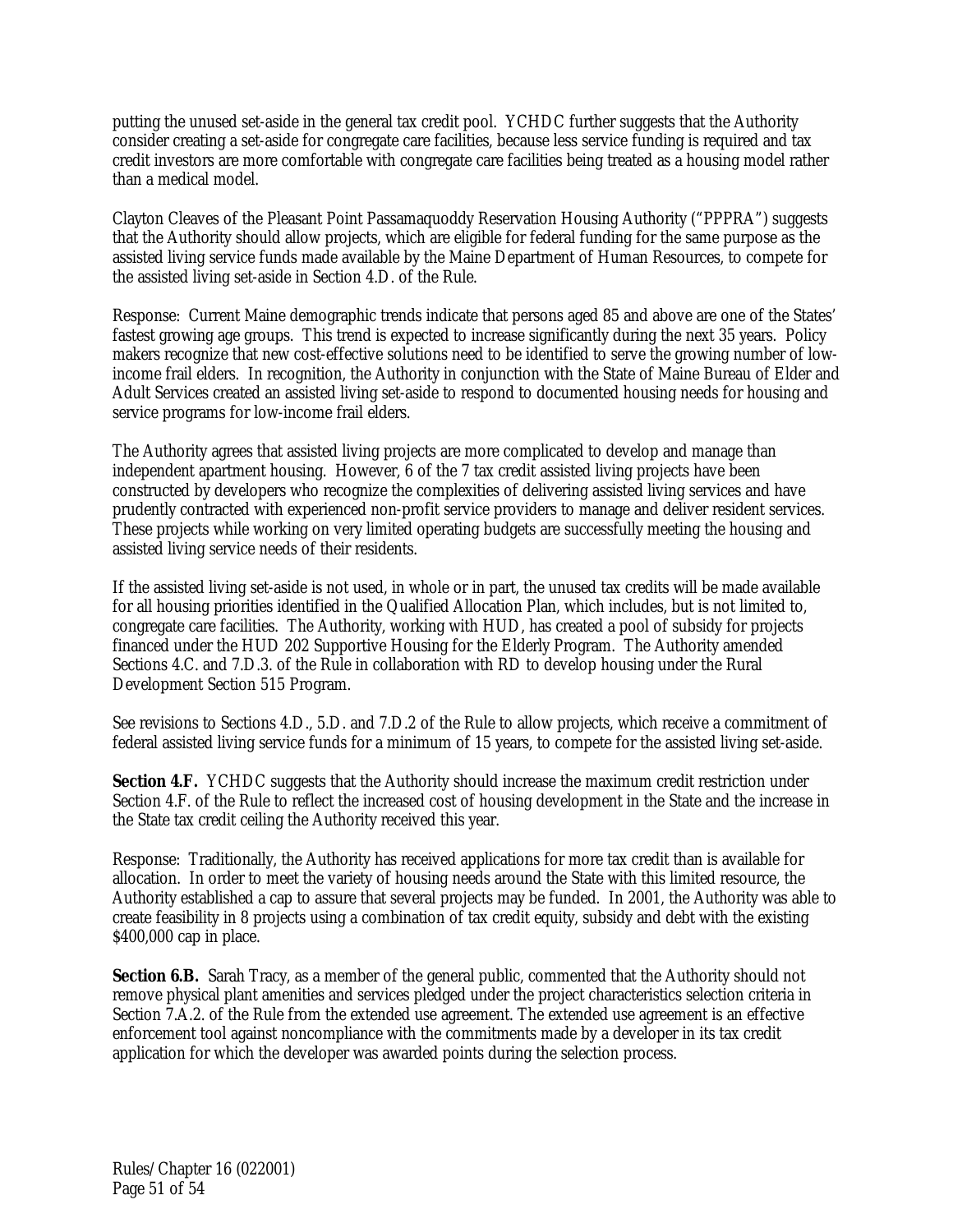Response: Through the publicly-noticed working group meetings on this Qualified Allocation Plan, the Authority heard from the developers and investors that the inclusion of services and amenities in the extended use agreement threatens a project's ability to receive equity from the investor community. In response, the Authority removed amenities and services from the extended use agreement, but requires developers to agree to provide services and amenities pursuant to a separate written agreement, which will be recorded in the appropriate registry of deeds and be secured by a mortgage if the Authority provides debt or subsidy financing for the project.

**Section 6.C.** PPPRHA commented that projects located on tribal lands should not be required to comply with the requirements of 30-A M.R.S.A. § 4349-A pursuant to Section 6.C. of the Rule, because tribal lands are not subject to the State's comprehensive planning laws.

Response: Projects located on tribal lands are not subject to the requirements of Section 6.C. of the Rule, because, as PPPRHA pointed out, tribal lands are not subject to the State's comprehensive planning laws. Section 6.C. of the Rule is only applicable to projects that are subject to 30-A M.R.S.A. § 4349-A.

**Section 7.A.1.** The Authority received four comments concerning the selection criteria in Section 7.A.1., which gives priority to projects which involve the rehabilitation of existing housing. MHIF, John Gallagher of the Westbrook Housing Authority ("WHA") and Wendy Cherubini of the City of Portland ("Portland") suggested that the Authority should eliminate the scoring priority for rehabilitation of existing housing stock to create a level playing field for new construction and rehabilitation projects, because increasing the supply of rental housing, particularly in southern Maine, is a pressing housing need in the State. YCHDC suggested that the Authority should change the selection criteria to give priority to new construction projects.

Response: The Authority acknowledges the need for new rental housing in the State and, in response, has created programs to finance new construction of rental housing in Maine, e.g. the Maine State Housing Authority Rental Loan Program Workforce Housing RFP. The preservation of existing housing stock has historically and continues to be a housing priority at the Authority consistent with the Authority's consolidated plan. Maine has the seventh oldest housing stock in the nation and it is more cost effective, in many cases, to use subsidy for acquisition and rehabilitation of existing housing than new construction. In 2000 no tax credits were allocated to rehabilitation projects. In 2001 only \$801,452 of the total \$2,000,000 in tax credits available were allocated to rehabilitation projects.

**Section 7.A.2.** MHIF suggested that the Authority should eliminate the scoring priority for projects that offer physical plant amenities and services and should make physical plant amenities and services a threshold design criteria for large-scale projects.

Response: Developers are encouraged to offer physical plant amenities that are appropriate to a Project with regard to size, location and population.

**Section 7.A.3.** MHIF supports housing for persons with special needs, but expressed concern that the special needs housing selection criteria in Rule may not be the most appropriate vehicle.

Response: Section 42(m)(1) of the Code requires housing credit agencies to include selection criteria for special needs housing in Qualified Allocation Plans.

**Section 7.B.1.** Ms. Tracy suggested that the leveraged funds selection criteria in Section 7.B.1. of the Rule should include project-based subsidy.

Response: The leveraged funds selection criteria is designed to award developers who leverage below market capital funds or capital equity, not operating subsidy, e.g. service funds and rental subsidy. See further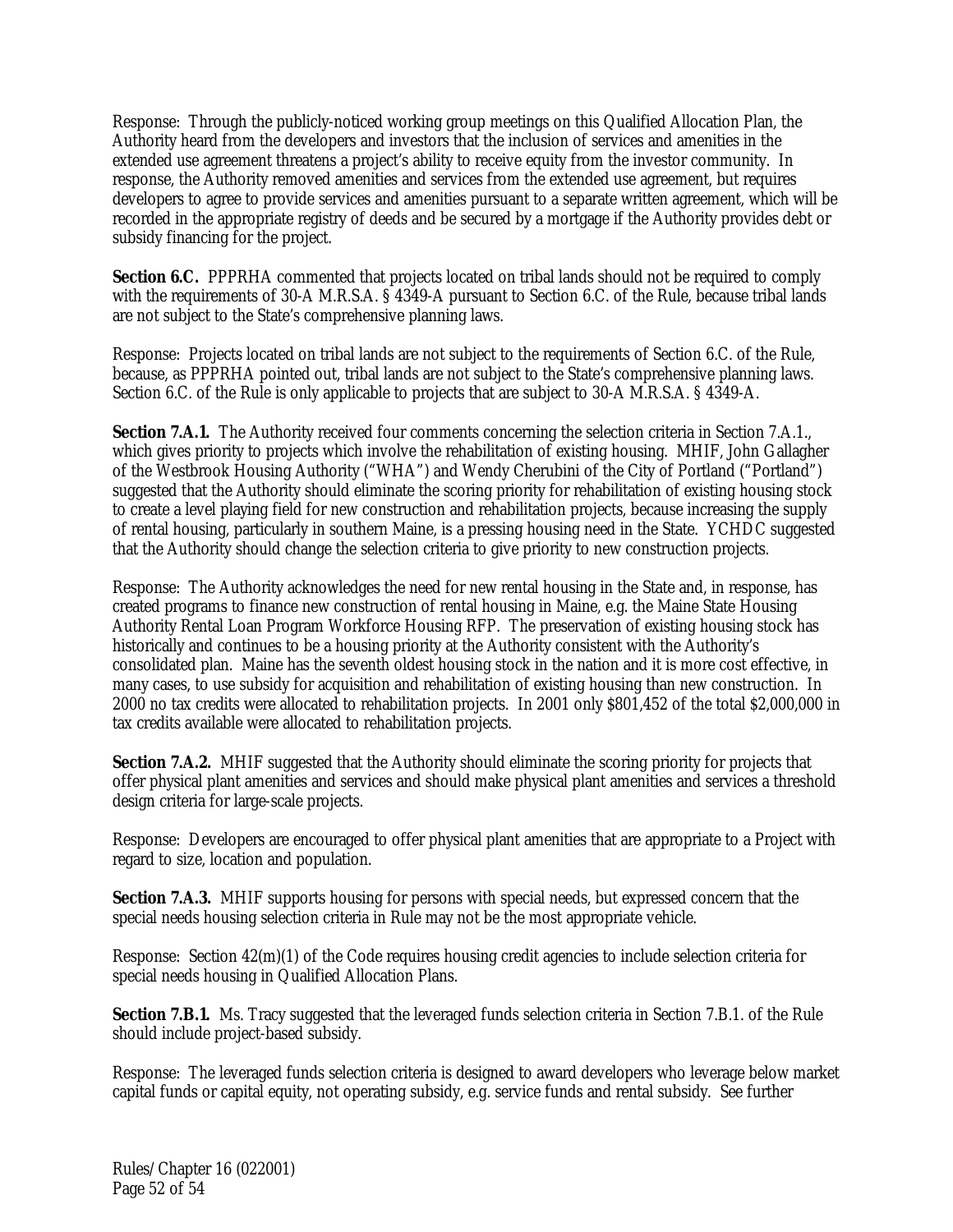clarification to Section 7.B.1. of the Rule.

**Section 7.B.2.** Laurence Gross of Southern Maine Agency on Aging ("SMAA"), MHIF, WHA and YCHDC encouraged the Authority to give incentives to nonprofits to develop affordable housing. MHIF and WHA suggested that the Authority should eliminate the developer fee selection criteria under section 7.B.2. of the Rule to increase nonprofit capacity. YCHDC suggested that MSHA should award maximum points under the developer fee selection criteria to nonprofits who pledge greater than 25% of the developer fee to a project.

Response: The Authority encourages leaving a majority of the developer fee in a deal in order to make more efficient use of the Authority's scarce subsidy resources. For example, the contribution of \$251,000 of a \$500,000 developer fee to a Project means the Authority will use \$251,000 less in subsidy to fund the Project. This practice allows the Authority to extend its subsidy and help more Maine citizens.

The Authority continues to pursue initiatives to enhance nonprofit capacity in the State. For example, the citizens of the State recently approved the issuance of a \$12,000,000 general obligation bond. A portion of the proceeds of the bonds will be used to improve nonprofit capacity to develop affordable housing in the State.

**Section 7.D.** MHIF supports the changes that the Authority made to the affordability selection criteria set forth in Section 7.D.1. of the Rule.

Ms. Tracy commented that the percentage of units in assisted living facilities that must have rents set at 60% of area median income to receive the maximum points under the affordability selection criteria in Section 7.D.2. is unclear. Ms. Tracy further commented that developers, who pledge deeper income targeting than the targeting required to receive the maximum amount of points under the affordability selection criteria in Section 7.D., should receive additional points.

Response: See revisions to Section 7.D.2. which clarify that all units in assisted living facilities must be rentrestricted.

The Authority encourages developers to offer deeper income targeting than is required under the affordability selection criteria. Nevertheless, the income targeting set forth in the selection criteria is based upon the information that the Authority received in the working group meetings regarding this Qualified Allocation Plan and is consistent with the affordability requirements under the Federal Home Loan Bank of Boston Affordable Housing Program.

**Section 7.E.** MHIF and YCHDC support the Authority's assessment of need, particularly its recognition of absolute need, in the project location selection criteria in Section 7.E. of the Rule. MHIF and YCHDC encourage the Authority to further refine the needs assessment based on the 2000 census data.

Response: The 2000 census data was not available when the needs assessment, which supports the project location selection criteria for family and elderly housing, was conducted. The project location criteria is based on data from Claritas' projection of census data. The Authority intends to use the 2000 census data to update the selection criteria in the 2003 Qualified Allocation Plan.

**Section 7.F.** MHIF commented that the total maximum points that may be awarded under the sponsor characteristics selection criteria in Section 7.F. of the Rule should be 10 points.